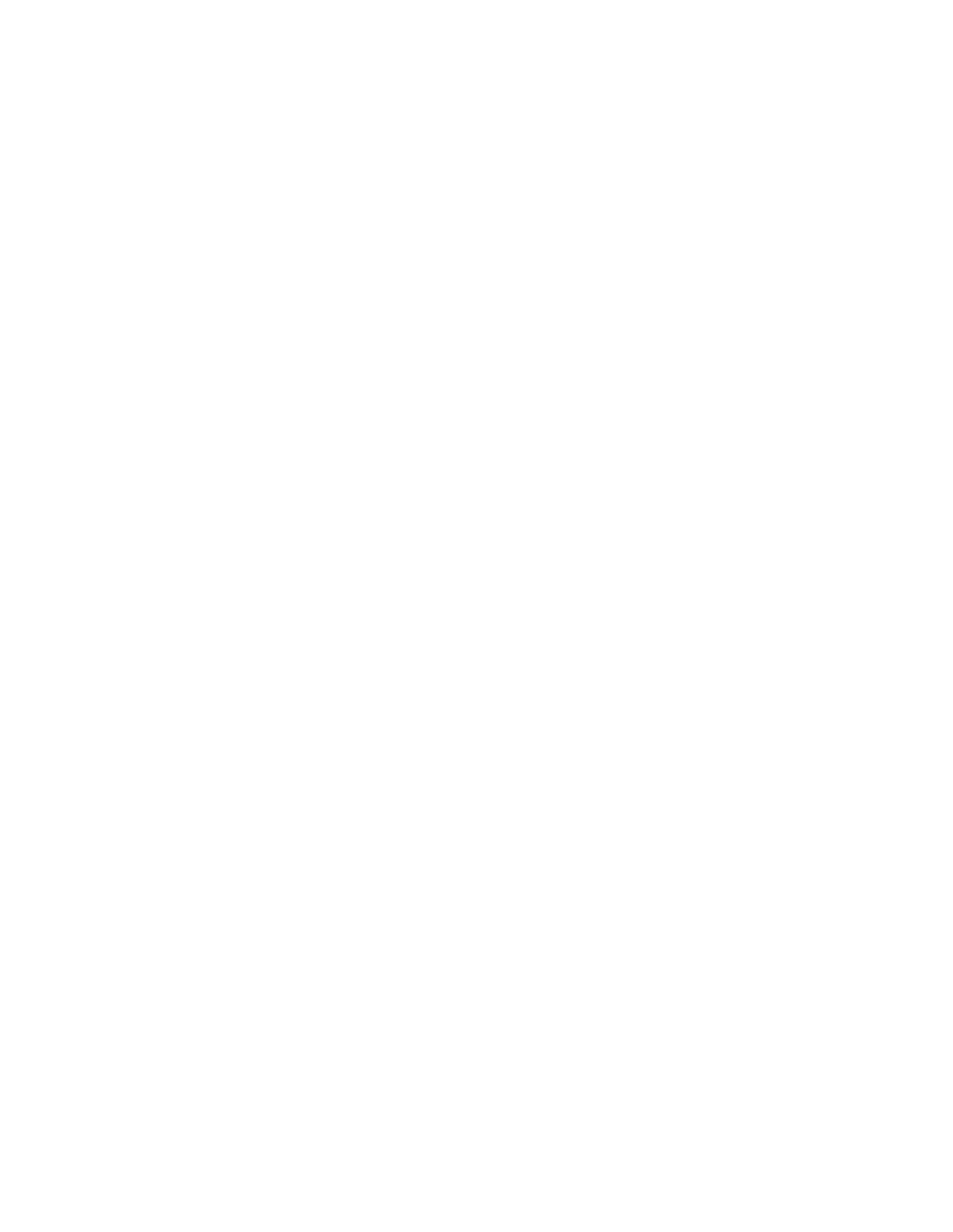**An Examination of the Effectiveness of Tupiq: A Culturally Specific Program for Inuit Sex Offenders** 

> Lynn Stewart Correctional Service Canada

Ellen Hamilton Nunavut Arctic College

Geoff Wilton Correctional Service Canada

Colette Cousineau Correctional Service Canada

& Steven Varrette Correctional Service Canada

Correctional Service of Canada

September 2009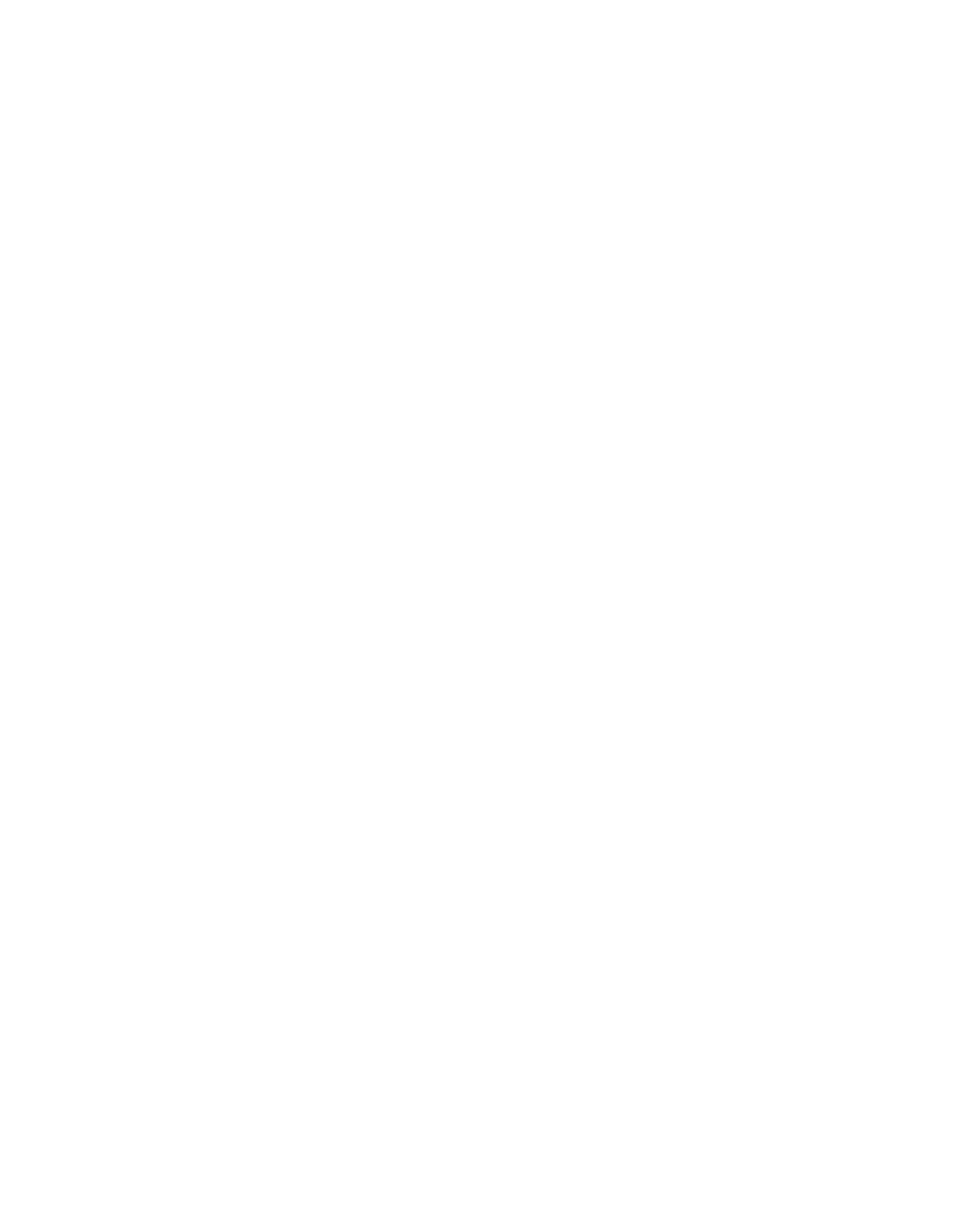#### **Acknowledgements**

<span id="page-4-0"></span>This report is the result of the work and dedication of many people. Our thanks to the program's participants for taking advantage of the opportunity provided to them to make important changes in their lives, to the program's facilitators and Inuit healers and writers who are contributing in important ways towards making their communities safer and healthier: Myna Ishulutak, Pitsula Akavak, Meeka Arnakaq, Abraham Arnakaq, Moosa Akavak, Leena Evic, William Qumuaqtuq, Tina Meharrie, Kanayok Salamonie, Mary Thompson, Denise Constantineau, Tracy Qaqassiq, Angangaq Lyberth, Sylvia Mala, Leetia Kowalchuk, Nuvalinga Kingwatsiak and Okie Kunnuk. Our thanks as well to the clinical director, Dr. Dana Anderson who has provided long-standing clinical oversight and expertise and a special thanks to the administrators of Fenbrook Institution, Nancy Kinsman, Willie Gladue, Corrine Hagerman, Jim Spicer and Mike Provan who originated the project and every year renewed their support for the program through these first seven years of its implementation. We would also like to thank Jenelle Power and Brian Grant for helpful comments on earlier drafts of the report.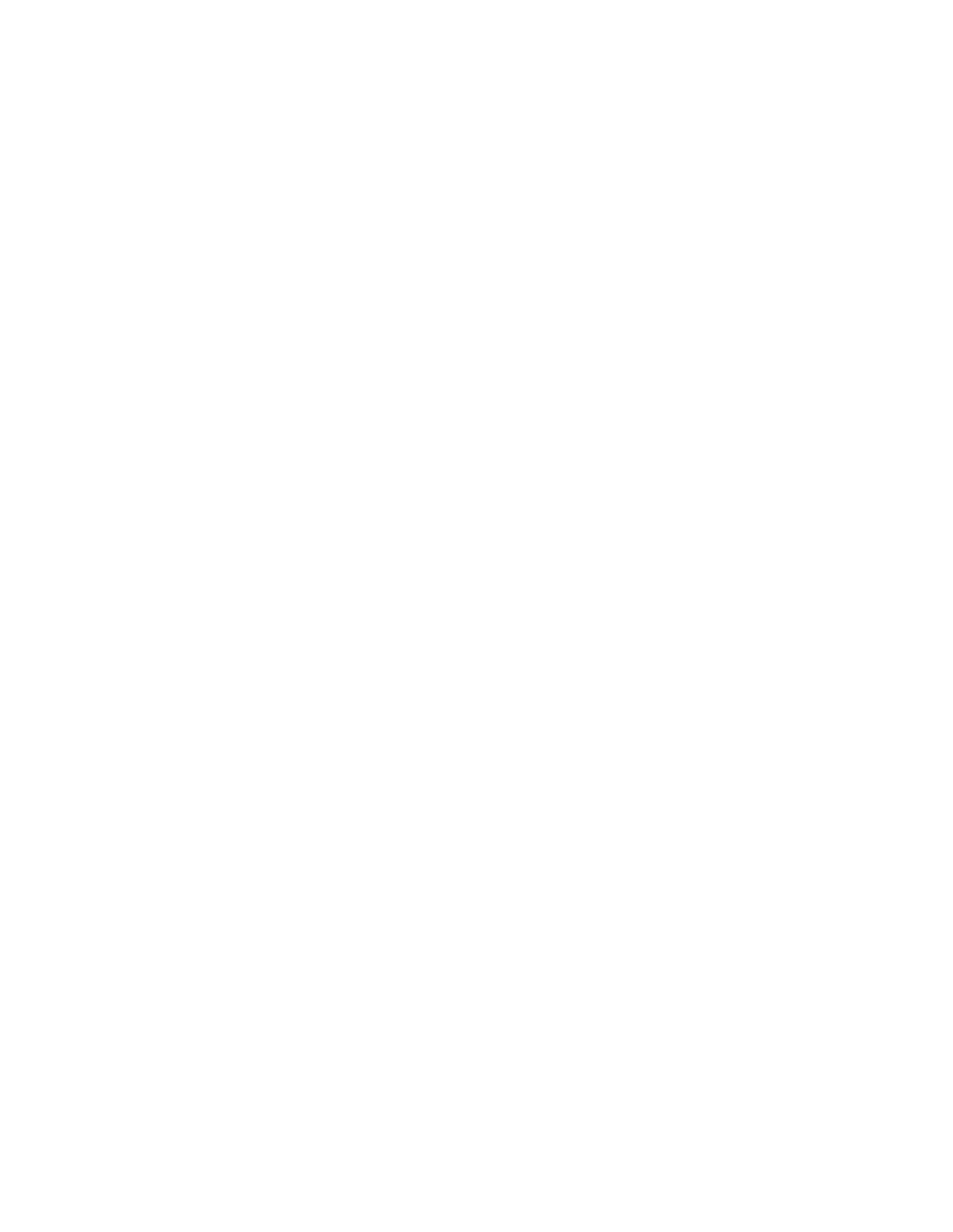## **Executive Summary**

<span id="page-6-0"></span>This research examined the effectiveness of the Tupiq program, a culturally specific high intensity program for moderate to high risk Inuit sex offenders designed to adhere to the principles of effective correctional programs and provide teachings based on traditional Inuit knowledge and cultural ceremonies led by Inuit healers and facilitators. The principle goal of the program is to reduce violent and sexual recidivism. A long-term goal of the program is to work with other agencies as part of a national and regional effort to reduce the inter-generational transmission of physical and sexual abuse in Inuit communities and to promote the prevention of abuse in Inuit communities.

The present research consisted of an examination of the profile of the 71 offenders who participated in the Tupiq program from 2001-2008 and an analysis of the program's impact on program completion and post-release recidivism rates. For the purpose of this study, recidivism was defined as the commission of a new offence; violent recidivism was defined as the commission of a new violent offence including a sexual offence and sexual recidivism was defined as commission of any offence with a sexual component. Analyses compared the release outcomes of 61 Tupiq participants with 114 Inuit sex offenders incarcerated during the same time period as the Tupiq participants who had not taken Tupiq. This comparison group included Inuit sex offenders who were referred to an alternative sex offender program and Inuit sex offenders who had no referrals to a sex offender program. Through a series of analyses (t-tests and Chi-squares), results indicated that the comparison group did not differ from the Tupiq participants on key variables related to outcome: age, follow up period, risk and need ratings, previous criminality, substance abuse or previous program participation.

The profile of the Tupiq offenders confirms the findings of an earlier report that Tupiq participants cope with significant problems that contribute to criminal recidivism and pose barriers to reintegration. They have high rates of unemployment, low educational achievement, significant substance abuse problems and substantial histories of criminality. In addition to current and prior sex offences, the majority also admit to high rates of intimate partner violence. The participants themselves have been exposed to traumatic experiences such as physical and sexual abuse and violent loss of family members through murder or suicide. Most of the Tupiq participants spoke Inuktituk as a first language and seven were unilingual Inuktituk speakers. Most of the offenders had victims who were adult females but also had offended against female children.

Results show that a completion rate of 97% for the Tupiq program was higher than the 73% completion rate of the Inuit offenders in the comparison group who had attended alternative sex offender programs and higher than the 63% completion rate in the national sex offender programs.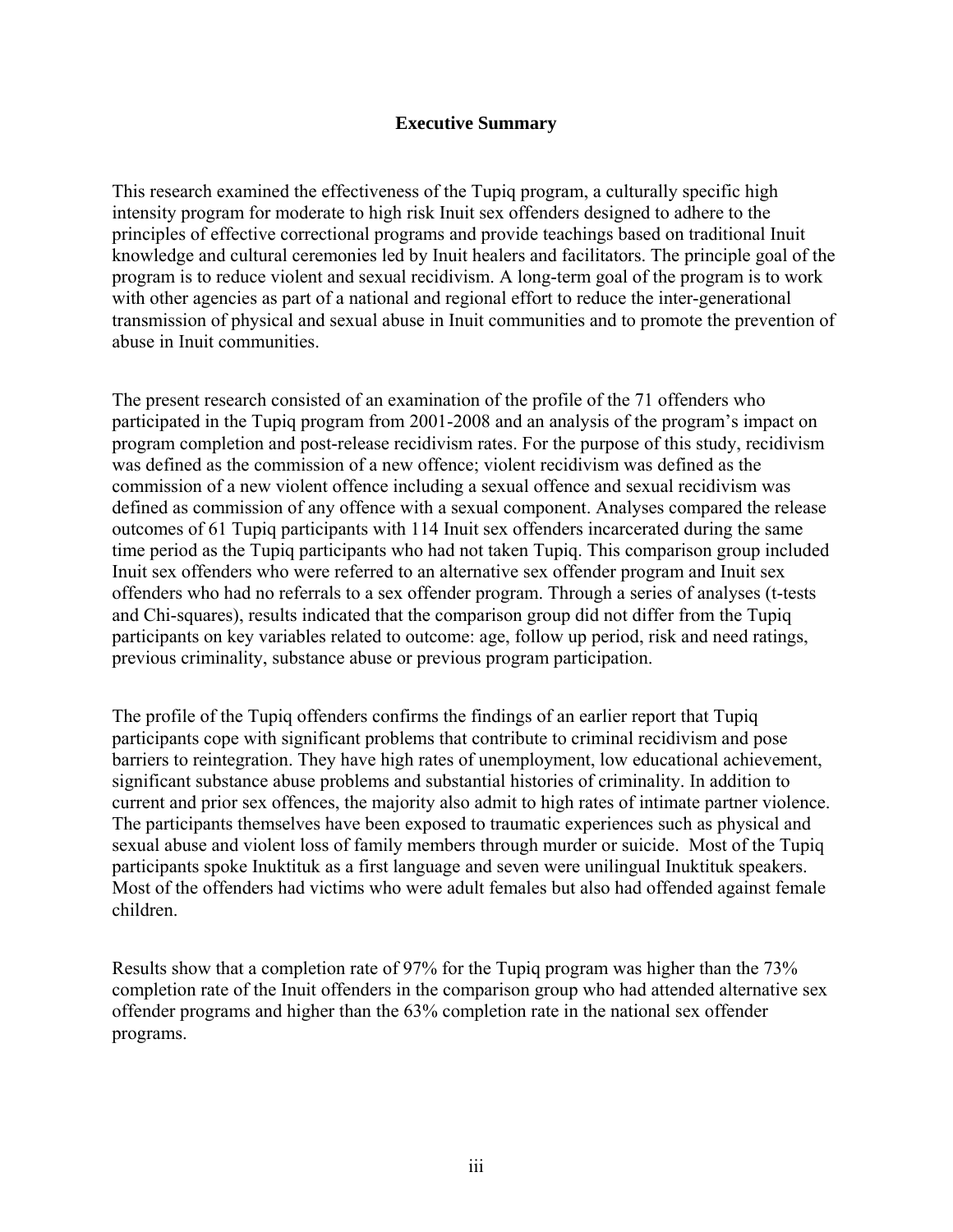An examination of the impact of Tupiq program participation on revocation and recidivism using Chi Square procedures showed no difference in revocation rates but significantly lower rates of general recidivism and violent recidivism than the comparison group. This translated into 45% reduction in general criminal recidivism and a 48% reduction in violent recidivism. Although the sexual recidivism rate for the Tupiq participants was less than half of that of the comparison group, this did not reach a level of significance because of reduced statistical power.

Overall, the present study provides evidence that the Tupiq program is an effective intervention for reducing general and violent recidivism among moderate to high-risk Inuit sex offenders and there is an indication that it may also reduce sexual reoffending. However, given logistical problems in treating dispersed offenders so far from their communities, the costs of providing a specialised service, and the high needs of these offenders in multiple domains, it is recommended that strategies should be explored to create a multimodal program that would address the high rates of domestic violence and substance abuse as well as sexual offending among the federally sentenced Inuit population.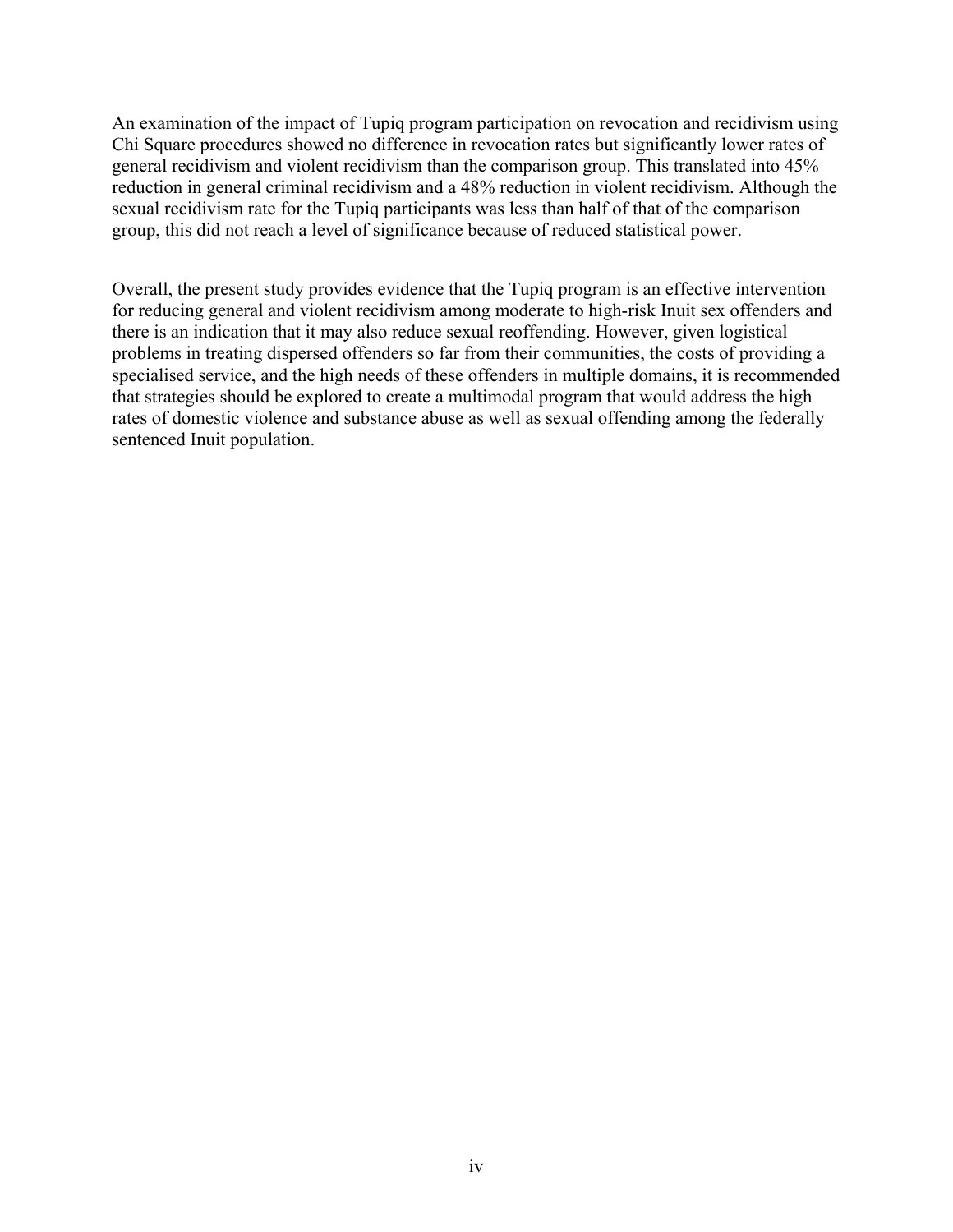# **Table of Contents**

<span id="page-8-0"></span>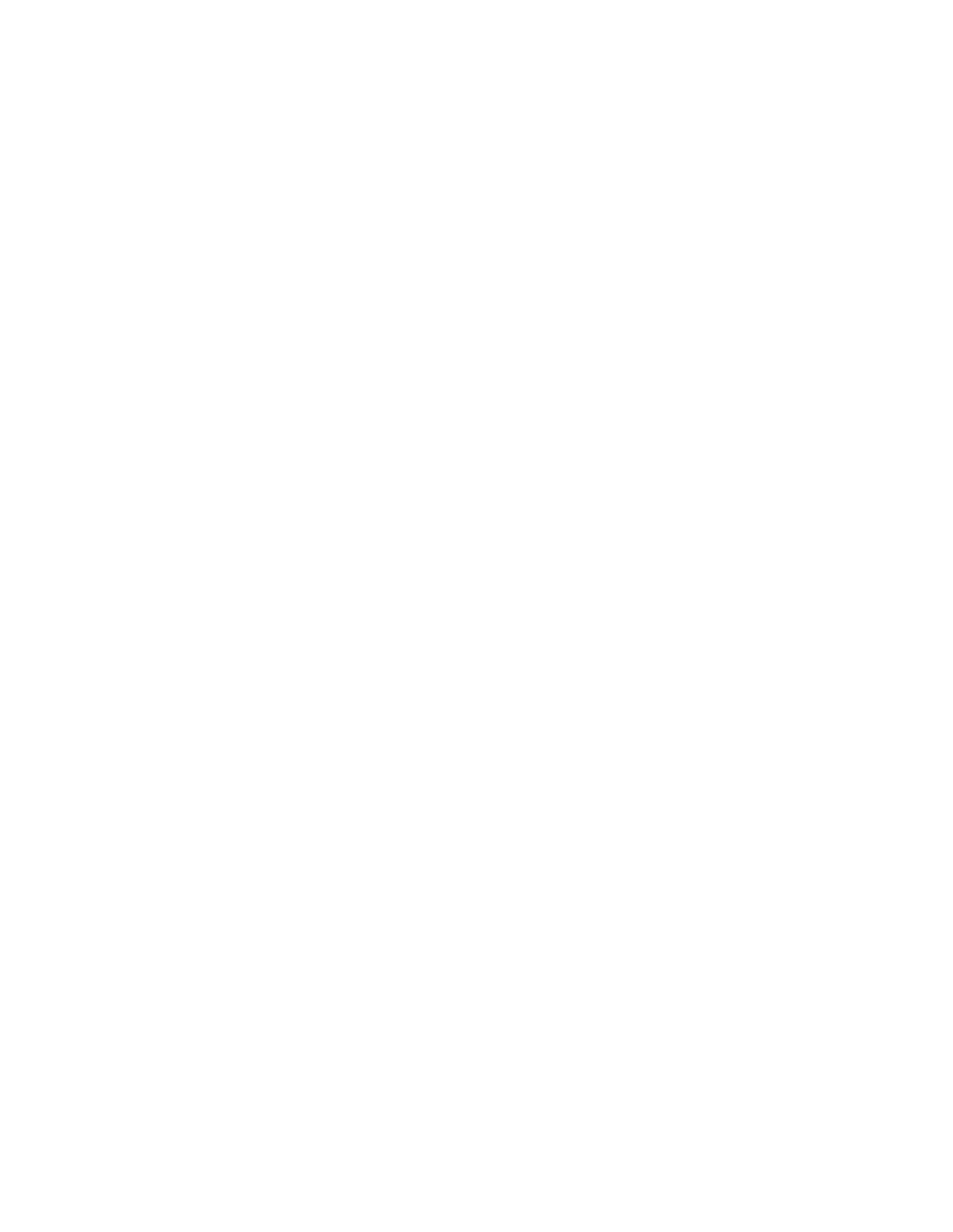# **List of Tables**

<span id="page-10-0"></span>

| Table 1: Overall Risk and Need Ratings of Tupiq Participants and Comparison    |    |
|--------------------------------------------------------------------------------|----|
| Table 2: Criminal Histories of Tupiq Participants and the Comparison Group 17  |    |
|                                                                                |    |
| Table 4: Participation Rates in Correctional Programs for Tupiq Participants   |    |
| Table 5: Completion Rates for Correctional Programs for Tupiq Participants and | 20 |
| Table 6: Release Type for Tupiq Participants and the Comparison Group          | 21 |
| Table 7: Victim Profile for the Tupiq Participants and the Comparison Group    | 22 |
| Table 8: Recidivism Rates for Tupiq Participants and the Comparison Group      | 23 |
|                                                                                |    |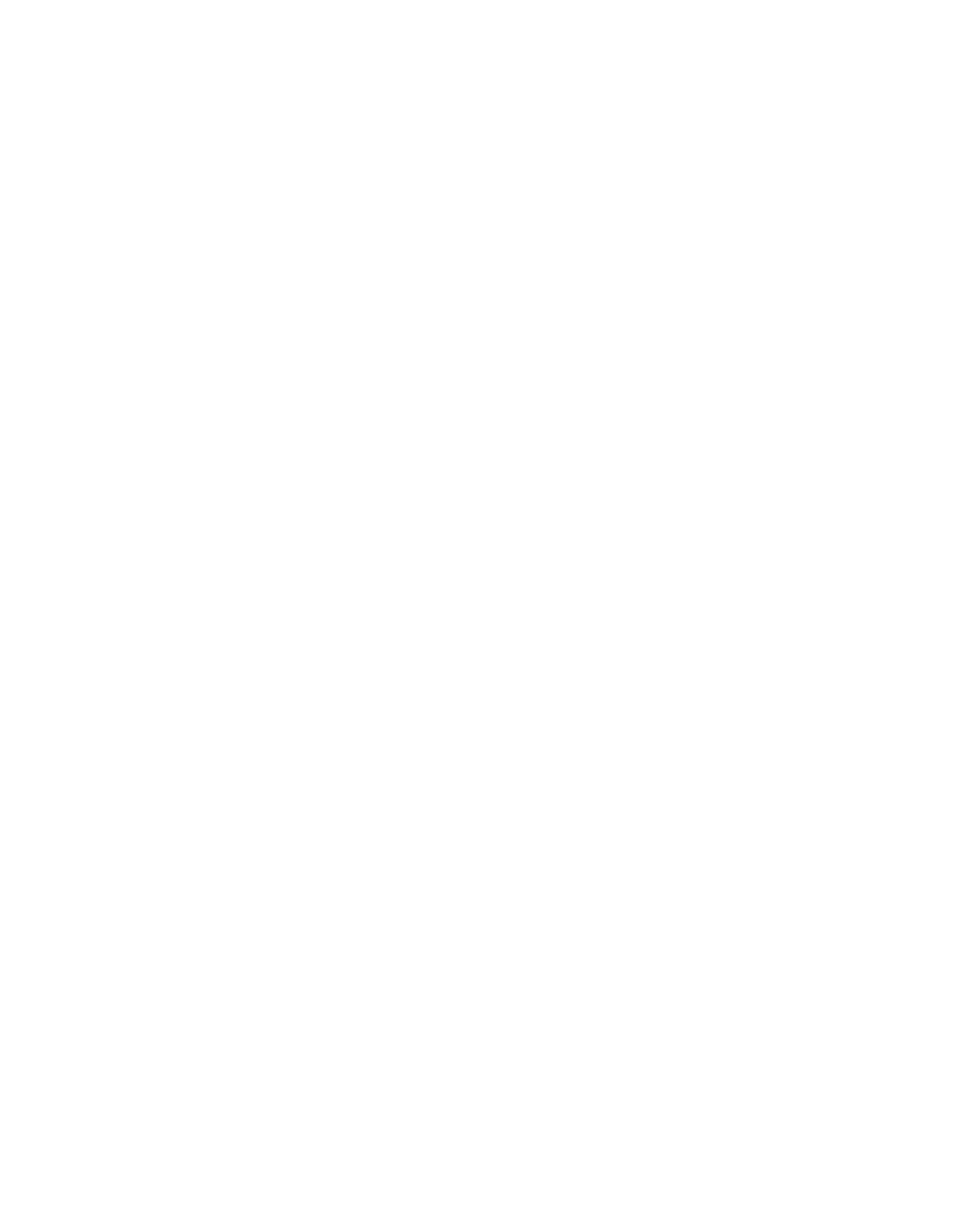# **List of Figures**

<span id="page-12-0"></span>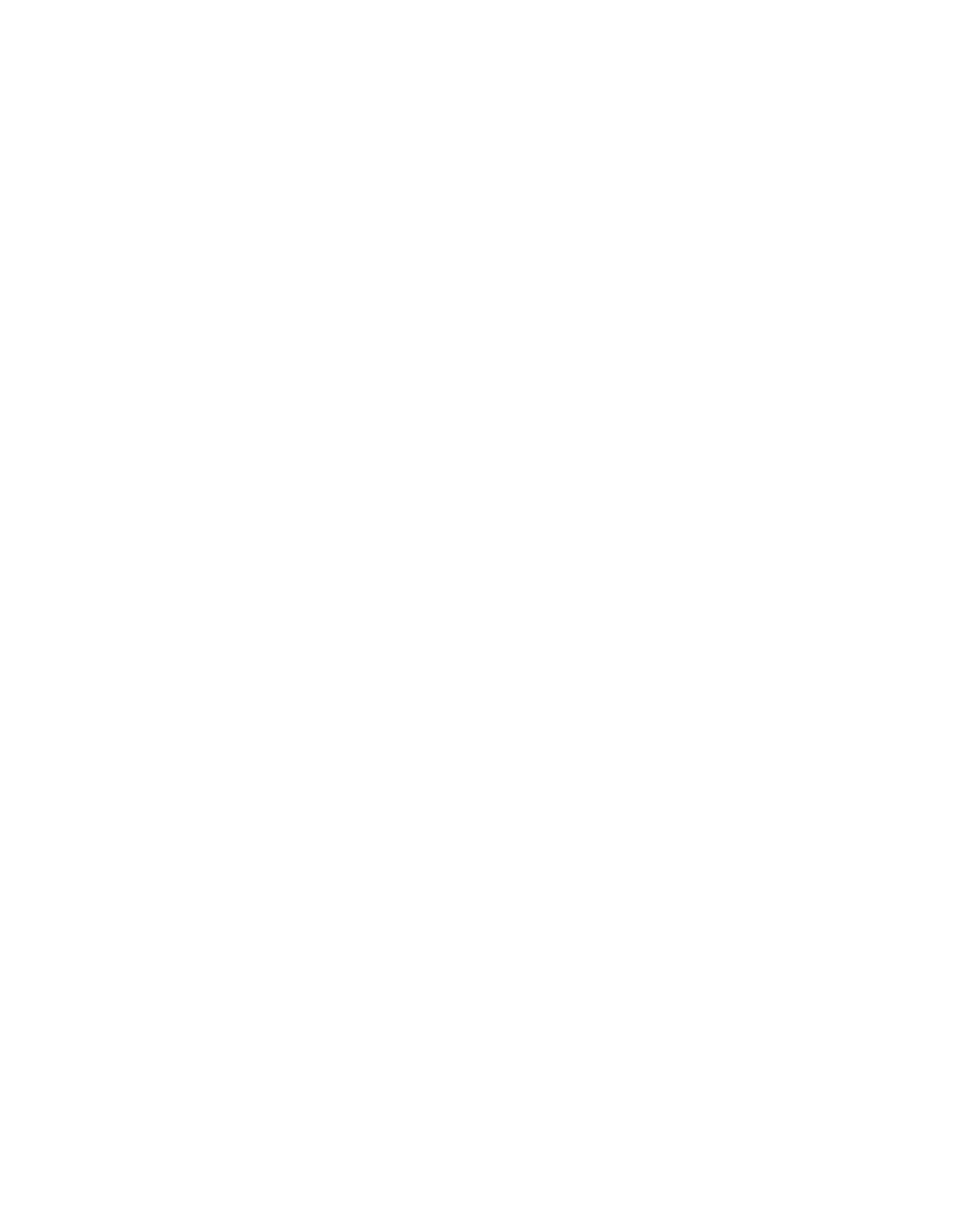# **List of Appendices**

<span id="page-14-0"></span>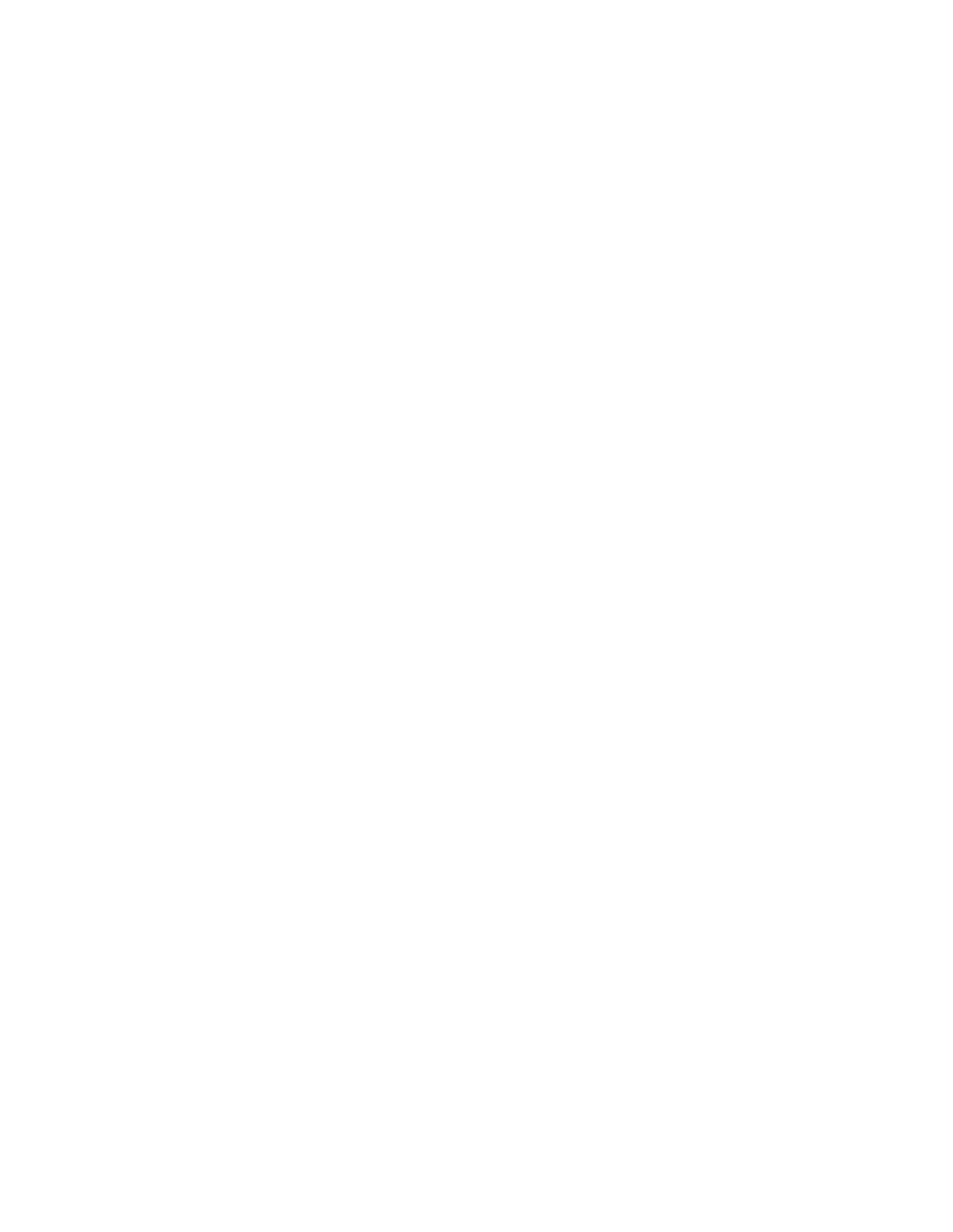#### **Introduction**

<span id="page-16-0"></span>The provision of programs to reduce criminal recidivism and aid offenders in their rehabilitation as law-abiding citizens is imbedded in the legal mandate of the Correctional Service of Canada (CSC). Within this general mandate is a requirement to provide programs adapted to Aboriginal offenders. Sections 79-84 of the Correctional and Conditional Release Act (CCRA) (Department of Justice Canada, 1992) requires CSC to make available to Aboriginal offenders Aboriginal-specific programs and services. Commissioner's Directive 702 on Aboriginal programming recognizes that "differences in cultural approaches to learning require different techniques" and stipulates the requirement for regions to provide Aboriginal offenders with culturally-specific programs, activities and Elder services (CSC, CD 702). Furthermore, Sections 81 and 84 of the CCRA provide for the direct involvement of Aboriginal communities in supporting timely conditional release. In 2008-2009, CSC set one of the five strategic priorities to provide enhanced capacities to deliver effective interventions for First Nations, Métis and Inuit offenders.

Aboriginal offenders are over represented in the federal prison relative to their presence in the Canadian population. While approximately 19% of federal offenders are Aboriginal (CSC, August 15, 2009), only 3.8% of the Canadian population identify themselves as Aboriginal (Statistics Canada, 2006). The proportions are even more notable among Inuit offenders who in 2006 represented 0.2% of the Canadian population, but account for about 1% of the federal inmate population (CSC, August 15 2009). In August 2009 there were 177 Inuit offenders under warrant in CSC. Of these, 132 were incarcerated and 45 were in the community on conditional release. Seven of the 177 were women. Critics have called for CSC to take steps to reduce the high rates of incarceration of Inuit and other Aboriginal offenders (e.g., Office of the Correctional Investigator, 2008). Aboriginal community leaders and victims' advocates have also highlighted the need to address the alarmingly high rates of violent and sexual offending against women and children in Aboriginal communities (e.g., Pauktuutit, 2006). Based on police reports, rates of sexual offences were higher in the northern territories than in the provinces: 2–3 times higher in the Yukon, 3–6 times higher in the Northwest Territories, and 7–14 times higher in Nunavut (Statistics Canada, 2005). Other research has confirmed that Inuit women are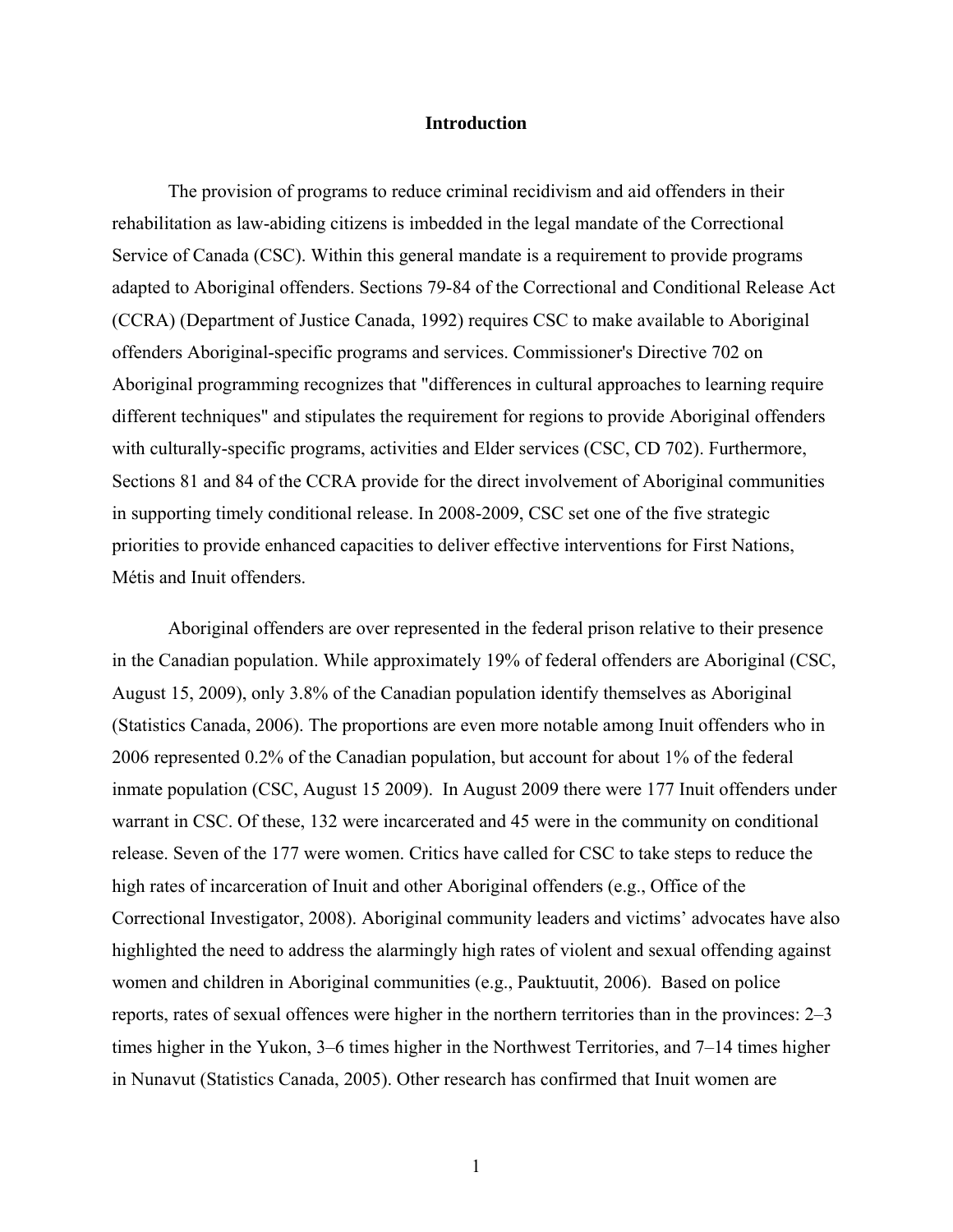particularly vulnerable to sexual assault. The rate of reported sexual assault in Nunavut in 2004 was almost 13 times that of Canada as a whole with a rate of 941 reported sexual assaults per 100,000 people, compared to 74 for the rest of Canada. In 2004, 279 sexual assaults crimes were reported to police in Nunavut, or one assault report for every 106 people. In the rest of Canada, there was one reported assault for approximately every 1,357 person (Sauvé, 2004). Reports on the rates of child sexual abuse in Aboriginal populations vary but a recent paper estimates that after discarding misquoted research and studies conducted with at-risk populations, the rate is between 25–50% (Collin-Vézina, Dion and Trocmé, 2009). Domestic abuse, including both sexual assault and violence assault on intimate partners, is particularly high among Aboriginal populations with the rates in some northern communities being cited as upwards of 80% (Johnson, 2006). The perpetrators are most often Aboriginal men.

The impact of these high rates of victimisation on Inuit communities is devastating. The general research on domestic violence has demonstrated the link between child sexual and physical abuse and substance abuse, psychological disorders, school drop out and childhood delinquency (Jaffe, Wolfe, Wilson and Zak, 1986). Childhood exposure to violence and violent role models has been linked to a higher risk for adult criminality and violence (Wisdom, 1989). Recent research has made a similar link in predominately Aboriginal communities. Paletta (2008) collected data on family violence and sexual assault offences from the files of the crown prosecutor in the Northwest Territories, Yukon and Nunavut from 1999 to 2004. She found that approximately three-quarters (77%) of those accused of a family violence offence suffered at least one form of abuse (in their histories), as did just over two-thirds (66%) of those accused of a sexual assault offence. There is a clear need for a co-ordinated effort of intervention that would include treatment for the perpetrators, services to victims and strategies to promote violence prevention.

Several previous reports on Inuit offenders have been completed in CSC. Among them, Trevethan, Moore, Naqitarvik, Watson and Saunders' (2004) report profiles the needs of Inuit offenders in CSC drawing attention to the uniqueness of this population relative to other Aboriginal groups. Based on interviews with Inuit offenders, their families and staff in federal correctional facilities, this project pointed to the need for targeted services and programs that are Inuit specific rather than the more generic Aboriginal programs that are not part of Inuit culture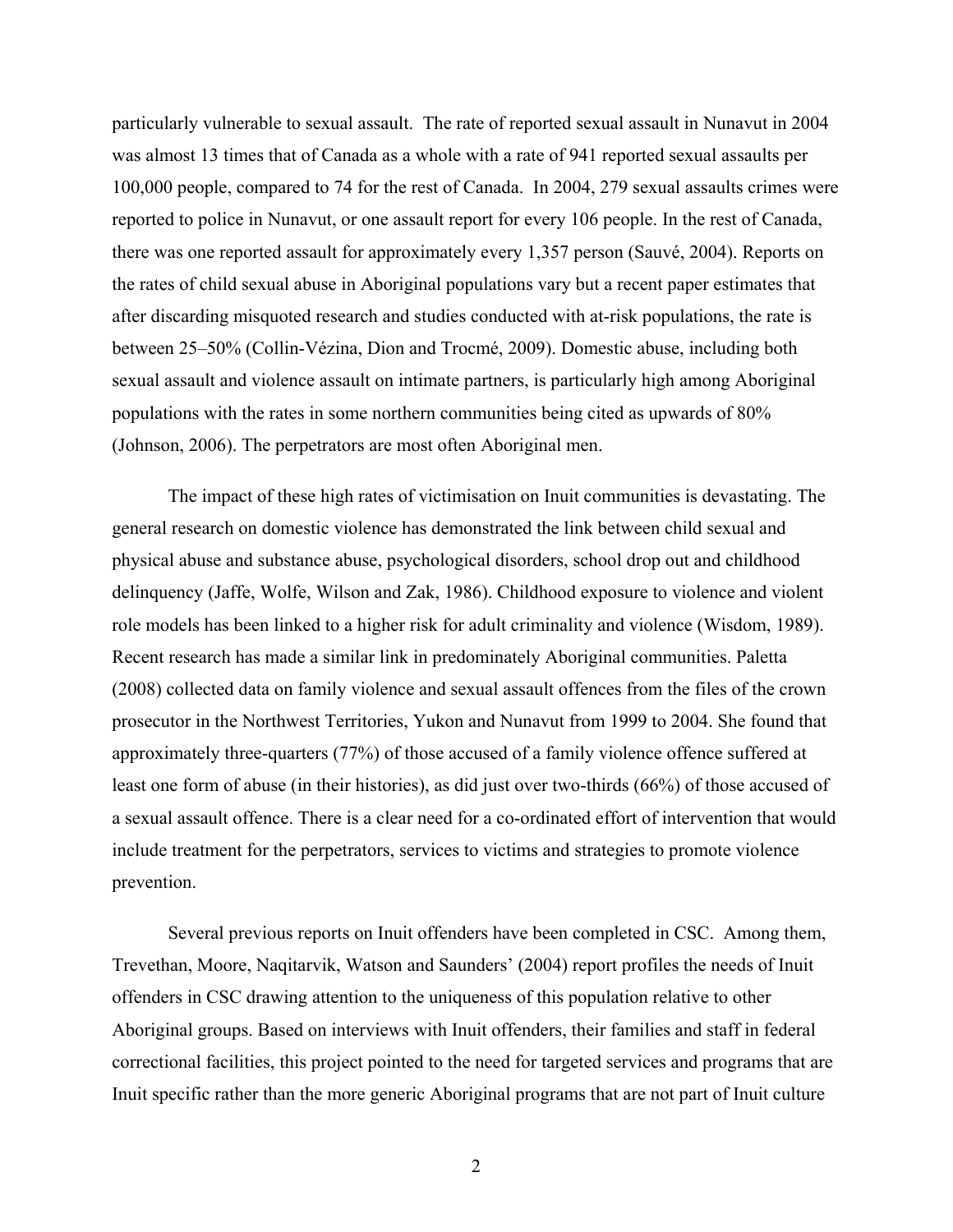or way of life. The authors noted several important differences between the general Aboriginal population and the Inuit group that had implications for service delivery: a much larger percentage of Inuit were serving a sentence for a sexual offence; most were from, and returning to, small Arctic communities; and most spoke Inuktituk as their first language. Because of the remoteness of their communities from the federal penitentiaries, Inuit offenders received limited community and family support during their incarceration. These conclusions were consistent with previous research by Moore and Trevethan (2002) that profiled and compared First Nations, Métis and Inuit offenders within CSC. They found that Inuit offenders were more likely to be incarcerated for sexual offences, had less extensive criminal histories outside of these sex offences but were assessed as higher risk and were likely to be assessed as having a considerable need on the family and marital domain of the needs assessment because of issues of domestic abuse.

The largest group of Inuit sex offenders in CSC is incarcerated at Fenbrook Institution, a medium secure prison in the Ontario region. Recognising that this group of offenders needed a culturally appropriate intervention, staff and contractors at Fenbrook developed and implemented the Tupiq program for Inuit sex offenders in 2001. Tupiq is a high intensity program for moderate to high risk offenders designed to adhere to the principles of effective correctional programs but at the same time respect the cultural background of the participants by providing teachings based on traditional Inuit knowledge and cultural ceremonies led by Inuit healers and facilitators in their own language. Trevethan, Moore and Naqitarvik's report (2004) provided a preliminary review of the Tupiq program. The authors profiled the 34 offenders who had attended the program and reviewed the impact of the program based on outcomes such as completion rates, granting of discretionary release, lifting of detention orders and measures of recidivism. They found preliminary evidence for the effectiveness of the Tupiq program in its high completion rates, positive changes in offender attitude and, for the 11 offenders who had been released in the community at that time, low reoffending rates.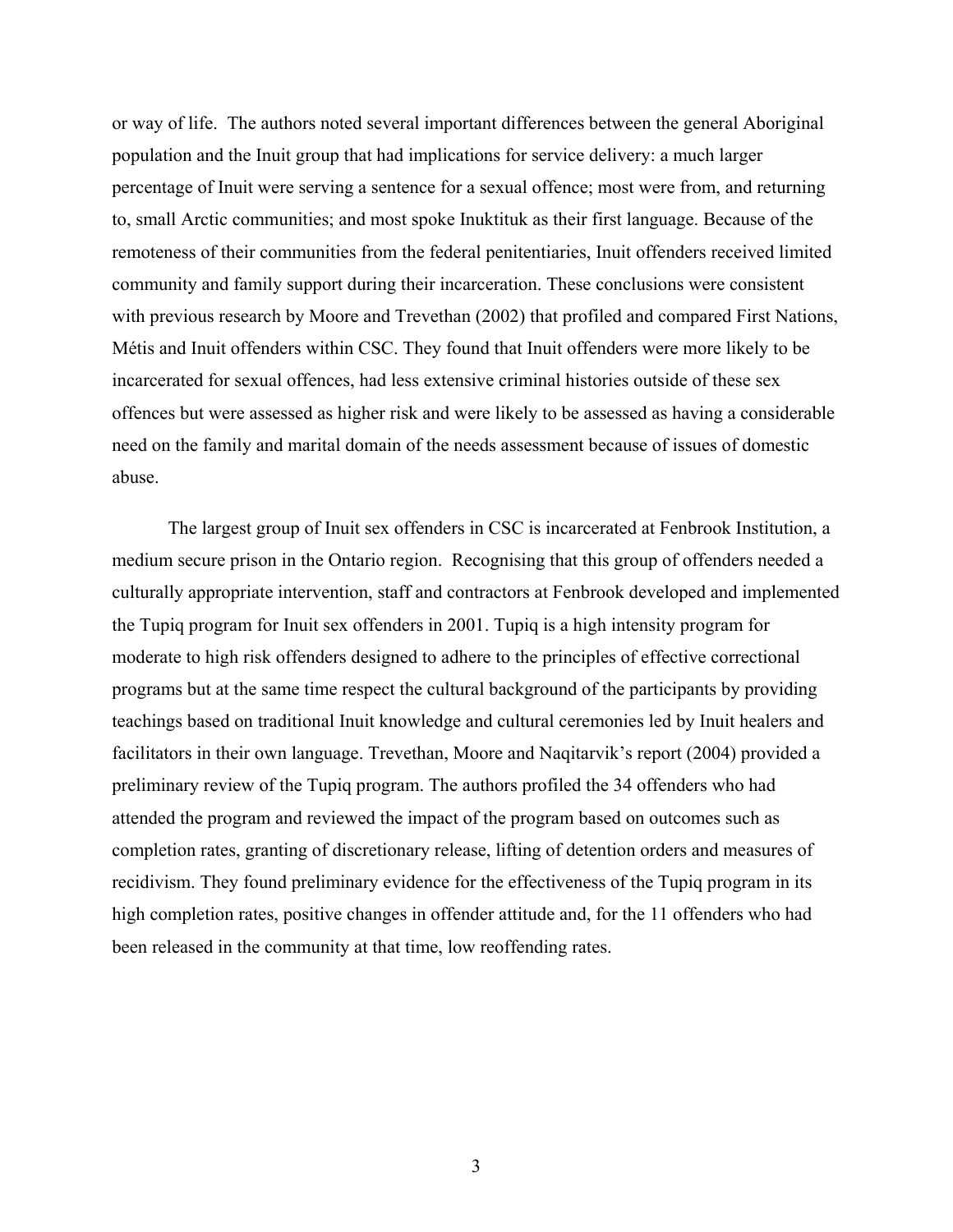# <span id="page-19-0"></span>**Purpose**

This report will extend the follow up period of the Trevethan et al report and will present the demographic information on all of the 71 offenders who participated in the program since its implementation and compare their program completion rates, detention rates and reconviction rates to that of a sample of Inuit sex offenders who did not participate in the program.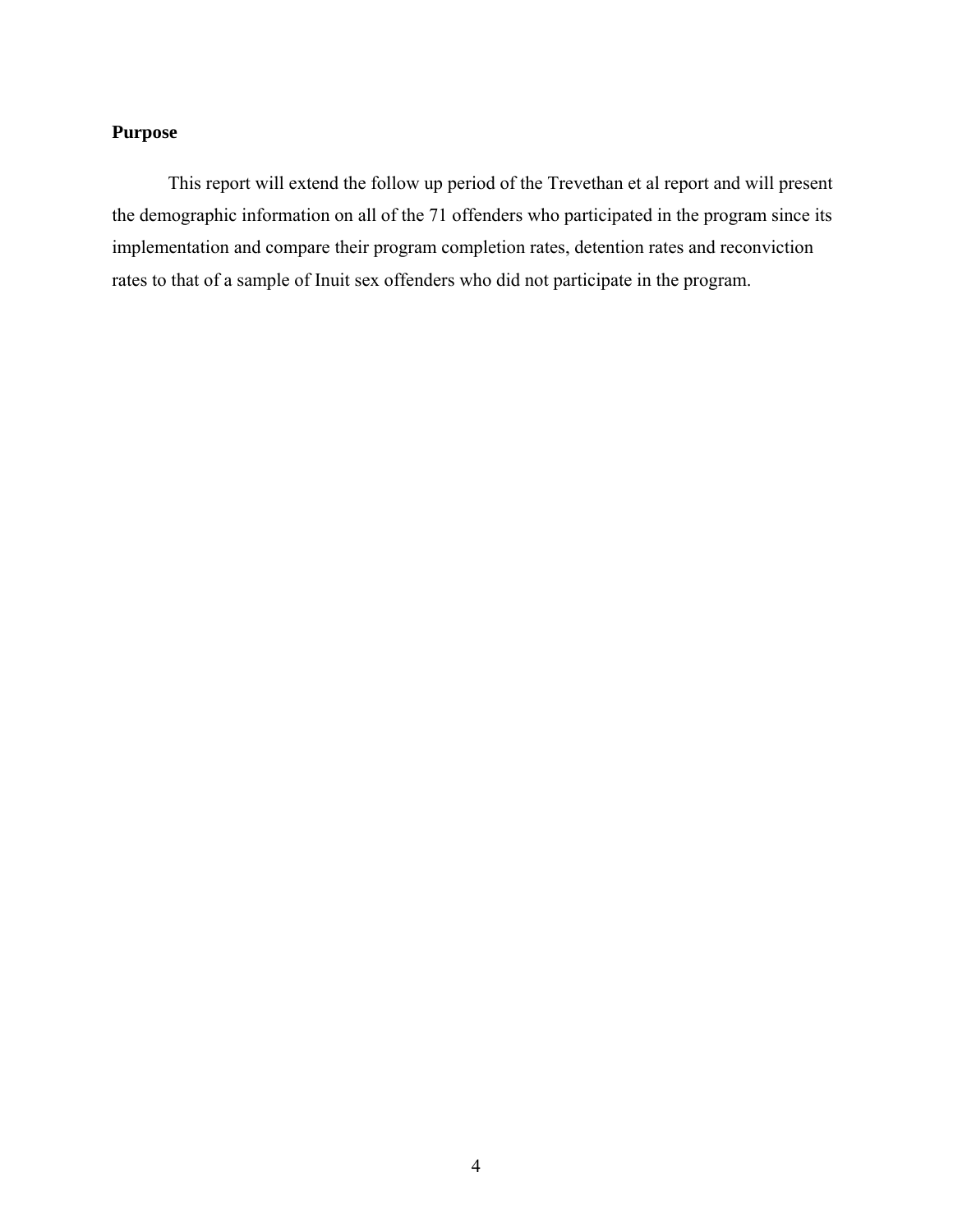#### **Method**

#### <span id="page-20-0"></span>**Participants**

The treatment sample consists of the total number of 71 Inuit offenders who have participated in the Tupiq program since it began in 2001. Program referral criteria require participants to be Inuk and to be moderate to moderate-high risk for sexual offending. Offenders with low cognitive function were excluded from attending the program. All offenders in this sample committed at least one sex offence although a sex offence may not be the extant offence. The two offenders who dropped out of the program (one of whom eventually returned to complete the program) were included as part of the treatment sample. A comparison group composed of all 146 Inuit sex offenders who were serving a sentence during the same time period as the Tupiq group but did not take the Tupiq program was used to assess the efficacy of the Tupiq program. Included in this group were 53 offenders who had participated in an alternative sex offender program. Statistical procedures demonstrated that this comparison group was matched to the treatment group on key variables theoretically related to outcome on release (see the [Results](#page-28-1) section).

The analyses include descriptive statistics on the Tupiq participants and comparative statistical procedures to assess differences between demographic information and outcome variables between Tupiq and the comparison group. Information on the participants and comparative sample was extracted from components of the Offender Management System (OMS, the official electronic record on all federally sentenced offenders). Demographic variables and risk variables were drawn from the Offender Intake Assessment (OIA) and Correctional Planning results. The OIA is a comprehensive evaluation conducted on all incoming offenders in CSC since 1994. It examines a broad range of demographic and risk factors. Where supplementary information on the offenders' background was supplied by the program's clinical director it is indicated in the report. The Dynamic Factors Identification and Analysis (DFIA) component of the OIA assesses a wide variety of dynamic risk factors grouped into seven domains, with each domain consisting of multiple indicators. The DFIA yields need levels for each domain, as well as an overall level of dynamic need. The overall need level ranges from low to medium to high. The overall level of dynamic need was used in this study. The tool used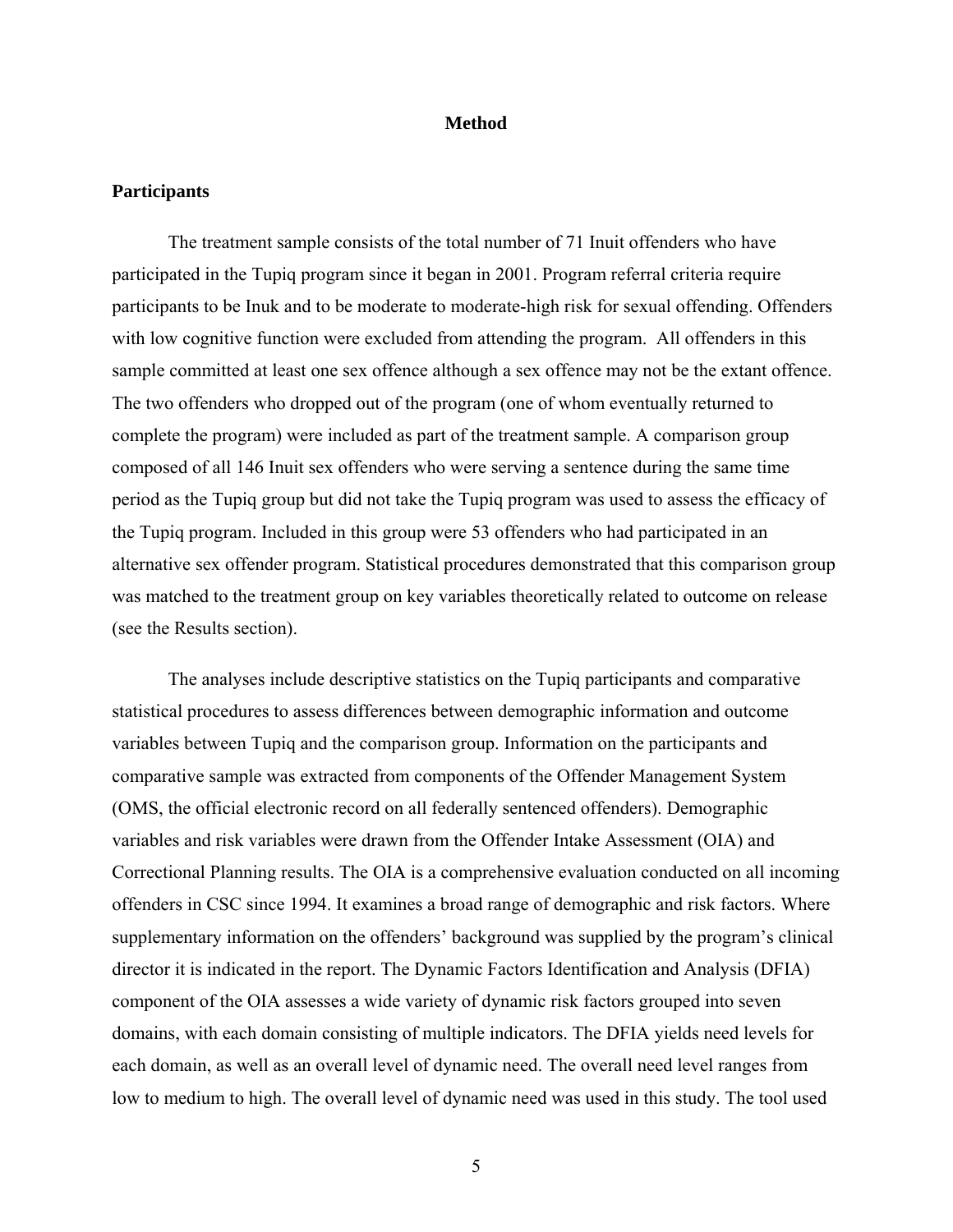<span id="page-21-0"></span>for assessing risk level in federal male offenders is usually based on the Statistical Information on Recidivism (SIR) Scale which is a core component of the Static Factors Assessment (SFA). The SFA provides comprehensive information pertaining to the criminal history and risk factors of each offender yielding an overall level of low, medium, or high static risk assigned to offenders at their time of admission. The SIR is included as part of the SFA but CSC policy does not allow its use for Aboriginal offenders. This study therefore used the overall static risk rating that did not include the SIR. Information on previous criminal history was obtained from the Canadian Police Information Centre (CPIC) files managed by the Royal Canadian Mounted Police that record criminal charges and convictions for all offenders in Canada. Data on participation in other correctional programs were extracted from the corporate reporting system and OMS. Data from the OMS and CPIC files were coded based on a coding manual prepared for the study (**[Appendix A](#page-47-1)**). Inter-rater reliability estimates conducted on 10% of the files produced an 88% agreement between the two raters.

#### **Measures of Outcome**

In this study outcome measures of recidivism were grouped using a nested model that included: new convictions after the first release to the community following participation in the Tupiq program for any crime (includes property crime, violent crime and sexual crime), reconviction for a violent crime (includes all violent offences and sex offences) and reconviction for a sexual offence only. These offences included offences committed after warrant expiry. Time-at-risk was defined as the number of days an offender was in the community following release. Time-at-risk began on the release date of the offender and ended at the date of a new offence, or, for offenders who did not fail, on August 15, 2009 when the data were drawn. The average time at risk for the Tupiq participants was 4 years (mean [M] days =1472), and 4.3 years for the comparison group (M days  $= 1535$ ).

#### **The Tupic Program**

In this study the treatment and comparison groups differed only in that the Tupiq group participated in a unique sex offender program. The following describes the program in some detail.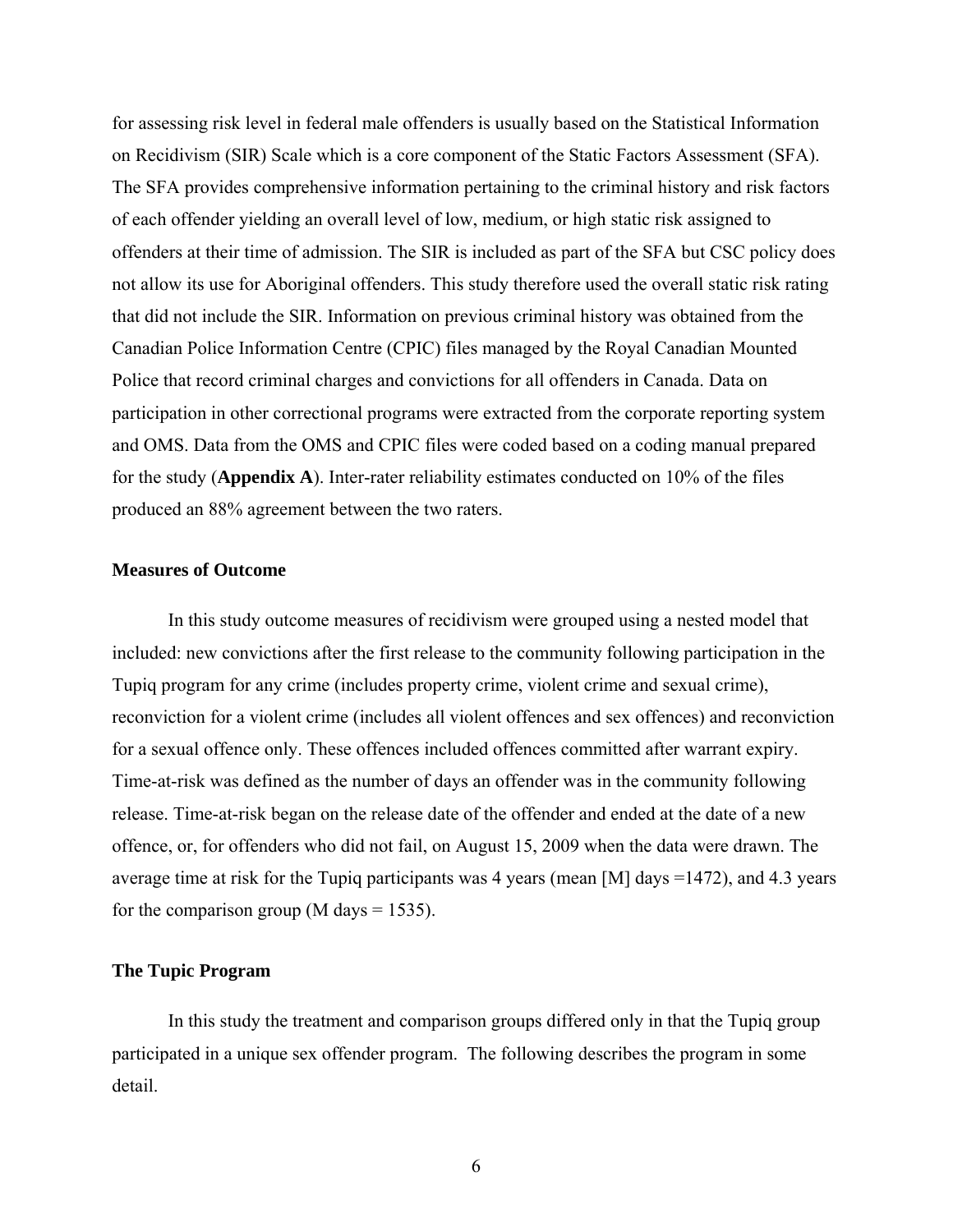<span id="page-22-0"></span>The Tupiq Sex Offender Treatment Program (Tupiq) provides culturally relevant and linguistically sensitive intervention to federal Inuit sexual offenders at moderate to moderatehigh risk to sexually reoffend. Tupiq works towards the reduction of thinking and behaviours associated with sexual abuse and focuses on helping offenders to accept responsibility for their criminal behaviour. Inuit culture and Inuktitut are incorporated in every component of the program. The program is bilingual, delivered in both Inuktitut and English in order to meet the linguistic needs of Inuit offenders. The program is co-facilitated by skilled and experienced Inuit program officers who are provided with training and supervision by clinical and adult education experts. The Inuit community is reflected in program content, through the Community Links component that connects the offender-participant to a counsellor in his home community, and through the Inuit Healing component, an Inuit-specific therapeutic approach delivered by an Inuit elder.

The overall treatment approach is holistic, incorporating Inuit culture and interrelated criminogenic needs. The duration of this high-intensity program is 18 weeks providing approximately 290 contact hours per participant and delivering content in parallel processes of group therapy, cognitive skill development and individual counselling. Tupiq is complex and multi-faceted, utilizing group therapy, individual support and motivational techniques to involve participants in a self-management plan that assists them to change problem behaviours and develop prosocial skills. While the focus is on the prevention of sexual abuse, the program also deals with interrelated issues including values, problem solving, abuse dynamics, social and communications skills, family violence, substance abuse and emotion management. Program content is adapted from recognized correctional models, in particular the standards and practices of *CSC's National Sex Offender Treatment Program and the National High Intensity Family Violence Program*. A wide variety of tools assess program efficacy on an ongoing basis, and at four formalized assessment periods throughout the program.

## **Program Goals.**

The primary goal of the program is to prevent sexual re-offending among Inuit offenderparticipants through self management planning. An additional goal is to help participants assess the impact of their abusive behaviour on the victim, the family and the community. Corollary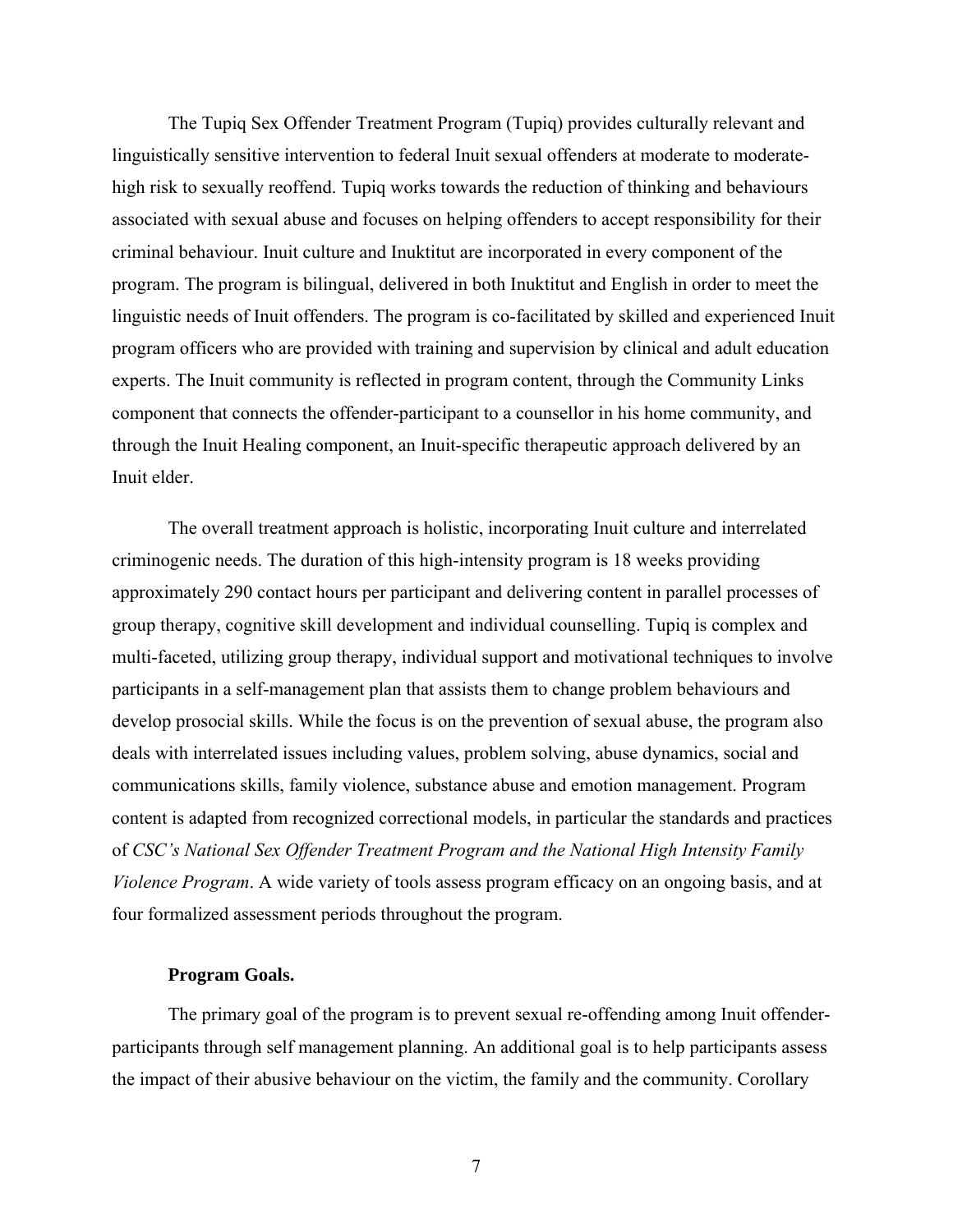<span id="page-23-0"></span>benefits of this program will include increased cultural awareness, enhanced literacy skills in both Inuktitut and English, development of a reintegration plan and practice of social skills. It is anticipated that a greater number of individuals living and working in Inuit communities will develop increased awareness and skills in abuse prevention as a result of their involvement with the Tupiq Program as community counsellors and advisors. A long-term goal of the program is to co-ordinate anti-violence work with other agencies as one part of a national and regional effort to reduce the inter-generational transmission of physical and sexual abuse in Inuit communities and to promote the prevention of abuse in Inuit communities.

#### **Program Format.**

Tupiq delivery is divided into three major categories: Skills Groups, Therapeutic Groups (Inuit Healing and Self Management) and Individual Counselling (program and community). Each group session is co-facilitated by two program facilitators, at least one who is experienced in program content and techniques and at least one who is an experienced Inuktitut facilitator. The co-facilitators work as members of a team sharing the responsibilities of session development and delivery. Training and ongoing support are provided by the Tupiq program clinical director.

#### **Three Poles: Self/Responsibility/Community.**

Three poles hold up the traditional Inuit tupiq or tent and three major themes work at a number of levels to support the Tupiq Sex Offender Treatment Program. The poles anchor the program and tie all components together. They are themes that reappear and lead all discussions, skill practice, healing and behavioural change towards a common goal. The participant is challenged to examine everything in the program in the context of his awareness of his own experiences (Self, Pole 1), his responsibility for his behaviour (Responsibility, Pole 2), and his relationship to others (Community, Pole 3.)

#### **Program Components Overview.**

The Tupiq Program components interact and reinforce skills, attitudes and behaviour processes. Components include: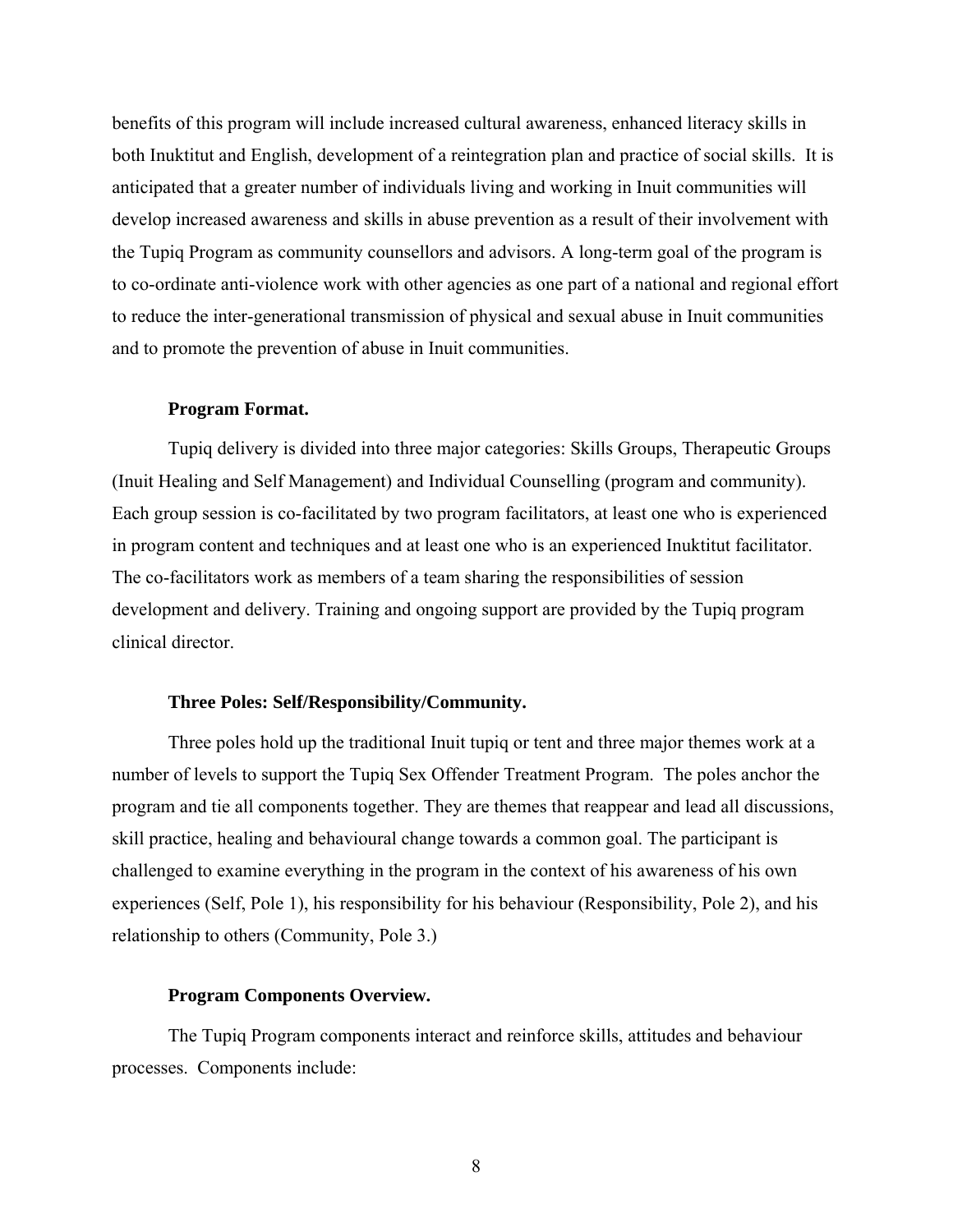*Self management* (36 group sessions; 90 contact hours). The Self Management Group and individual program counselling sessions are co-facilitated by the Clinical Director and an Inuktitut-speaking program officer. The sessions are run as group therapy and are therefore unscripted. The Clinical Director provides ongoing support and training to Inuit program officers and is responsible for clinical and treatment efficacy. Modules delivered through a group therapy process include Personal Autobiography, Disclosure of Offences, Victim Empathy, Offence Patterns and Self Management Planning. The Self Management process is guided by standards set out in the National Sex Offender Treatment Program.

*Individual Counselling* (12 sessions; 12 contact hours). Participants receive mandatory individual counselling weekly with a bilingual program officer who assists the participant with Self Management assignments. Individual counselling is conducted in the preferred language of the offender-participant (Inuktitut or English) under the direction of the Clinical Director. Individual counselling can be modified to provide additional support to high-need participants as assessed by the Clinical Director.

*Skills Component* (36 group sessions; 90 contact hours). The Skills Group is based on a cognitive-behavioural correctional model and divided into seven modules including Cultural Values, Goals and Change, Problem Solving, Abuse Dynamics and Prevention, Emotion Management, Risk Factors and Self Management Planning. The sessions are co-facilitated, with at least one program officer being Inuit and speaking Inuktitut.

*Community Links* Component (9 sessions; 9 contact hours). The program officers delivering the Skills Component are responsible for coordinating this component. Bi-weekly sessions provide the offender-participant with a counsellor (or Community Link) from his home community. The Community Link assists the participant with the integration of program content based on the realities of Inuit community life and provides information on community resources. Inuit community groups (usually the community Justice Committee) appoint the Community Links and become part of the Tupiq Program Community Advisory Group each time the program is delivered. A program bank of community resources and contact information is maintained, updated and expanded upon each time the program is delivered. Program delivery officers consult regularly with Inuit organizations on abuse prevention and corrections. At the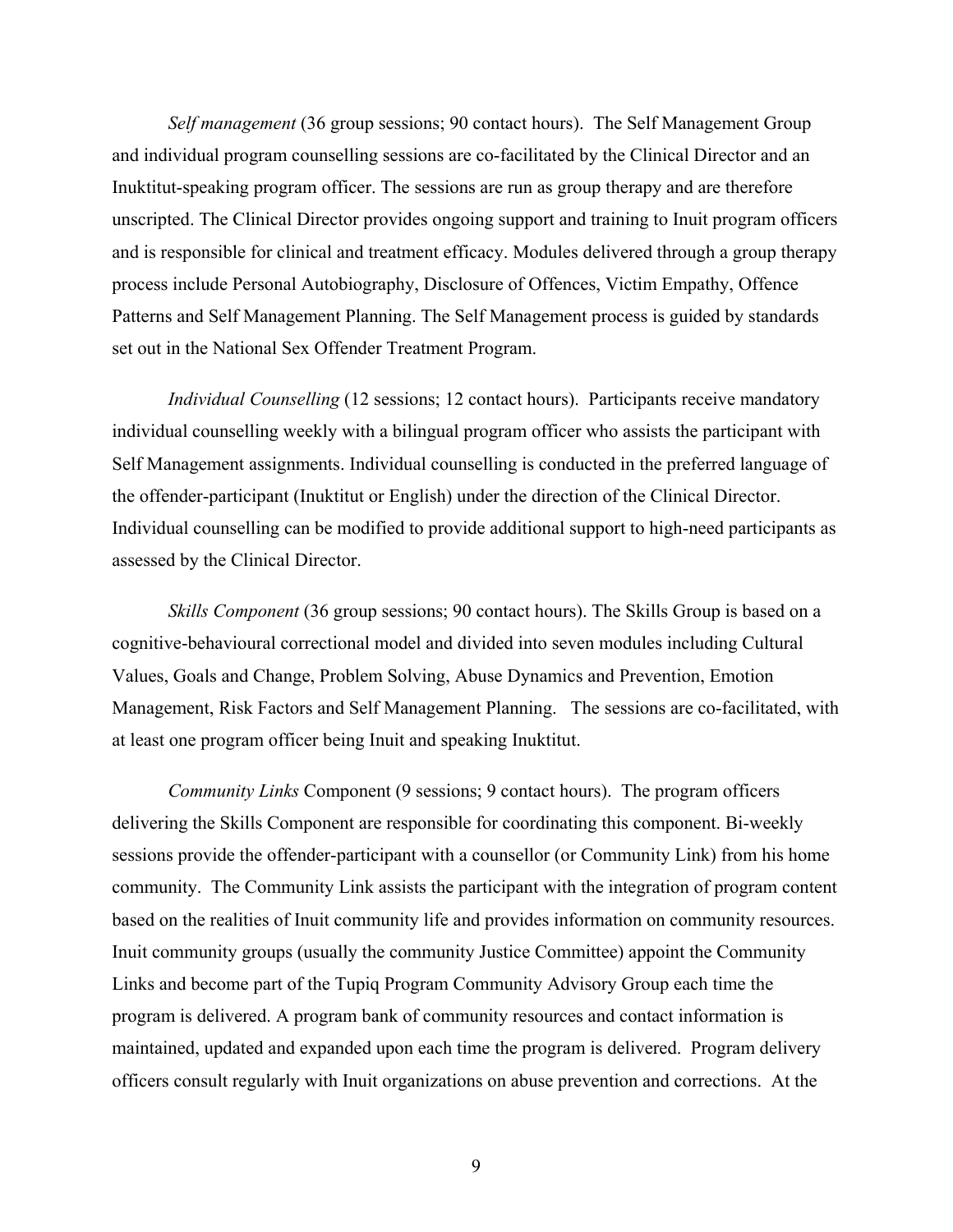beginning of each program's delivery schedule all national and regional Inuit organizations and justice departments are informed of the program dates in order to establish communications and consultation.

*Inuit Healing Component* (20 sessions; 50 contact hours). An experienced and recognized Inuit healer, usually an elder, delivers the Inuit Healing Group. This component is delivered in a therapeutic style indigenous to Inuit culture and incorporating traditional knowledge. Inuit Healing can be compared to a Grief and Loss program model and provides essential motivational enhancement to participants. Inuit Healing also differs from other aspects of the program as it may be delivered exclusively in Inuktitut. The majority of qualified healers are unilingual Inuktitut speakers who reside in one of the small Arctic communities, making the logistics of working with Inuit healers challenging.

*Program groups* (12 sessions; 33 contact hours). Interactive groups supplement program content and bring together all components. Group sessions include the initial group orientation meeting, two feasts hosted by the Inuit Healer, an Inuit Healing Sunrise Ceremony, an Inuit Cultural Values Workshop delivered to non-Tupiq staff and inmates, an Abuse Project presentation, 6 sessions in which offender-participants present their individual Self Management Plans and the graduation ceremony.

*Individual offender assessment* (4 sessions; 6 contact hours). Tupiq has six structured individual assessment sessions at the pre-, mid- and post-program stages. Breaks between poles provide opportunities for feedback and assessment and relieve cognitive overload.

*Maintenance.* Following successful participation in Tupiq, the Clinical Director recommends further treatment and maintenance at the institution prior to release. The Tupiq Maintenance Program is an open group format based on the Tupiq Self Management group process supplemented by Community Links and Inuit Healing components. Ideally, an Inuit community maintenance program should be delivered in an Inuit community but this in not yet available.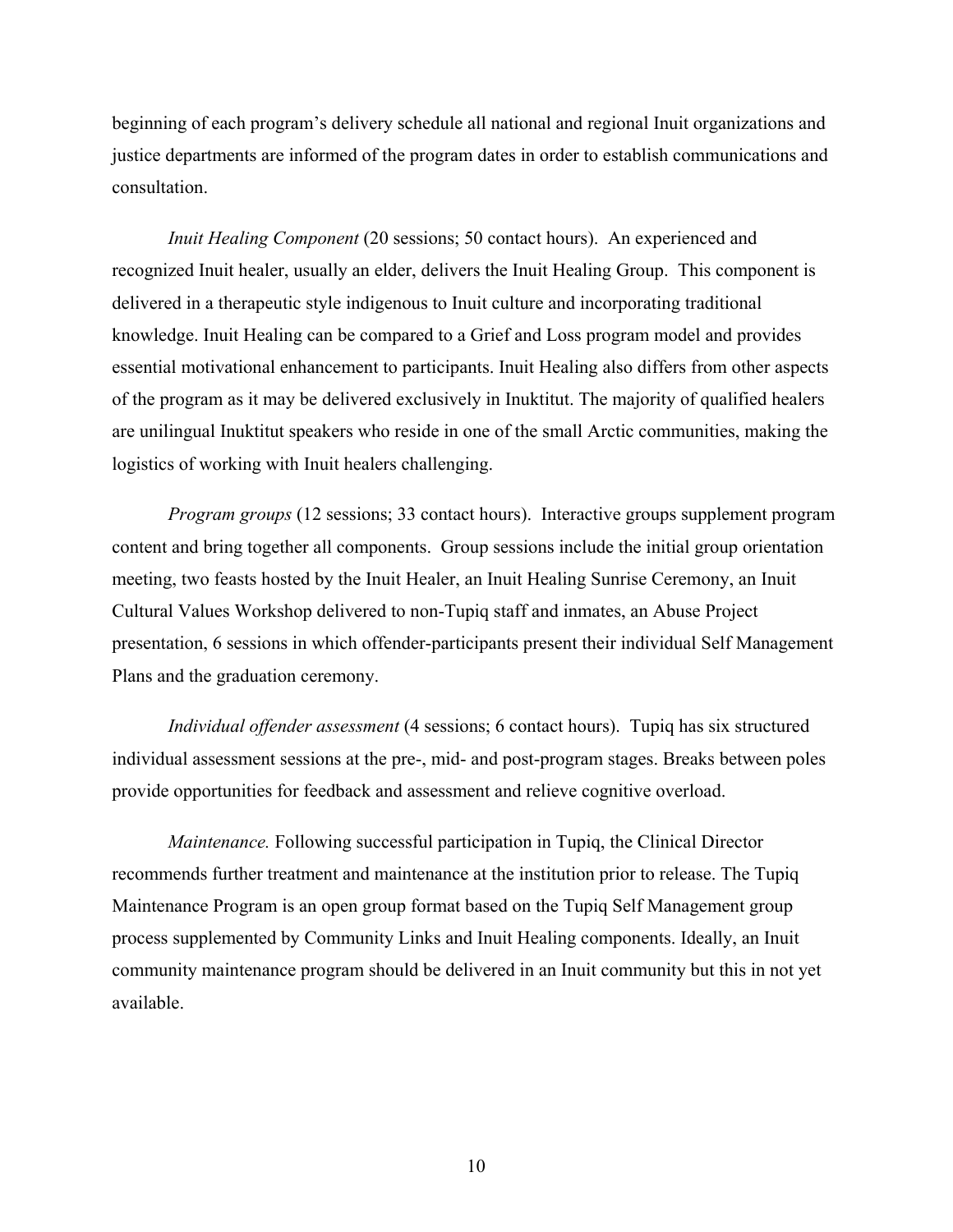#### **Selection/Screening Criteria.**

<span id="page-26-0"></span>Participants must self-identify as an Inuk and be rated as Moderate to Moderate-High Risk to commit a sexual offence. Their offence histories are reviewed by the Clinical Director. Offenders who have very low cognitive function or whose language skills are not sufficient to allow for active participation in either Inuktitut or English are excluded. Inuit sexual offenders who require a higher intensity of treatment or who are assessed as a low risk to re-offend may be excluded based on the Clinical Director's evaluation. In each case, an alternative treatment plan will be developed to meet those excluded. Offenders who are very unwilling to engage in treatment, refuse to disclose offences in group, but otherwise meet the program criteria are screened out but are offered a form of individual treatment or a treatment place in a later program if they are willing to accept the terms of participation.

#### **Partner and Family Contact.**

Potential participants are asked to sign a consent form to allow program delivery officers to inform current spouses or girlfriends and their immediate family of their participation in Tupiq. Partners and family will be provided information on the program and cautioned that the offender's attendance is not a guarantee that he will no longer be abusive. Families and partners are able to contact program staff in Inuktitut or English for more information on abuse prevention support. A program information pamphlet in Inuktitut and English is provided to family and partners as well as a list of regional support services to family members and victims of abuse. Facilitators inform family and partners of the limits of confidentiality at the beginning of the first contact.

#### **Program Manual.**

The Tupiq facilitator manual outlines the program goals, modules and sessions of the Tupiq treatment program. The offender-participant manuals are constructed as the program unfolds based on handouts they receive in sessions and assignments they themselves complete. The participants are given a Tupiq agenda in order to schedule appointments, interviews, class projects etc and to track program content and assignments.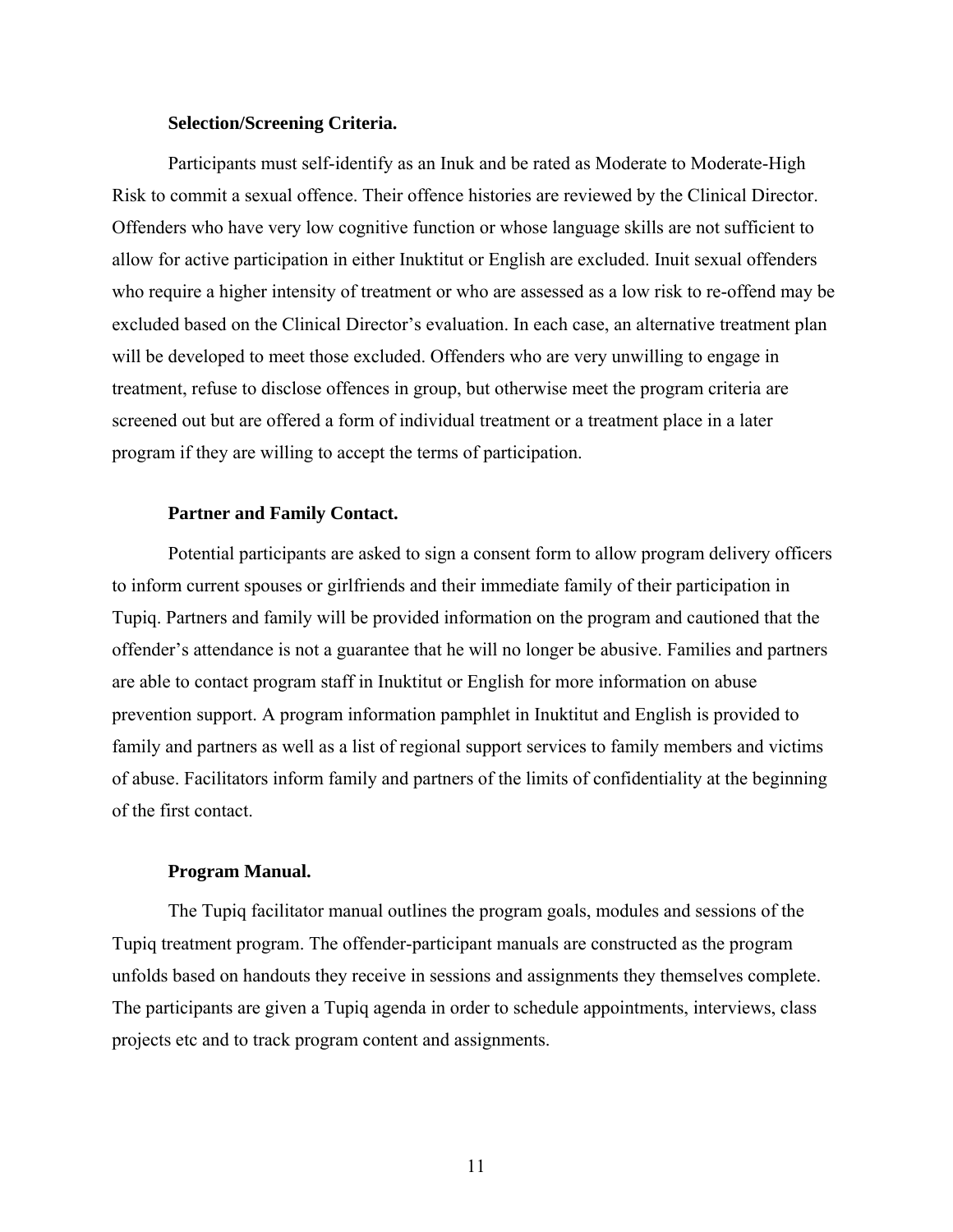Facilitators are encouraged to use flexibility to adapt sessions to the needs of the offender-participants. It is recognized that program officers are hired based on their expertise, experience and knowledge and will have an important role in the continuous evolution of this program.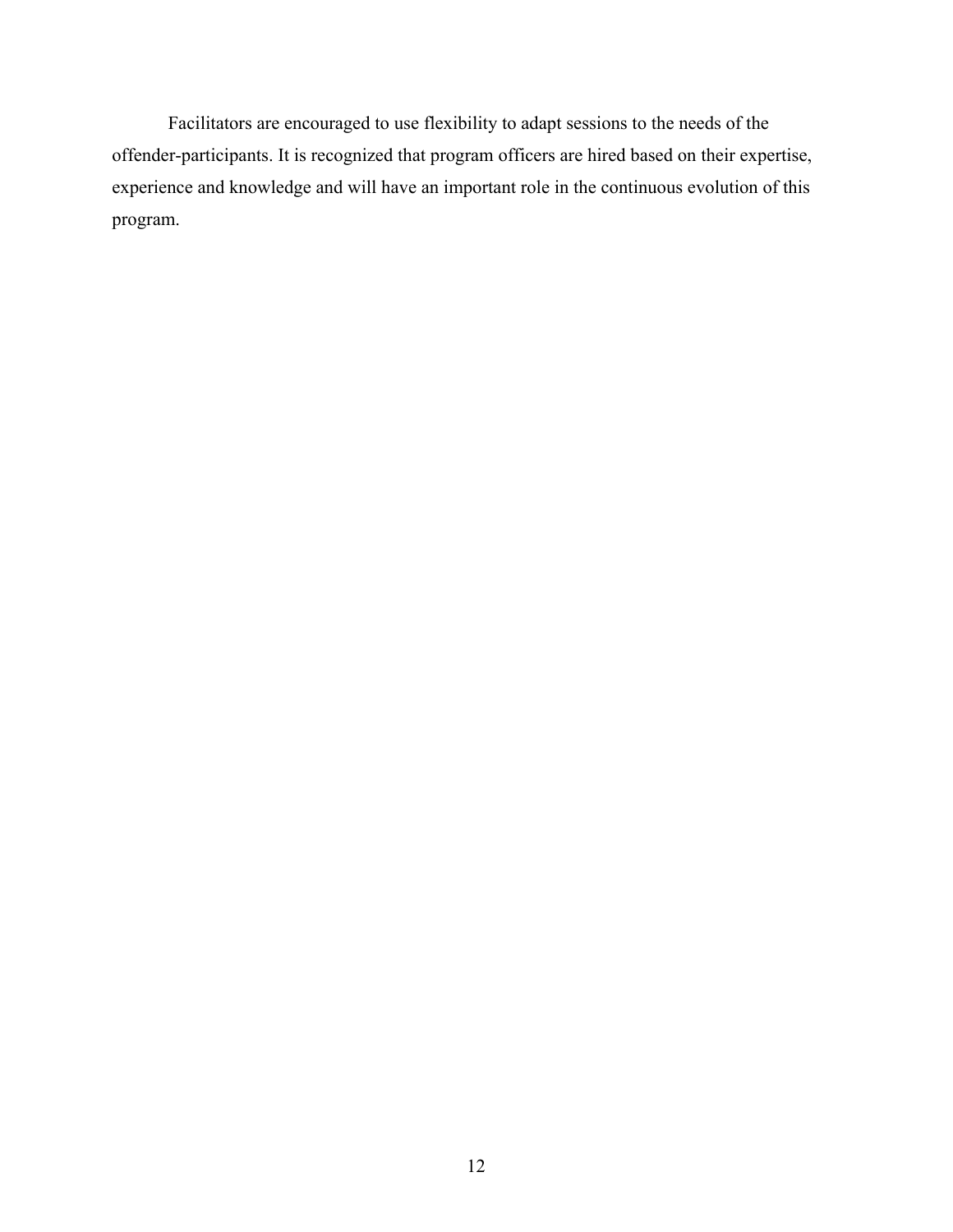#### **Results**

#### <span id="page-28-1"></span><span id="page-28-0"></span>**Equivalency of the Tupiq Participants and Comparison Group**

Although no statistical procedures were used to match the comparison group to the Tupiq group, the results presented below demonstrate that the two groups were similar with regards to key variables theoretically related to criminal and sexual recidivism. High drop out rates can confound outcome analyses by distilling the treatment population to typically lower risk, less problematic offenders. This was not an issue for the Tupiq analyses since all but one offender who had begun the program eventually completed it.

#### **Profile Information on the Tupiq Participants**

Most Tupiq participants spent their formative years in rural Arctic communities (71.6%); 10.4% lived in urban centres including Iqaluit, and 17.9% lived in a combination of rural areas or urban centres. The majority (64%) of Tupiq participants reported being immersed in Inuit culture as children, including hunting, constructing hunting and fishing tools and understanding Inuit cultural values. Only 6% reported being sent to residential schools as children. Most of the participants did not attend any school after the primary grades and 9% had no formal education at all. Only 6% had received a high school diploma. Although a majority of the participants reported to the clinical director that they had problems adjusting to school and difficulty learning in school, OMS files indicated that 34% had a learning disability. About two-thirds of Tupiq participants were unemployed at the time of arrest and 75% were rated as having unstable employment histories.

Tupiq participants primarily (84.3%) spoke Inuktitut as their first language. In fact, 9% were unilingual in Inuktitut when they came into the federal correctional system. This language profile had implications for optimal program delivery. Of the bilingual (Inuktitut and English) speakers, all but one identified Inuktitut as their first language of choice when speaking about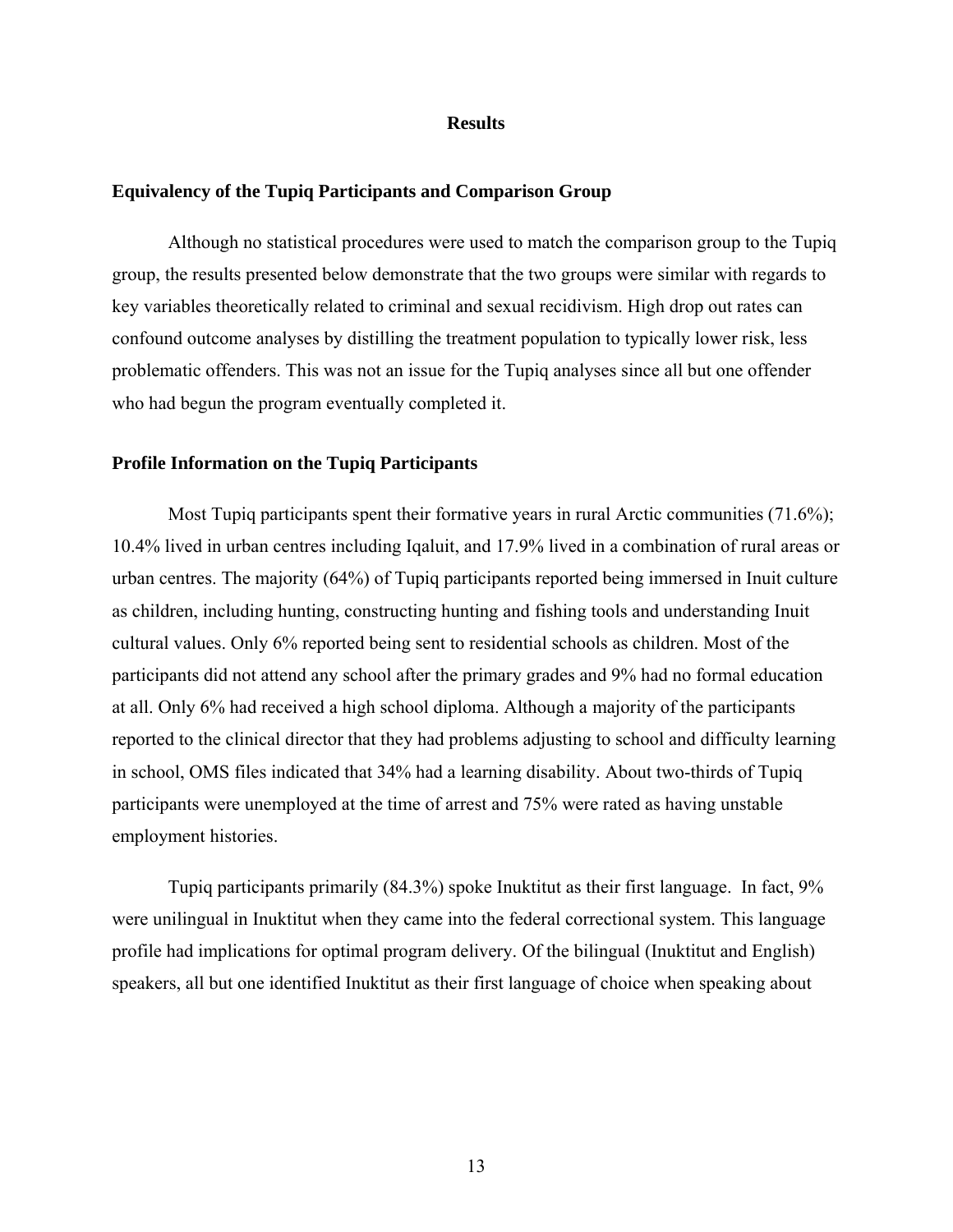issues surrounding the offence in the program and 82% preferred to conduct written assignments related to their offending behaviour in Inuktitut.<sup>[1](#page-29-0)</sup>

Half (51%) of the Tupiq participants wanted to return to an Inuit community upon release; 26% wanted to live in an urban centre, and 19% stated that either Inuit communities or urban centres would be locations they would like to live upon release. Of those who were released, the majority (68%) actually were living in an urban centre at the time the data were extracted and only 26% lived in a rural Inuit community.

All participants reported experiencing pronounced traumatic events during their developmental years. The traumatic experiences included: witnessing the murder of a loved one or friend, losing a loved one or friend through suicide or a violent act, witnessing the serious and ongoing physical abuse of their mother and/or primary caregiver by a father or male role-model and being victim to serious and ongoing sexual, physical and emotional abuse by a person in trust. Information on file indicates that  $100\%$ <sup>[2](#page-29-1)</sup> lost a family member or friend through suicide; 59% reported witnessing substance abuse by family members; 54% reported witnessing domestic abuse; 7% reported losing a family or friend through murder, 62% reported being a victim of physical abuse, and 54% reported experiencing sexual abuse. Furthermore, it was common for offenders to have experienced more than one traumatic event.

Over 11% of Tupiq participants had a file report indicating a history of an Axis I mental illness and 15.7% had information on file indicating they had brain injury. This rate of mental disorder is comparable to data on the offender population as a whole which has identified 12% of the population with serious mental health concerns (CSC, 2008). Substance abuse was a significant problem for this group with almost every participant identifying substance abuse as a risk factor to sexually offending. Of this group, the Computerised Lifestyle Assessment Inventory (CLAI) and the Computerised Assessment of Substance Abuse  $(CASA)^3$  $(CASA)^3$  results indicated that 80% had "some" to "a lot" of problems with alcohol. A comparison group of Inuit sex offenders who did not take the program had similarly high rates with 73% reporting some to

 $\overline{a}$ 

<span id="page-29-0"></span><sup>&</sup>lt;sup>1</sup> This information on language profiles comes from the coordinator of the Tupiq program.

<span id="page-29-1"></span><sup>&</sup>lt;sup>2</sup> The files of the facilitators indicate that these rates are much higher.

<span id="page-29-2"></span><sup>&</sup>lt;sup>3</sup> In 2002 CSC switched from using the CLAI to using the CASA to assess substance abuse problems among its incoming offenders. For those offenders who were incarcerated prior to this switch, their data are extracted from the CLAI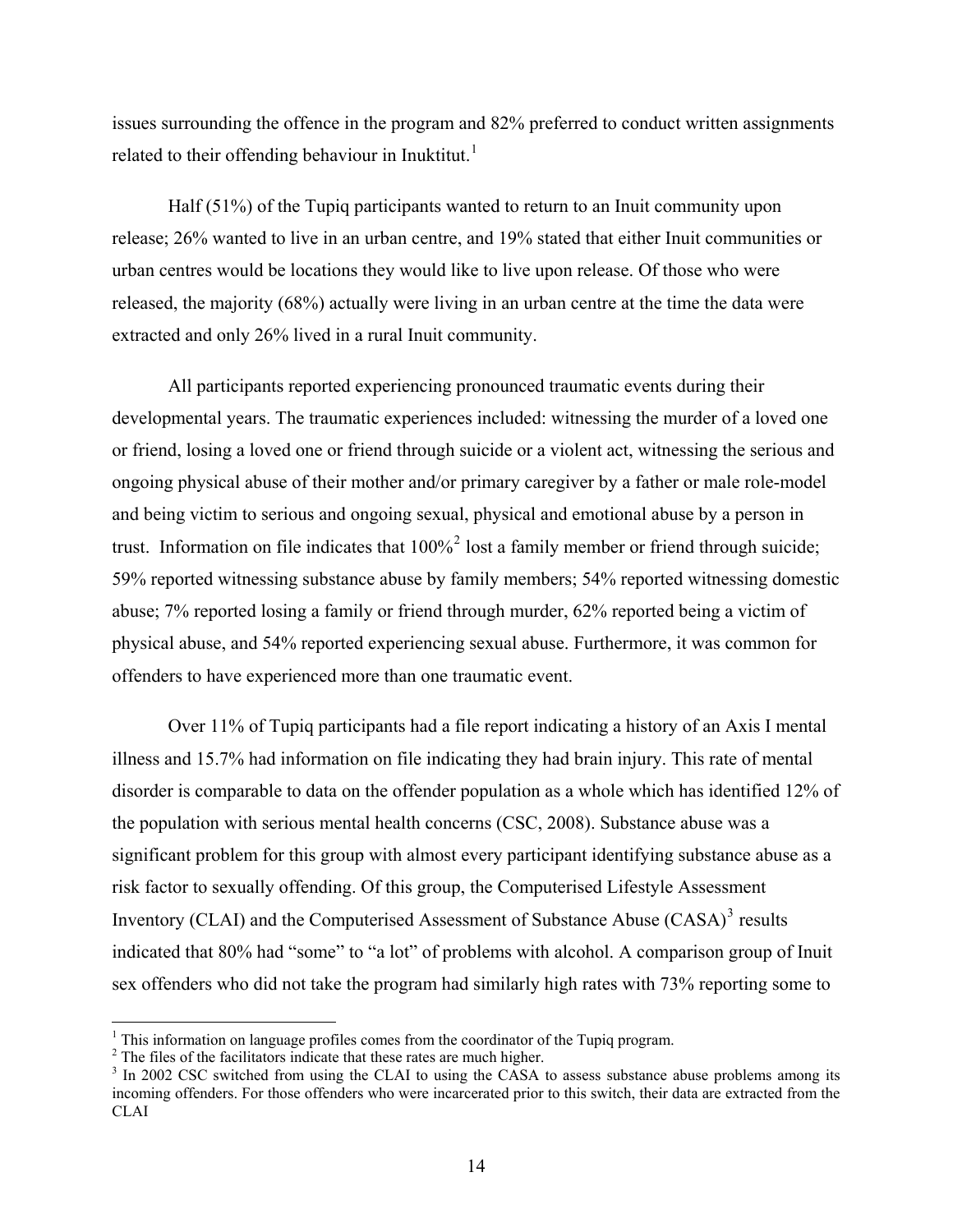<span id="page-30-0"></span>a lot of problems with alcohol. CLAI scores for Alcohol dependence for the Tupiq and comparison groups approached significant with the Tupiq offenders receiving lower scores  $(\chi^2)$  $(4) = 9.23$ ,  $p = .056$ ). Rates of drug abuse were somewhat lower than alcohol abuse with 37% of the Tupiq participants scoring moderate to severe on the CLAI/CASA measure of drug abuse. Again, the rates of drug abuse between the Tupiq and comparison groups were not significantly different. File reports indicated that over 50% of Tupiq participants had used solvents at least once in their life. It should be noted that the above information on the participants has been extracted from file reports and not from individual interviews with the offenders. As such they may under represent the actual presence of these problems.

#### **Risk/Need Profile**

The overall risk and need levels of the Tupiq and comparison group were assessed through the Offender Intake Assessment (OIA). As demonstrated in [Table 1](#page-30-1) the distribution of the overall risk  $(\chi^2(2) = 0.95, p = .62)$  and need ratings  $(\chi^2(2) = 0.92, p = .63)$  of the Tupiq and comparison groups did not differ. Most offenders in both groups were commonly assessed as high risk and high need.

| Table 1: |  |
|----------|--|
|          |  |

|                            | <b>Tupiq Participants</b> | Comparison Group |
|----------------------------|---------------------------|------------------|
|                            | $\%$ (n)                  | $\%$ (n)         |
| <b>Overall Risk Rating</b> |                           |                  |
| Low                        | 2.8(2)                    | 2.5(3)           |
| Medium                     | 21.1(15)                  | 15.7(19)         |
| High                       | 76.1 (54)                 | 81.8 (99)        |
| <b>Overall Need Rating</b> |                           |                  |
| Low                        | 0(0)                      | 0.8(1)           |
| Medium                     | 12.7(9)                   | 9.9(12)          |
| High                       | 87.3 (62)                 | 89.3 (108)       |

<span id="page-30-1"></span>

| Overall Risk and Need Ratings of Tupiq Participants and Comparison Group. |
|---------------------------------------------------------------------------|
|---------------------------------------------------------------------------|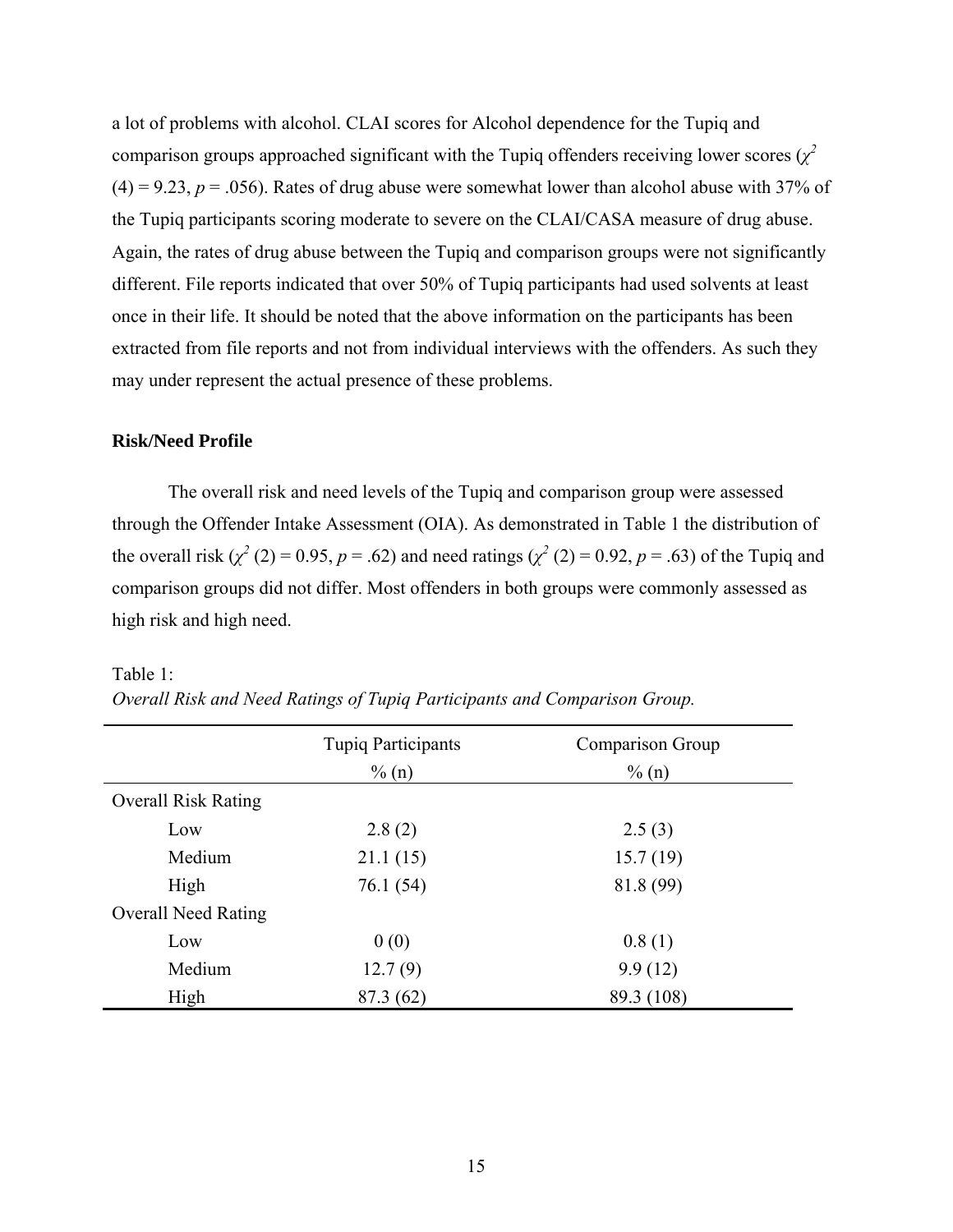#### <span id="page-31-0"></span>**Criminal History**

Federally sentenced Inuit offenders are significantly more likely than other Aboriginal federal offenders, and much more likely than non Aboriginal federal offenders, to have received a conviction for a sexual offence. Of the offenders in custody or under community supervision on August 2009, 57.5% Inuit offenders, 23% Aboriginal offenders, and 16% of non-Aboriginal offenders have committed a sex offence at some time in their criminal histories ( $\chi^2$  (2) = 301.09, *p* < .001). [Table 2](#page-32-1) provides a comparison of the criminal histories of Tupiq offenders with that of the comparison group. Virtually every Tupiq participant and every offender in the comparison group had prior adult convictions. An analysis of the Tupiq participants' CPIC files indicates that over 46 % (N=33) of the Tupiq participants had previous adult histories for sex offences and 74.6% had histories of either sex offences or violent offences. Most of these offences involved their partners. File documentation further indicated that two-thirds of the Tupiq offenders have histories of having perpetrated domestic abuse.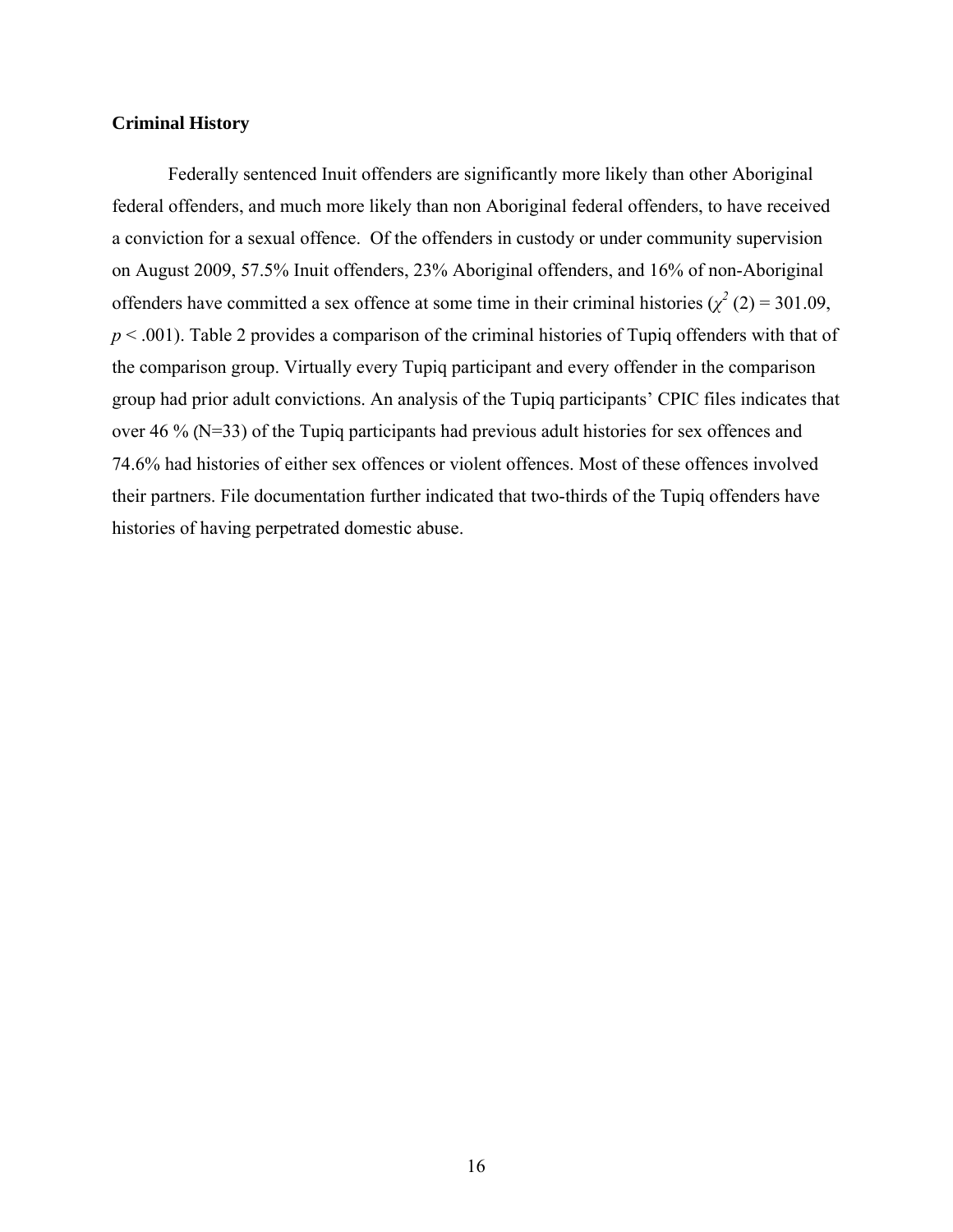|                                | <b>Tupiq Participants</b> | Comparison Group |
|--------------------------------|---------------------------|------------------|
|                                | % (n)                     | $\%$ (n)         |
| Previous Youth Convictions     |                           |                  |
| Yes                            | $34.3\%$ (22)             | 49% (51)         |
| N <sub>o</sub>                 | $65.6\%$ (42)             | 51% (53)         |
| Previous Adult Convictions     |                           |                  |
| Yes                            | 92.2% (59)                | 93.3% (98)       |
| N <sub>o</sub>                 | $7.8\%(5)$                | $6.7\%$ $(7)$    |
| Previous Community Supervision |                           |                  |
| Yes                            | 84.1% (53)                | 83.8% (88)       |
| N <sub>o</sub>                 | $15.9\%$ (10)             | $16.2\%$ (17)    |
| Previous Provincial Term       |                           |                  |
| Yes                            | 73% (46)                  | 78.1% (82)       |
| N <sub>o</sub>                 | $27\%$ (17)               | $21.9\%$ (23)    |
| Previous Federal Term          |                           |                  |
| Yes                            | $27\%$ (17)               | $34.3\%$ (36)    |
| N <sub>0</sub>                 | 73% (46)                  | 65.7% (69)       |
| Failed - Community Sanction    |                           |                  |
| Yes                            | $71.4\%$ (45)             | $64.8\%$ $(68)$  |
| N <sub>o</sub>                 | $28.6\%$ (18)             | $35.2\%$ (37)    |
| Failed - Conditional Release   |                           |                  |
| Yes                            | $42\% (26)$               | 42.9% (45)       |
| N <sub>o</sub>                 | 58% (36)                  | $57.1\%$ (60)    |

# <span id="page-32-1"></span><span id="page-32-0"></span>Table 2: *Criminal Histories of Tupiq Participants and the Comparison Group.*

*Note.* N for offenders with information on type of release varies

## **Detention Status**

The extent of the Tupiq participants' involvement in violent and sexual offences is reflected in high detention rates. Detention orders are imposed by the National Parole Board for federally sentenced offenders who meet the detention criteria indicating that they represent a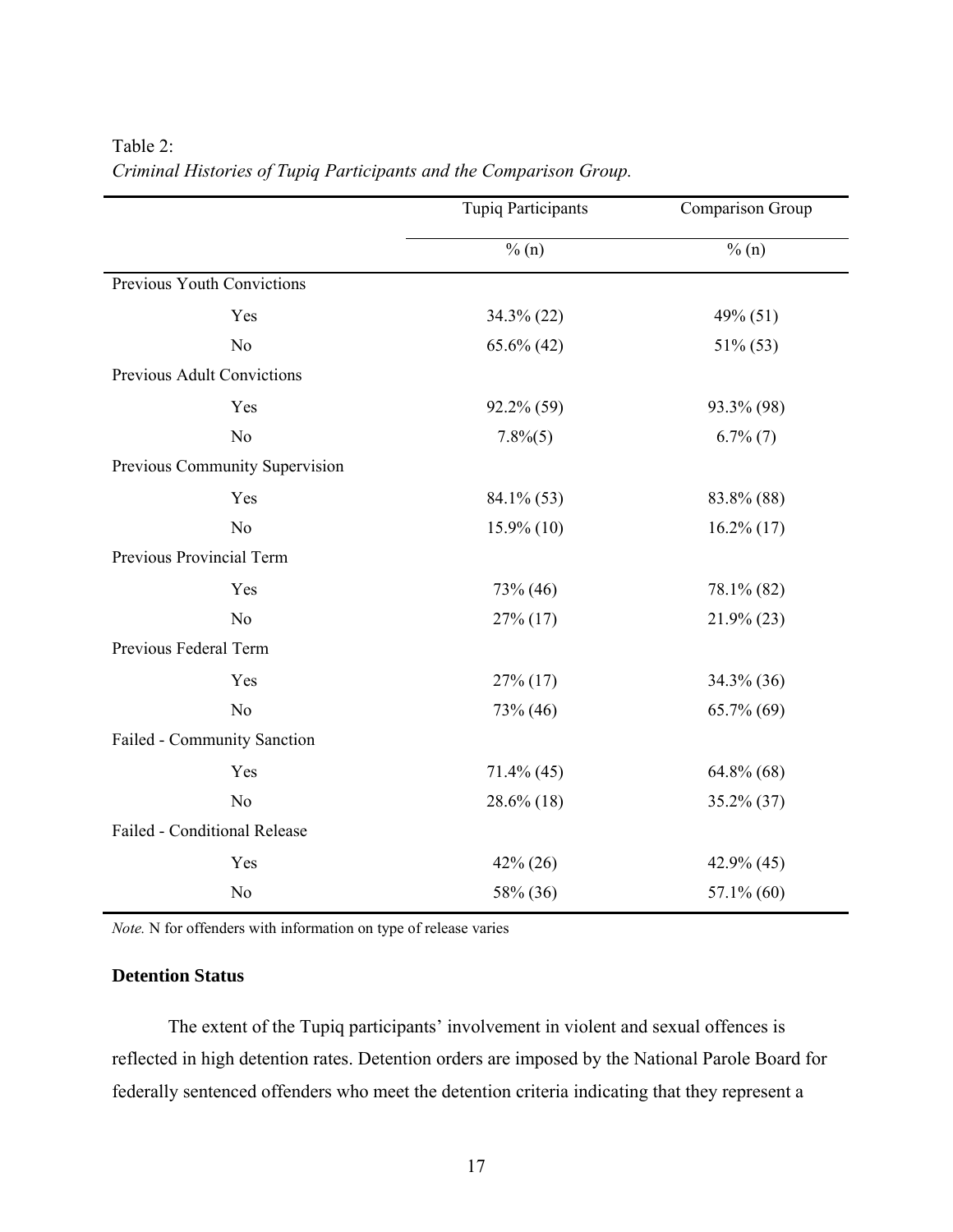<span id="page-33-0"></span>significant risk to reoffend violently prior to the expiration of their sentences. Detained offenders are not released at the Statutory Release date and may remain incarcerated to near or at the expiration of their sentence. Higher detention rates among the Tupiq participants may also reflect a difficulty for many of these Inuit men to access suitable treatment in their own language or to gain support from the communities who may be reluctant to have them return on their release. As illustrated in [Table 3](#page-33-1) below, Tupiq participants were significantly more likely to be detained than other federal offenders or other Inuit offenders  $(\chi^2(1) = 53.47, p < .001)$ .

## <span id="page-33-1"></span>Table 3: *Detention Decisions by Group.*

| Group                     |                              |           | Detained   | Not Detained  |
|---------------------------|------------------------------|-----------|------------|---------------|
|                           |                              |           | $\%$ (n)   | $\%$ (n)      |
| Non                       | Aboriginal                   | Federal   | 2.4(960)   | 97.6 (39,843) |
| Offenders                 |                              |           |            |               |
|                           | Aboriginal Federal Offenders |           | 4.4 (332)  | 95.6 (7297)   |
| Inuit Federal Offenders   |                              | 14.2(51)  | 85.8 (309) |               |
| <b>Tupiq Participants</b> |                              | 44.9 (31) | 65.1(40)   |               |

*Note.*  $\chi^2$  (1) = 53.47, *p* < .001.

#### **Previous Program Involvement and Program Completion Rates**

There is evidence that prior program involvement can confound research on the impact of the current program (Lösel, 2001). For that reason, comparisons were made on correctional program participation prior to the date the reconviction rates were extracted. The programs included in the analyses were national programs that were either Aboriginal or generic: substance abuse programs, Living Skills programs (i.e., Cognitive Skills, Reasoning and Rehabilitation and Anger Management), sex offender programs, family violence prevention programs, and other national violence prevention programs. [Table 4](#page-34-1) shows the frequency with which the Tupiq and comparison groups participated in these programs. It demonstrates, with the exception of the sex offender programs, the comparison and Tupiq groups were equally likely to have participated in a correctional program.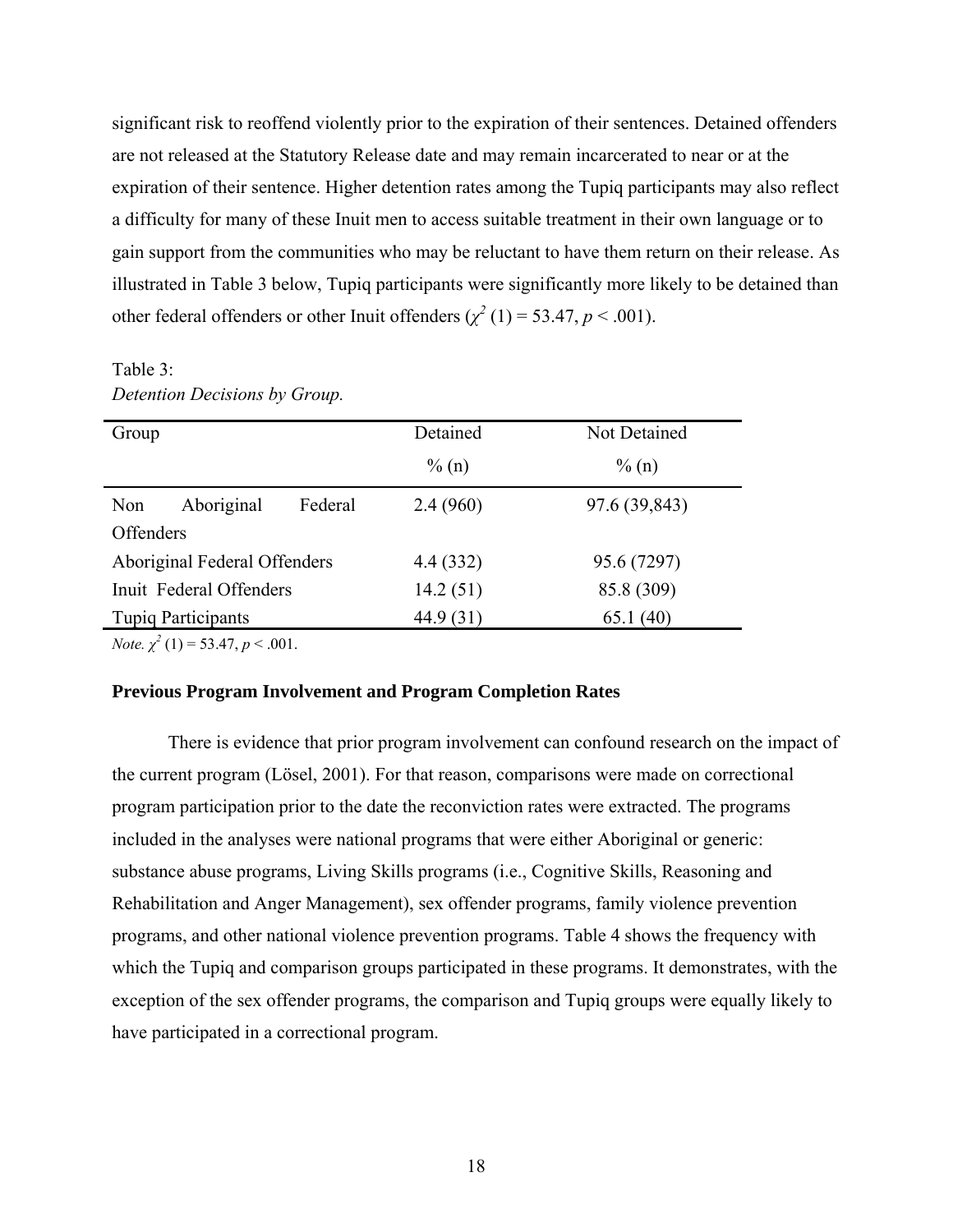<span id="page-34-1"></span><span id="page-34-0"></span>Table 4:

| Program                             | Tupiq<br>Participants | Comparison<br>Group | $\chi^2(1)$ |
|-------------------------------------|-----------------------|---------------------|-------------|
|                                     | $N = 71$              | $N = 146$           |             |
|                                     | $\%$ (n)              | $\%$ (n)            |             |
| Sex Offender Program                | $100\%$ (71)          | $30.8\%$ (45)       | 91.88**     |
| Substance Abuse Program             | 39.4% (28)            | $30.1\%$ (44)       | 1.86        |
| Family Violence Program             | $11.3\%$ (8)          | $7.5\%$ (11)        | 0.83        |
| Living Skills Programs              | $2.8\%$ (2)           | $4.1\%$ (6)         | 0.23        |
| <b>Violence Prevention Programs</b> | $1.4\%$ (1)           | $6.2\%$ (9)         | 2.46        |

*Participation Rates in Correctional Programs for Tupiq Participants and the Comparison Group.* 

\*\*  $p < 01$ 

1

One of the arguments for a culture specific option for Aboriginal programs is the claim that Aboriginal offenders' program completion rates in the core programs are low relative to the general offender population. Those advocating for culture specific program argue that the completion rates for these program would be higher. To test this claim, the completion rates of offenders in the Tupiq group were examined and compared with other Inuit sex offenders who have been enrolled in alternative sex offender programs and other core correctional programs. These results are presented in [Table 5](#page-35-1). Based on OMS data, 69 of the 71 (97%) Tupiq participants and 33 of the 45 (73%) offenders from the comparison group who had been referred to an alternative sex offender program completed the program. The 97% completion rate for the Tupiq program is an unusually strong result, however, both rates are better than the 63% mean annual rate of completion (over a five year period) of male offenders participating in national sex offender programs<sup>[4](#page-34-2)</sup>.

Completion rates reflect offenders' motivation and engagement in programs and signal to what extent the participants feel the content is relevant to them. Recent research has shown that along with factors related to offender risk, two responsivity factors related to treatment attrition

<span id="page-34-2"></span> $<sup>4</sup>$  It should be noted that over the seven years since the implementation of the Tupiq program 5 participants repeated the program.</sup> For the purposes of analysis, each of these offenders was only counted once as a completion. The reason given for repeating the program was that they were detained and there was a lack of any other Inuit programming available to address outstanding risk factors. CSC now has a policy of not allowing offenders to repeat programs.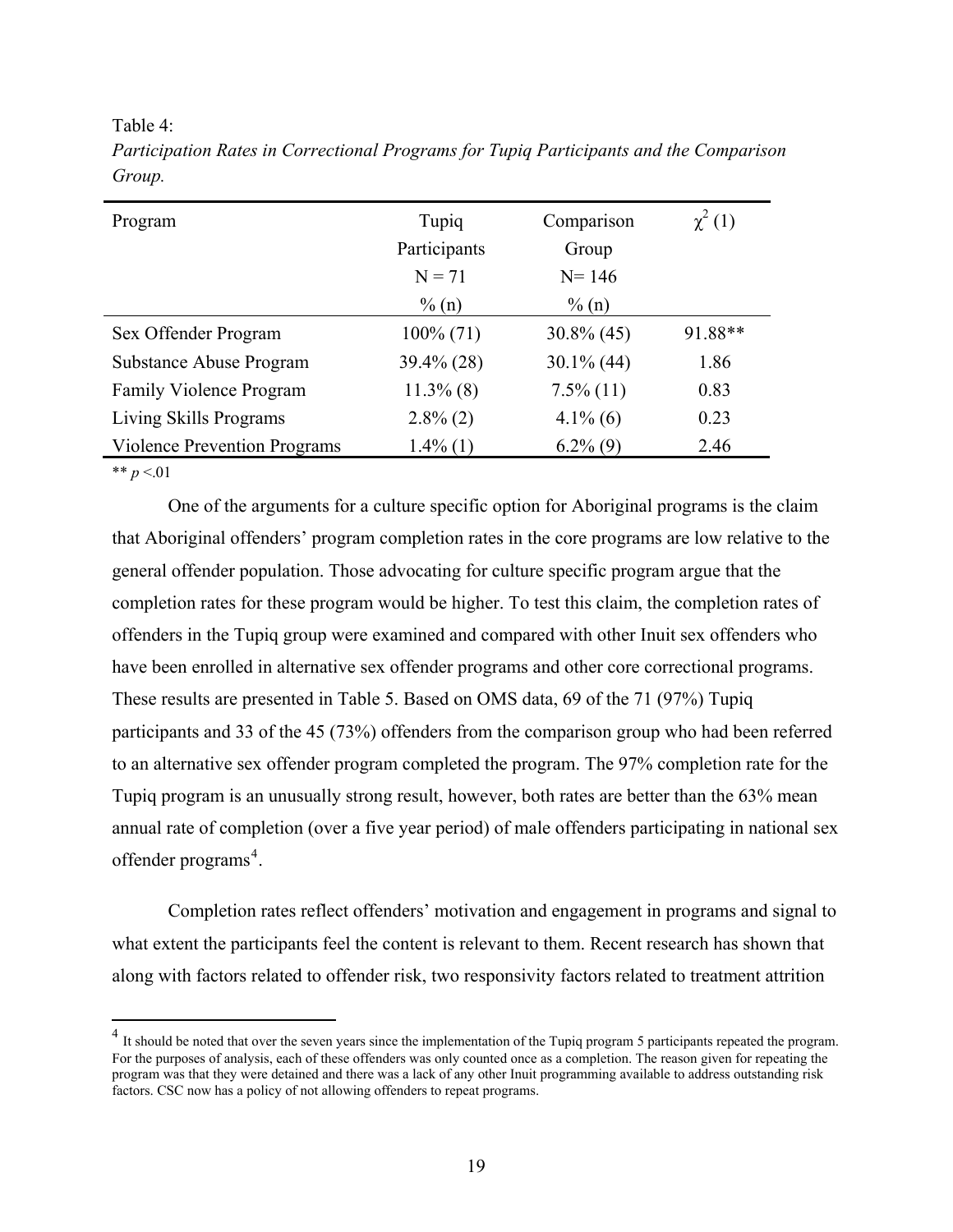<span id="page-35-0"></span>from correctional programs were low motivation and more negative attitudes towards correctional treatment (Wormith and Olver, 2002). By any measure, the Inuit specific program strategy appears to have been successful in motivating the offenders to participate in these programs. The completion rates for both the Tupiq program and the Inuit specific Family Violence program (Qarmaq) are almost 100%. The completion rate for Tupiq participants in the national substance abuse programs was similar to that of the comparison group and the  $74\%$ <sup>[5](#page-35-2)</sup> completion rate for all male offenders who have been enrolled in a national substance abuse program. The enrolment in the living skills programs and the violence prevention programs was too low to allow for a meaningful analysis of drop-out rates. It is clear that Inuit offenders have extremely good completion rates in these culture specific programs; however, it is not clear that they have poor completion rates in non aboriginal programs.

#### <span id="page-35-1"></span>Table 5:

| Completion Rates for Correctional Programs for Tupiq Participants and the |  |  |
|---------------------------------------------------------------------------|--|--|
| Comparison Group.                                                         |  |  |

| Program                             | Tupiq        | Comparison | $\chi^2(1)$ |
|-------------------------------------|--------------|------------|-------------|
|                                     | Participants | Group      |             |
|                                     | $\%$ (n)     | $\%$ (n)   |             |
| Substance Abuse                     | 75(21)       | 81.8 (36)  | 0.48        |
| Living Skills                       | 50(1)        | 66.7(4)    |             |
| <b>Violence Prevention Programs</b> | 100(1)       | 77.8(7)    |             |
| Family Violence Prevention a        | 100(8)       | 90.9(10)   | 0.77        |
| Sex Offender                        | 97.2(69)     | 73.3(33)   | $14.76**$   |

*Note.* N varies for enrolment in each program<br><sup>a</sup> For the Tupiq offenders, the Family Violence Prevention program they attended is the Qarmaq Inuit specific program.

\* p  $\leq$  05,\*\* p  $\leq$  01

### **Release Type**

 $\overline{a}$ 

Statutory Release was the most common release type for both Tupiq participants and the comparison group. This is not surprising given the high risk and high need profile of both groups. The frequencies and percentages of all the types of release are presented in [Table 6](#page-36-1).

<span id="page-35-2"></span> $<sup>5</sup>$  The completion rates for the national programs cited here are based on the mean annual completion rates for male</sup> offenders in national programs from 2003-2004 to 2007-2008.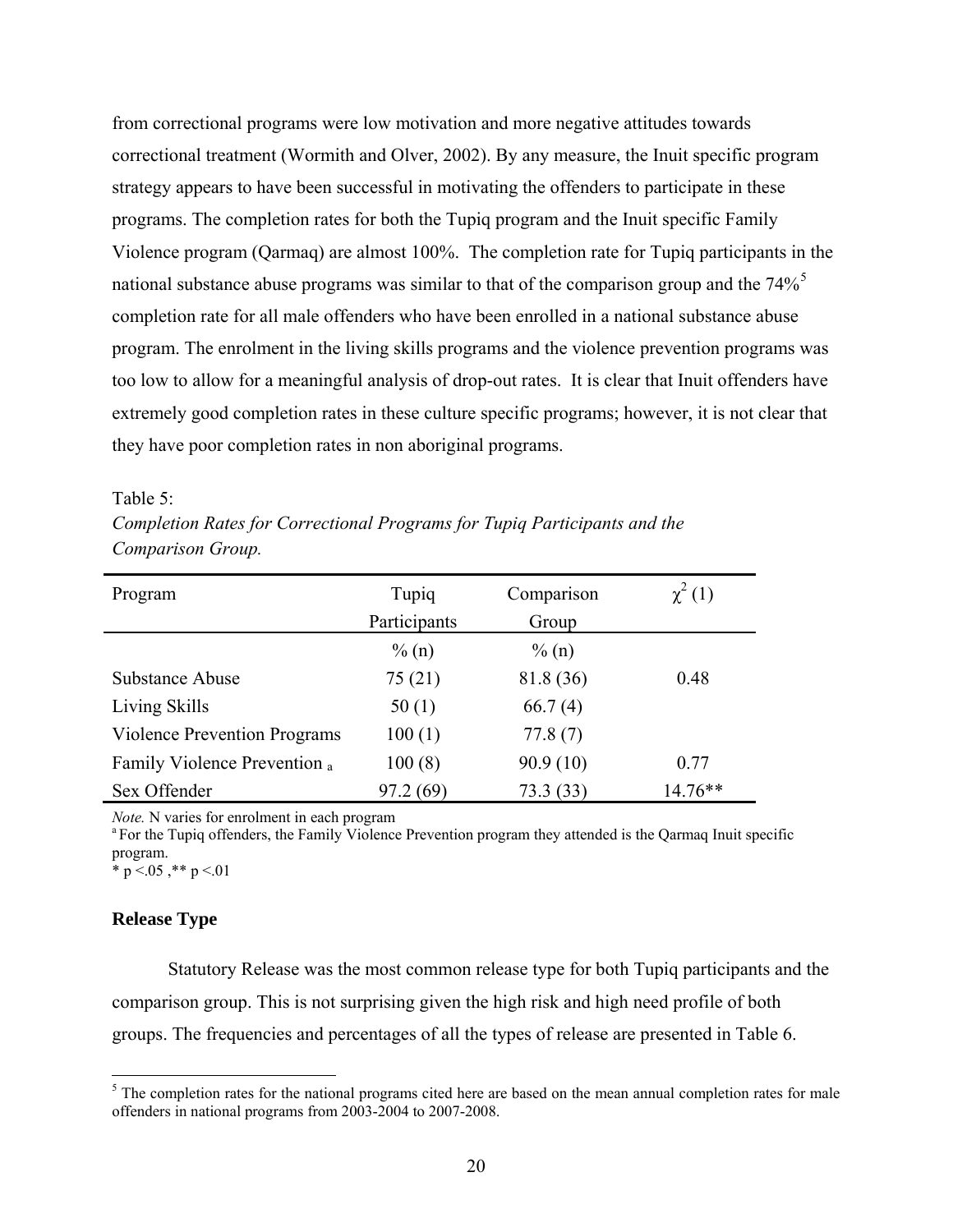| Release Type                  | <b>Tupiq Participants</b> | Comparison Group |
|-------------------------------|---------------------------|------------------|
|                               | $(N = 59)$                | $(N = 115)$      |
|                               | $\%$ (n)                  | $\%$ (n)         |
| <b>Statutory Release</b>      | 55.9 (33)                 | 50.4 (58)        |
| Warrant expiry                | 20.3(12)                  | 13(15)           |
| <b>Expiration of Sentence</b> | 1.7(1)                    | 24.3(28)         |
| Day Parole                    | 16.9(10)                  | 9.6(11)          |
| <b>Full Parole</b>            | 3.4(2)                    | $\theta$         |
| Long Term Supervision         | 1.7(1)                    | 1.7(2)           |
| Deceased                      | $\Omega$                  | 0.9(1)           |

<span id="page-36-1"></span><span id="page-36-0"></span>Table 6: *Release Type for Tupiq Participants and the Comparison Group*. [6](#page-36-2)

Victim profile has been shown to be related to sexual recidivism with offenders with young male victims having higher base rates of reoffending that those with adult female victims (Harris et al, 2004). [Table 7](#page-37-1) presents information on the victims of the Tupiq participants and the comparison group. The profiles of the sex offences committed by the Tupiq participants based on the age and gender of the victims did not differ from that of the comparison group. There was a non significant trend for the offenders in the comparison group to have had young male victims while the Tupiq group had none. The majority of offenders in the Tupiq and comparison groups offended primarily against female victims. Most had offended at least once against an adult female but nearly half had had female child victims. There were 28.6% (18) of the Tupiq group and 26.8% (3) of the comparison group who had two types of victims (adult male, child male, female adult or female child). Most of the offenders in the Tupiq program had multiple victims. Two-thirds of the Tupiq group had more than one victim and one offender was convicted for sexual offences against 21 female children.

 $\overline{a}$ 

<span id="page-36-2"></span><sup>6</sup> Data extracted in July, 2009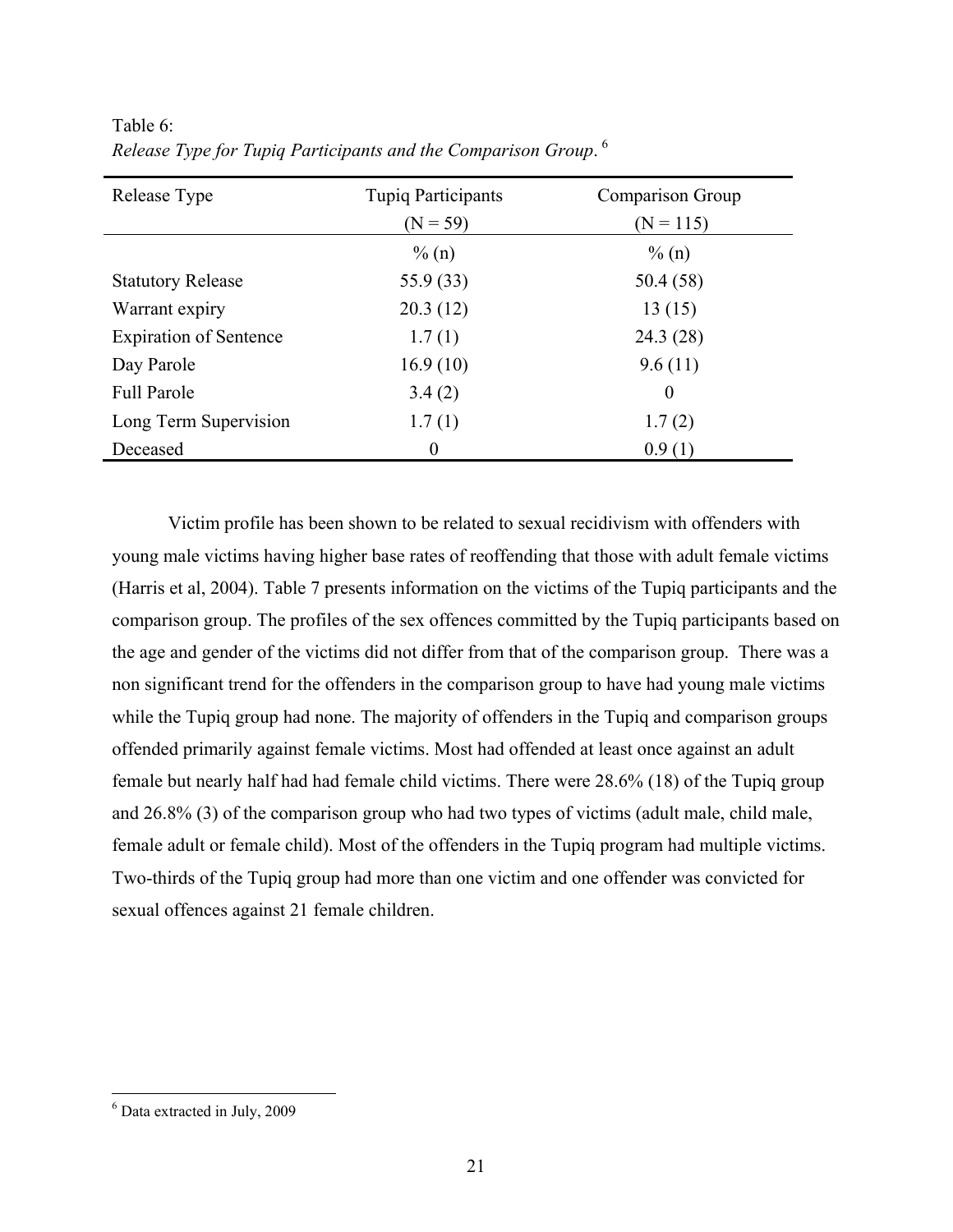| Victim description         | <b>Tupiq Participants</b><br>$\%$ (n) | Comparison Group<br>$\%$ (n) | $\chi^2(1)$ |
|----------------------------|---------------------------------------|------------------------------|-------------|
| Female 12 to 17 years      | 45.9 (28)                             | 41.2(44)                     | 0.36        |
| Female 18 to 65            | 74 (46)                               | 61.8(68)                     | 2.24        |
| Female over 65             | 3.2(2)                                | 1.8(2)                       | 0.34        |
| Male child $\leq$ 12 years | 0(0)                                  | 4.6(5)                       | 2.98        |
| Male 12 to 17 years        | 0(0)                                  | 4.6(5)                       | 2.98        |
| Male 18 to 65              | 3.2(2)                                | 2.7(3)                       | 0.03        |
| Male over 65               | 1.6(1)                                | 0(0)                         | 1.77        |

<span id="page-37-1"></span><span id="page-37-0"></span>Table 7: *Victim Profile for the Tupiq Participants and the Comparison Group.*

\* p  $\leq 0.05$ , \*\* p  $\leq 0.01$ 

### **Release Outcomes**

The outcomes of 61 (of 71) offenders from the Tupiq group who have been released into the community were compared with the 114 (of 144) Inuit sex offenders from the comparison group who had been released. This comparison group included Inuit sex offenders who had been referred to an alternative sex offender treatment program as well as those who had not been in a specialised sex offender treatment program. The average follow-up period for the released Tupiq offenders and the comparison group did not differ  $(t(172) = 0.46, p = .65)$ .

Previous analyses has shown that the comparison group did not differ significantly from the Tupiq group on several key variables associated with sex offender outcomes: previous adult criminal history, previous sex offender history, male victim, date of admission, age, overall risk and overall need ratings, level and extent of substance abuse problems and participation in previous correctional programs.

There was a trend for the Tupiq offenders to have been in the community for a shorter period of time prior to being returned to custody. The Tupiq group averaged 284 days in the community after release until readmission and the comparison group averaged 449 days. The mean difference of 165 days approached statistical significance (t  $(51.08) = 1.83$ , p = .074). The revocation rates of the Tupiq and comparison groups are similar, however, most (70%) of the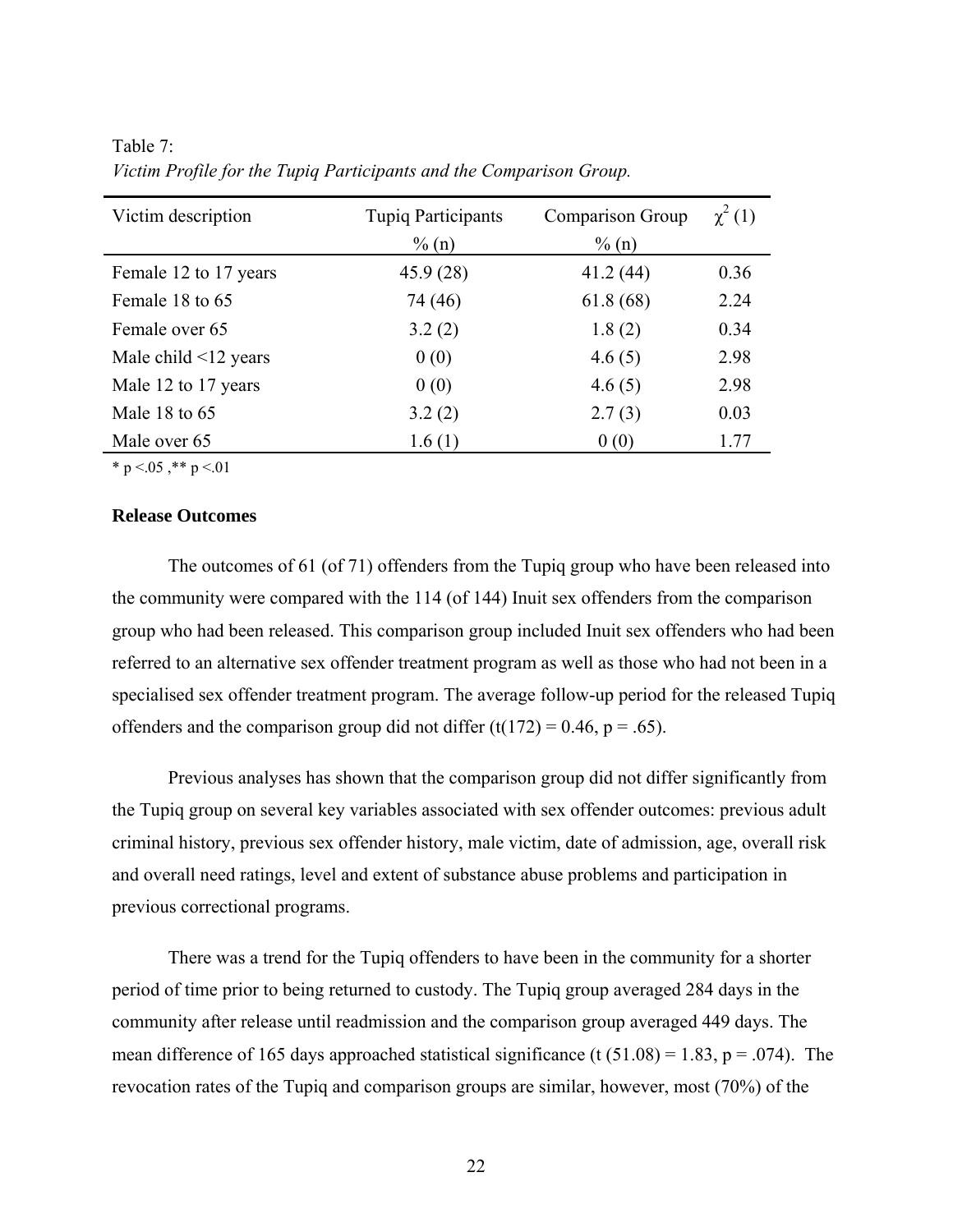<span id="page-38-0"></span>Tupiq group were revoked for technical violations while 52% of the revocations for the comparison were for technical violations. By all other measures of outcome, however, Tupiq offenders did better than offenders in the comparison group. The recidivism rates for the Tupiq and the comparison groups are presented in [Table 8.](#page-38-1) These same data are presented in graph format in [Figure 1.](#page-39-1) The Tupiq offenders were involved in significantly less criminal reoffending  $(\chi^2(1) = 8.59, p \le 01)$  and violent reoffending than the comparison group  $(\chi^2(1) = 6.01, p \le 01)$ . Although they also had lower rates of sexual reoffending than the comparison group, producing a treatment effect of .60 which is usually considered a moderate effect size, the low base rates for sexual offending reduced the statistical power of the procedures which did not allow for detection of a statistically significant difference.

| Readmission Type                      | <b>Tupiq Participants</b> | Comparison Group |
|---------------------------------------|---------------------------|------------------|
|                                       | $N = 61$                  | $N = 115$        |
|                                       | $\%$ (n)                  | $\%$ (n)         |
| Revocations                           | 37.7(23)                  | 35.7(41)         |
| Reconviction of any kind a            | 27.9(17)                  | $50.9(58)$ **    |
| Reconviction for violent offences $b$ | 19.7(12)                  | $37.7(43)*$      |
| Reconviction for a sex offence.       | 4.9(3)                    | 12.3(14)         |

<span id="page-38-1"></span>

| Table 8:                                                          |  |  |  |  |
|-------------------------------------------------------------------|--|--|--|--|
| Recidivism Rates for Tupiq Participants and the Comparison Group. |  |  |  |  |

<sup>a</sup> Includes any criminal offence, provincial, federal, etc.

<sup>b</sup> Includes armed robbery, assaults, homicide, manslaughter, ACBH and sex offences

<sup>c</sup> Includes any sex offence such as sexual assault, touching, pornography, incest, etc.

\* p <.05 ,\*\* p <.01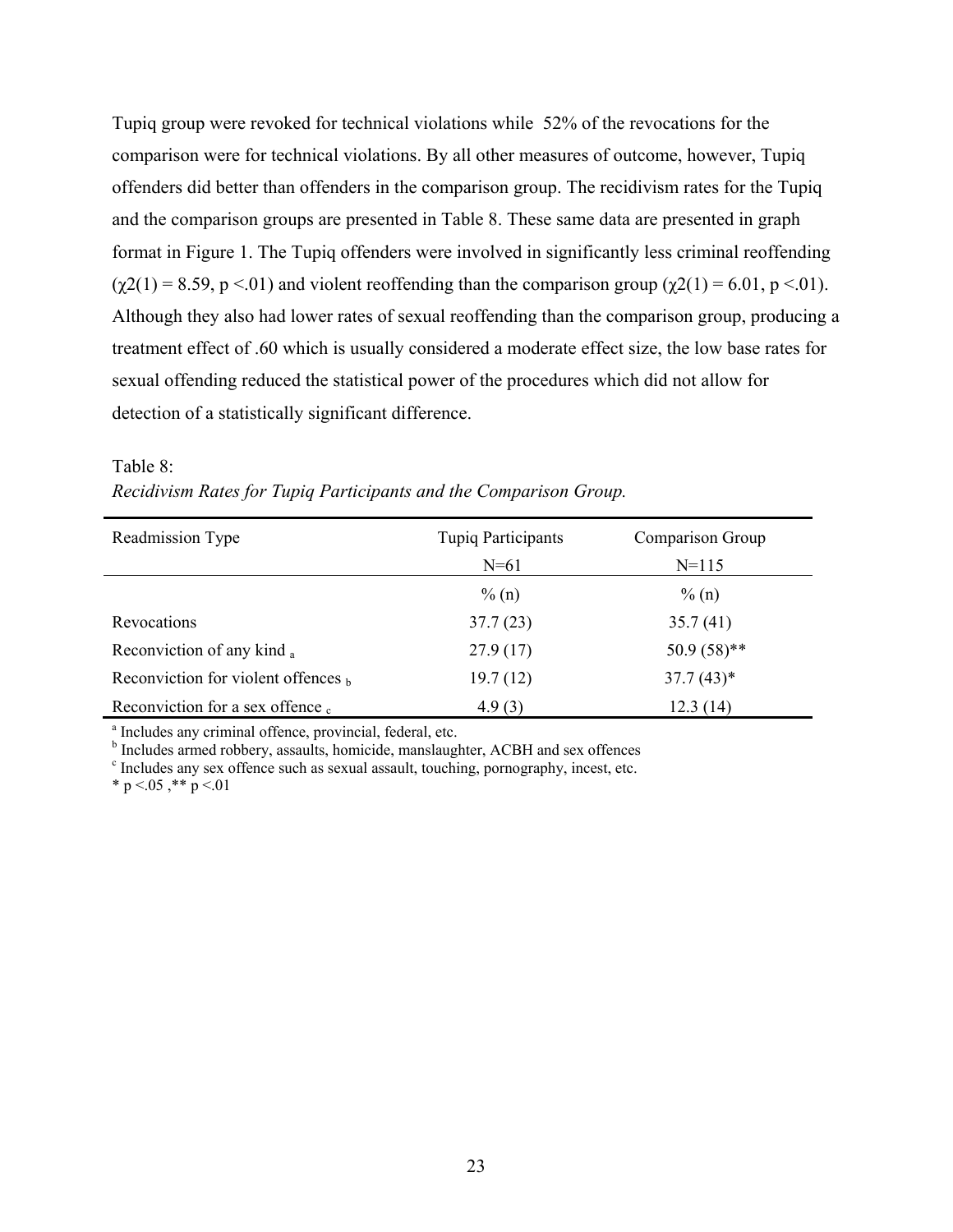

<span id="page-39-1"></span><span id="page-39-0"></span>*Figure 1:* Recidivism rates for the Tupiq participants and the comparison group.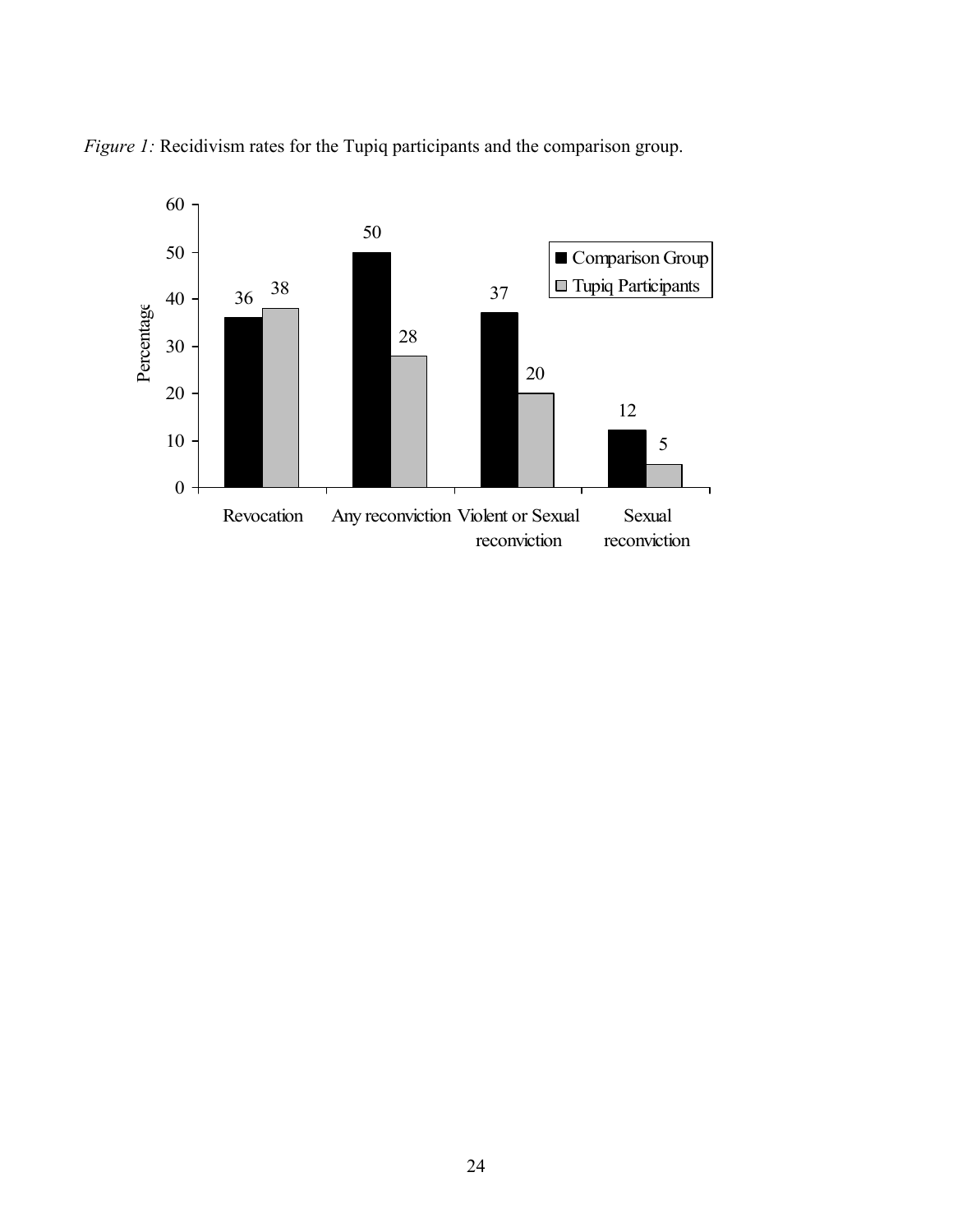#### **Discussion**

<span id="page-40-0"></span>The current study expands on a previous report that profiled the Tupiq participants and examined their performance on key outcome variables (Trevethan, et al, 2004). At the time of the publication of the initial report, 34 offenders had attended the Tupiq program and of these only 11 had been released to the community. Although the authors acknowledged that some aspects of the preliminary results such as high completion rates and improvements in attitude and skill level were encouraging, no conclusions on the efficacy of the program were possible at that time.

This current study examines the complete treatment sample of 71 Inuit sex offenders who have participated in the program over the last seven years. Ten cycles of the program have been delivered since 2001. The report provides a profile of these offenders and their treatment and release outcomes compared to a cohort of Inuit sex offenders incarcerated during the same period.

The results of the current study confirm the earlier report's findings that Tupiq participants cope with significant problems that contribute to criminal recidivism and pose barriers to reintegration. They have high rates of unemployment, low educational achievement, significant substance abuse problems and substantial histories of criminality. In addition to current and prior sex offences, the majority also admit to high rates of domestic abuse. These men have themselves been exposed to traumatic experiences such as physical and sexual abuse and violent loss of family members through murder or suicide.

Several markers point to the efficacy of the Tupiq program. Program completion rates are much better than those for the national sex offender programs and the comparison group of Inuit sex offenders who attended alternative sex offender programs. Research with federally sentenced offenders has shown that low motivation and negative attitude towards correctional treatment are two responsivity factors that contribute to program attrition (Wormith and Olver, 2002). Based on such impressive completion rates, it appears that the Tupiq program and its facilitators have been successful in motivating and engaging offenders. Tupiq participants had significantly lower rates of general and violent reoffending than the comparison group. In addition, of the 61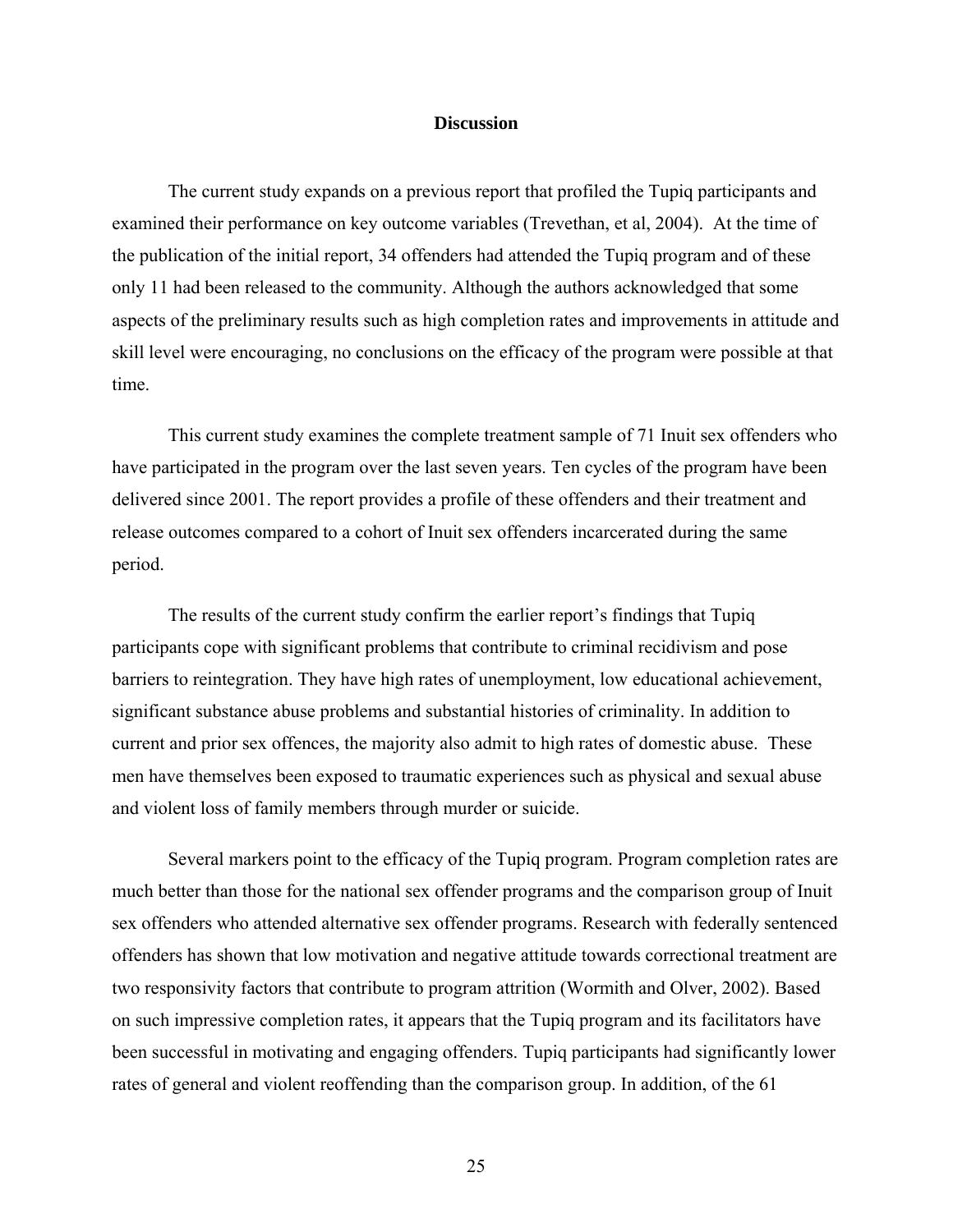participants who were released to the community at the time of follow-up, three were reconvicted for a sexual offence producing a sexual reoffending rate of 4.9%. This base rate over an average follow up period of 4 years compares favourably with base rates cited for general sex offenders where an overall sexual recidivism of 14% over five years is expected when recidivism is defined as charges and convictions (Harris & Hanson, 2004). The Tupiq participants' sexual recidivism rate, though less than half that of the comparison group (4.9% compared to 12.3% for a treatment effect of .60), was not significantly lower. Elsewhere, Barbaree (1997) has discussed the challenge of demonstrating significant treatment effects in programs where the base rates for reoffending are low and the N (number of subjects in the study) is also low. The requirements to reduce the Type I error raises the chances of a Type II error (accepting the null hypothesis when there is in fact an actual difference) thus making it difficult for smaller scale programs for sex offenders to demonstrate effectiveness. To ensure that significant treatment effects will be detected if they exist, Barbaree recommends that researchers in the area increase the follow up period (thus increasing the base rates) and/or increase the number of participants in the treatment and comparison groups. If the current treatment effect of .60 among the Tupiq group holds with continued follow up, given the accepted parameters for the detection of a statistically significant treatment effect (i.e., setting the power at 80% and the alpha at .05) and the low rate of sexual reoffending for untreated sex offenders even after a 4 year follow period, to detect a significant effect, the N for both the Tupiq group and the comparison group would need to be about 200 offenders in each group.

The earlier report on the program had made several recommendations to improve the program design and implementation. Among them the authors advised examining ways to reduce costs, secure permanent funding, more fully integrate the Inuit healing teachings with self management planning and examine the possibility of delivering the program in the North. Over the last five years some of these have been addressed. The program manual has been revised to provide more detailed instruction to facilitators. The cost of delivery of the program has been reduced from that of 2004. Inuit healers are now less frequently involved in the program and the clinical director spends fewer hours on site given that the program facilitators are experienced. However, the program is still substantially more expensive than those associated with the national standardised sex offender program. For example, in 2008-2009 the moderate intensity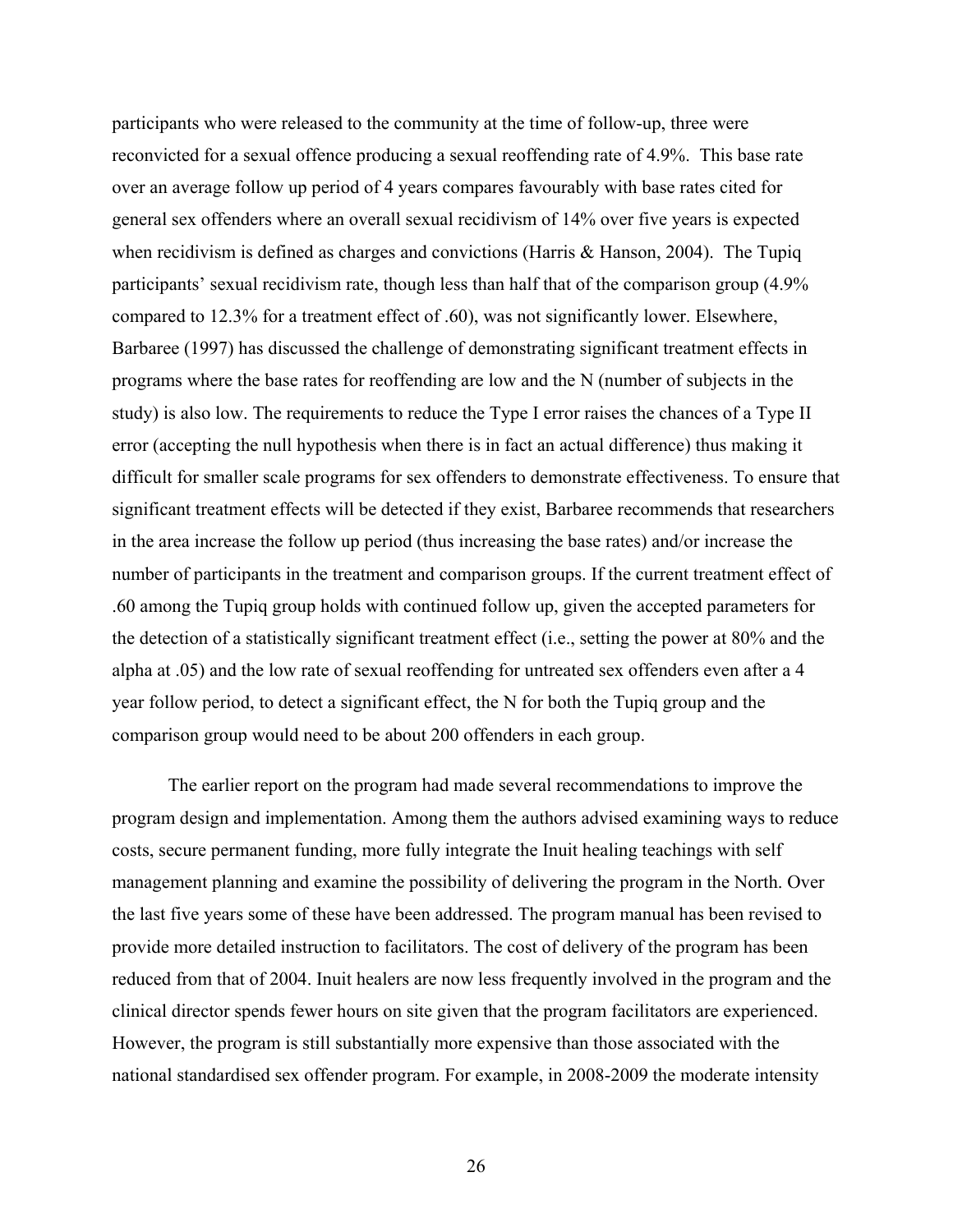national sex offender program was delivered for a cost<sup>[7](#page-42-0)</sup> of \$5755 per offender enrolment and the cost of the national high intensity was \$12,787 per enrolment. Tupiq's costs for the same year were  $$22,070<sup>8</sup>$  $$22,070<sup>8</sup>$  $$22,070<sup>8</sup>$  per enrolment. It should be noted, however, that the costs for the national Aboriginal sex offender programs are substantially higher still at \$44,869 per enrolment. Some of these costs for the Tupiq program are associated with the cultural specific components of the program such as bringing the Inuit healers from the north and hiring Inuit facilitators on contract. Until 2006, the cost of Inuit facilitators included the contractual fees, return transportation between the Arctic and Fenbrook, staff housing and per diems. Since August, 2006 costs were significantly reduced by offering fulltime contract positions that allowed Inuit facilitators to relocate to the Fenbrook and eliminated the need for return flights and accommodations. A lower average group size also contributes to Tupiq's higher program costs per offender. Tupiq has averaged seven offenders per program while the national standards allow for up to 12 participants when the program is delivered by two facilitators. More efficient recruitment strategies are needed to make the program more cost effective and to reduce the wait times when program delivery start dates are delayed because of insufficient referrals.

Another concern is the high rates of detention of Inuit offenders who have participated in the Tupiq program. Tupiq offenders are more likely than non aboriginal or than other Inuit offenders to be detained, a fact that may be related to the seriousness of their offences and the volume of their criminality but has also been attributed to the lack of Inuit specific programs designed to address outstanding criminogenic factors like domestic violence and substance abuse.

Recognising the offenders' needs for intervention to address domestic abuse and the need to take some leadership for change in Inuit communities where violence towards women and children is tragically too common, the key features of the Tupiq program were recently integrated into the National High Intensity Family Violence Prevention Program creating the

 $\overline{a}$ 

<span id="page-42-0"></span> $<sup>7</sup>$  Data are from the Corporate Reporting System, CSC. Expenditure information reports the salary Full Time</sup> Equivalent (FTE), of the program delivery staff, along with the Operating and Maintenance (O&M). The unit cost of program delivery divides the identified expenditure information by the total enrolment information, to report a cost per offender enrolled in the program. 8 Thanks to Nancy Kinsman, Assistant Warden Interventions, Fenbrook Institution for these financial data. The cost

<span id="page-42-1"></span>for delivery of one program of Tupiq was calculated as \$156,700 and the average number of completions per program was 7.1 (based on 10 program cycles delivered up to November 2008 and 71 completions).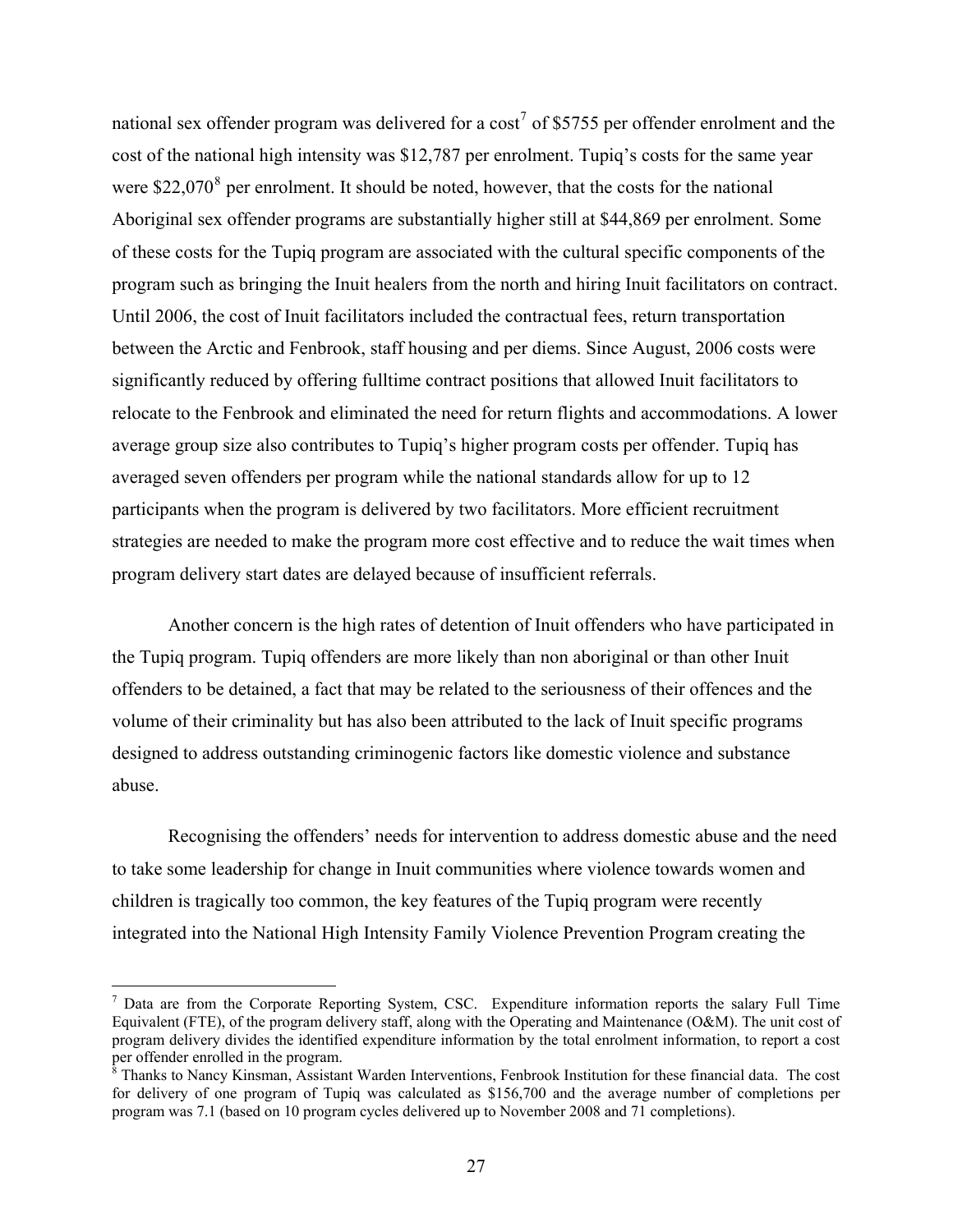Qarmaq program. Again, Inuit facilitators delivered the program bilingually in English and Inuktitut, all participants handouts were available to participants in both Inuktitut and English, all scenarios and program content made connections to current realities in contemporary Inuit community life; the program content was made relevant and therefore motivational. Once again, attendance and participation soared with 100% of the Inuit offender-participants completing the initial delivery of this intensive program. In 2009, some of these features of this program were incorporated into the delivery of an Inuit-specific National Substance Abuse Program (NSAP). Staff report that both Qarmaq and an Inuit specific version of NSAP are showing success in motivating offender-participants to develop insight into their risk factors as well as skills and knowledge to manage these risks.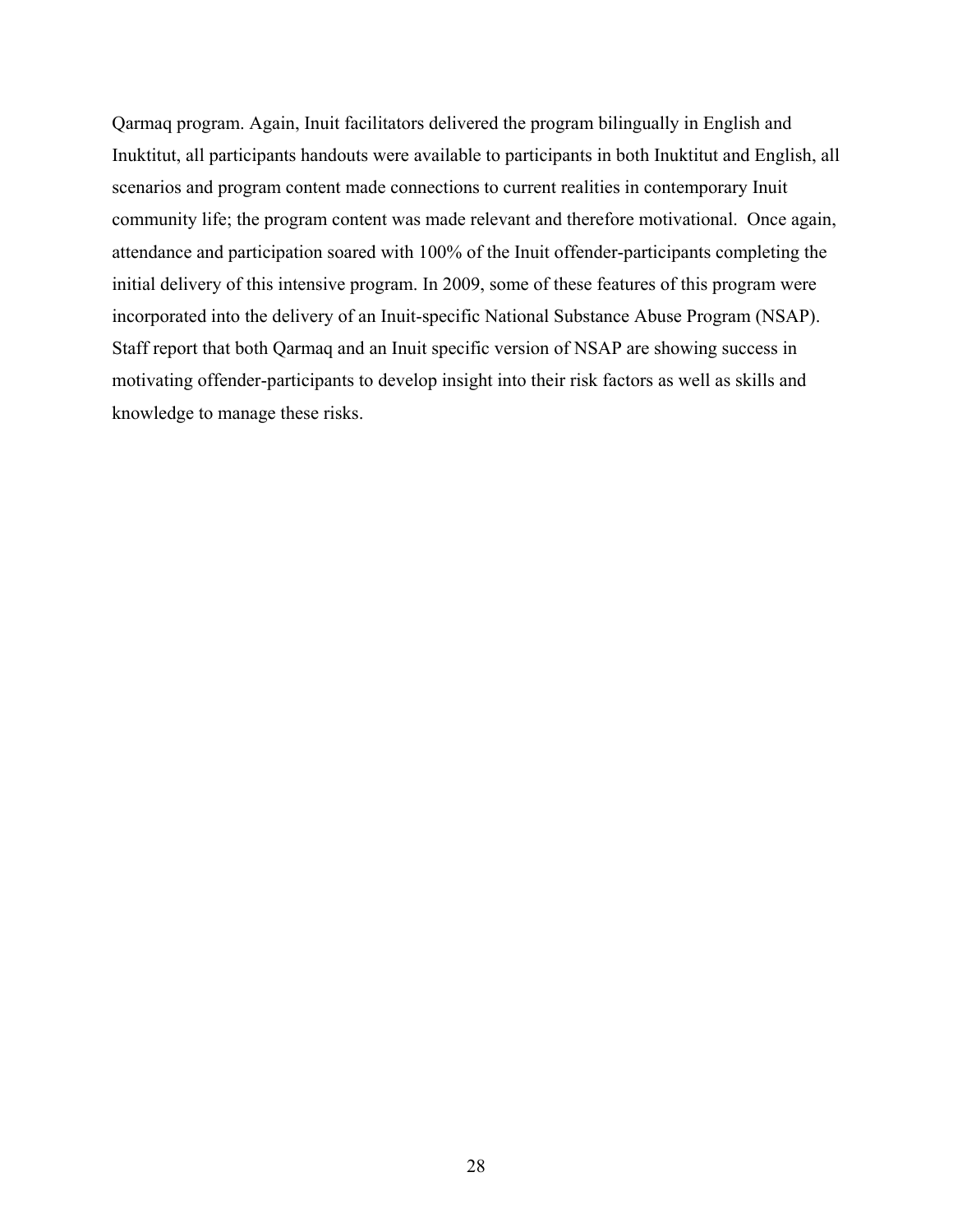#### **Conclusion**

<span id="page-44-0"></span>This study shows encouraging results for this innovative program. Tupiq's unique design combines key elements outlined in the effective corrections literature with culturally specific and linguistically sensitive material. A limitation of the study is the lack of analysis of the results of assessment tools that might have evaluated the impact of the program on changes in the participants' attitude and skill level. Examination of appropriate methods of assessing components of the program and their relationship to outcome may allow researchers to respond to Trevethan et al's earlier recommendation that an analysis be completed that determined the relative impact of the Inuit specific cultural teachings and healing services and the effective corrections material.

 The costs of a program like Tupiq, the multiple criminogenic needs of most Inuit offenders and the logistical problems of delivering culturally sensitive programs to a distinct but small group of offenders point to a need to examine a strategy for the development of an Inuit specific program that could bring Tupiq in line with initiatives within the Reintegration Programs division where work is underway to develop a single integrated program that will treat offenders with multiple needs in a modularised format. This is a strategy that would appear to be particularly relevant to a high needs Inuit group that is so sparsely scattered in institutions across CSC. Given the barriers to reintegration posed by Inuit offenders serving much of their sentences far from their families and communities, it would be appropriate to assess the viability of providing a multimodal correctional program and ongoing maintenance for the graduates of the program closer to Inuit communities and to the resources and services that make the Tupiq program so powerful.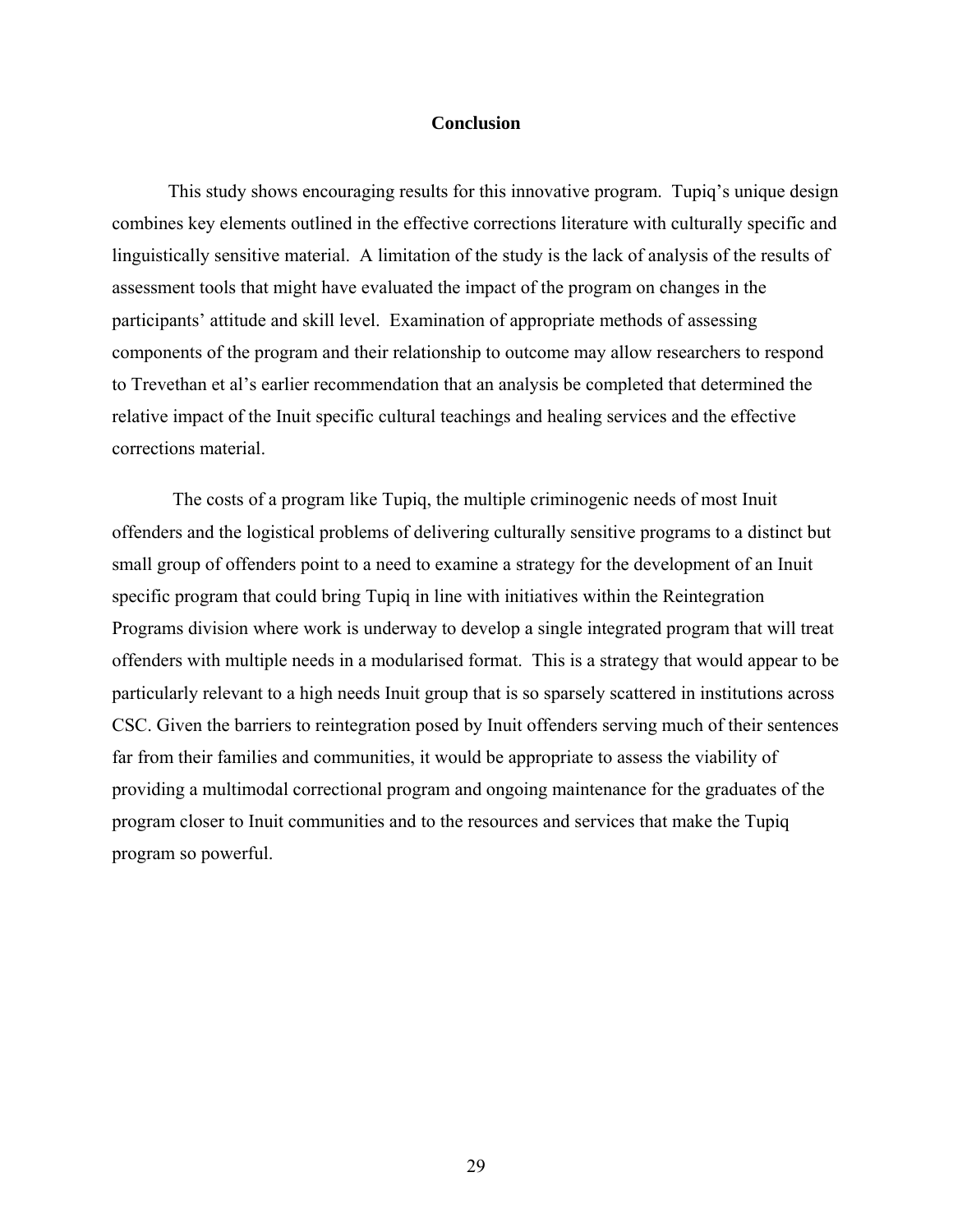## **References**

<span id="page-45-0"></span>Barbaree, H., (1997). Evaluating Treatment Efficacy with Sexual Offenders: The Insensitivity of Recidivism Studies to Treatment Effects. *Sexual Abuse: A Journal of Research and Treatment, 9 (2), 111-128.* 

Chartrand, L., & McKay, C. (2006). A Review of Research on Criminal Victimization and First Nations, Métis and Inuit Peoples 1990 to 2001. Research report. Policy Centre for Victim Research. Department of Justice. Government of Canada.

Collin-Vezina, D., Dion, J. & Trocme, N. (2009). Sexual Abuse in Canadian Aboriginal Communities: A Broad Review of Conflicting Evidence. *Pimatisiwin: A Journal of Aboriginal and Indigenous Community Health* 7(1), 27-47.

Corrections and Conditional Release Act (1992). C-20. Retrieved September 29, 2009 from Department of Justice website: [http://laws.justice.gc.ca/en/ShowFullDoc/cs/C-44.6//20090622/en](http://laws.justice.gc.ca/en/ShowFullDoc/cs/C-44.6/20090622/en) 

Correctional Service Canada (2008). *The Changing Offender Population: Profiles and Forecasts*. Ottawa, ON: Correctional Service of Canada.

Correctional Service of Canada (2009). Unpublished raw data. Retrieved August 15, 2009.

Correctional Service of Canada (2008). Commissioner's Directive 702: Aboriginal Offenders. Retrieved September 29, 2009 from Correctional Service of Canada website: <http://www.csc-scc.gc.ca/text/plcy/cdshtm/702-cde-eng.shtml>

Harris, A. J. R. and Hanson, R. K. (2004). *Sex Offender Recidivism: A Simple Question. Research Report*, PS3-1/2004-3. Ottawa, ON: Public Safety and Emergency Preparedness Canada.

Jaffe, P., Wolfe, D., Wilson, S., & Zak. L. (1986). Family violence and child adjustment: A comparative analysis of girls' and boys' behavioural symptoms. *American Journal of Psychiatry, 143*(1), 74-77.

Johnson, H. (2006). Measuring Violence Against Women, Statistical Trends. Retrieved September 29, 2009 from Statistics Canada website: [http://www.statcan.gc.ca/pub/85-570-x/85-570-x2006001-eng.htm.](http://www.statcan.gc.ca/pub/85-570-x/85-570-x2006001-eng.htm)

Losël, F. (2001). Evaluating the effectiveness of correctional programs: Bridging the gap between research and practice. In G.A. Bernfeld, D.P. Farrington, & A.W. Leschied, (Eds.), *Offender Rehabilitation in Practice* (67-92). New York, NY: John Wiley & Sons.

Moore, J-P, & Trevethan, S. (2002). Profiling federally incarcerated First Nations, Métis and Inuit offenders. Forum on Correctional Research 14(3), 25-27. Ottawa, ON: Correctional Service of Canada.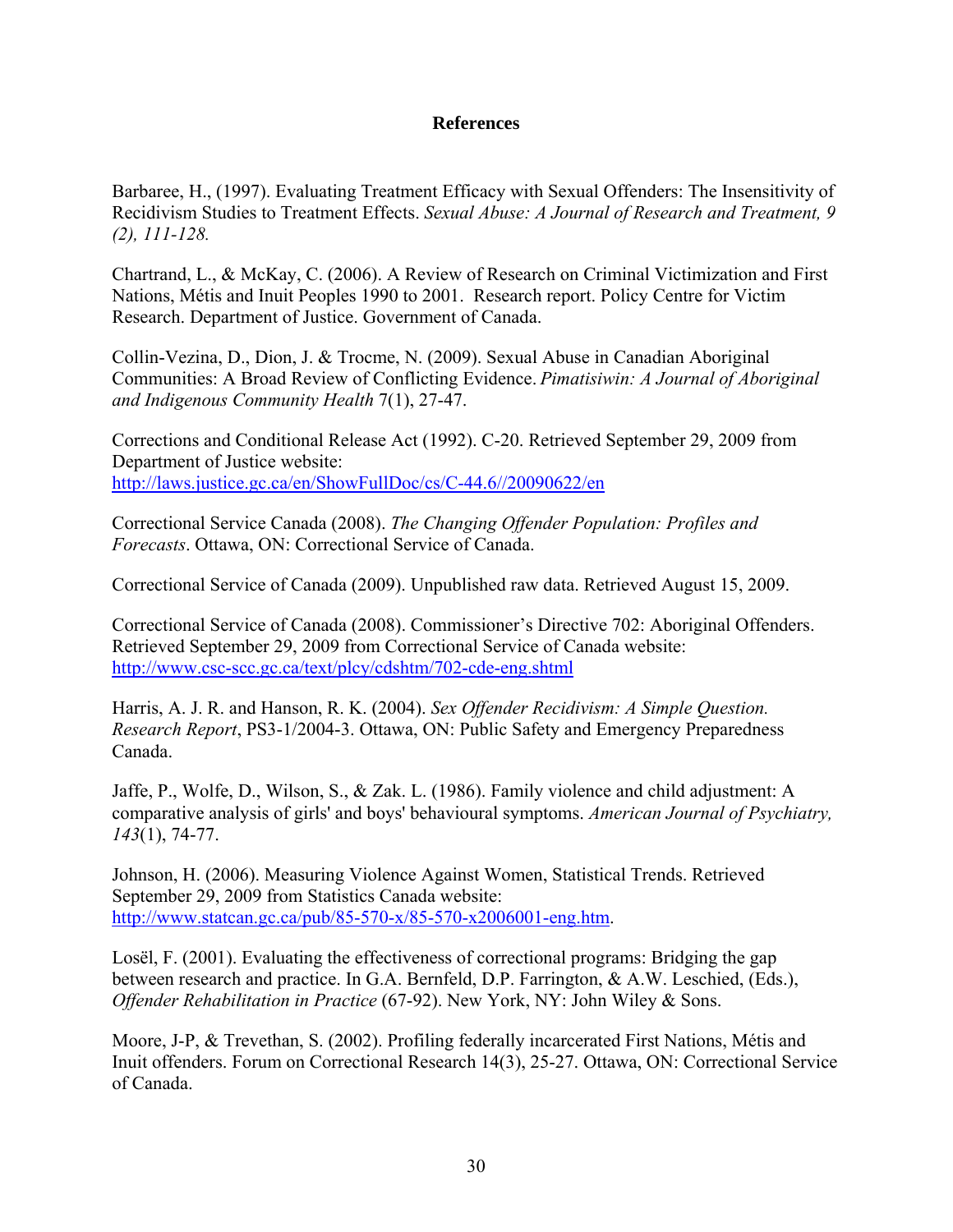Office of the Correctional Investigator (2008). *35th Annual Report of the Correctional Investigator* Ottawa, ON: Government of Canada.

Paletta, A. (2008). *Understanding Family Violence and Sexual Assault in the Territories, First Nations, Inuit and Métis Peoples*. Report prepared for the Department of Justice Canada, Government of Canada.

Pauktuutit Inuit Women of Canada (2006). A National strategy to prevent abuse in Inuit communities and sharing knowledge, sharing wisdom: a guide to the national strategy 2006. Retrieved September 29, 2009 from:

[http://www.pauktuutit.ca/pdf/publications/abuse/InuitStrategy\\_e.pdf](http://www.pauktuutit.ca/pdf/publications/abuse/InuitStrategy_e.pdf)

Sauvé, J. (2004). *Juristat, Canadian Centre for Justice Statistics*, *25*(5). Retrieved September 29, 2009 from Statistics Canada website: <http://dsp-psd.tpsgc.gc.ca/Collection-R/Statcan/85-002-XIE/85-002-XIE.html>

Statistics Canada (2006). *Aboriginal Peoples in Canada in 2006: Inuit, Métis and First Nations, 2006 Census: Highlights*. Report retrieved at: <http://www12.statcan.ca/census-recensement/2006/as-sa/97-558/p1-eng.cfm>

Trevethan, S., Moore, J-P, & Naqitarvik, L. (2004). *The Tupiq Program for Inuit Sexual Offenders: A Preliminary Investigation*. Research report R-153. Ottawa, ON: Correctional Service of Canada.

Trevethan, S, Moore, J-P & Rastin, C.J. (2002). A profile of Aboriginal offenders in federal facilities and serving time in the community. Forum on Correctional Research, 14 (3).

Trevethan, S., Tremblay, S., & Carter, J. (2000). *The over-representation of Aboriginal people in the justice system*. Canadian Centre for Justice Statistics, Statistics Canada.

Wisdom, C.S. (1989). Child abuse, neglect and violent criminal behavior. *Criminology*, 47(2), 251-271.

Wormith, S. & Olver, M.E. (2002). Offender Treatment Attrition and its Relationship with Risk, Responsivity, and Recidivism. *Criminal Justice and Behavior, 29*(4), 447-471.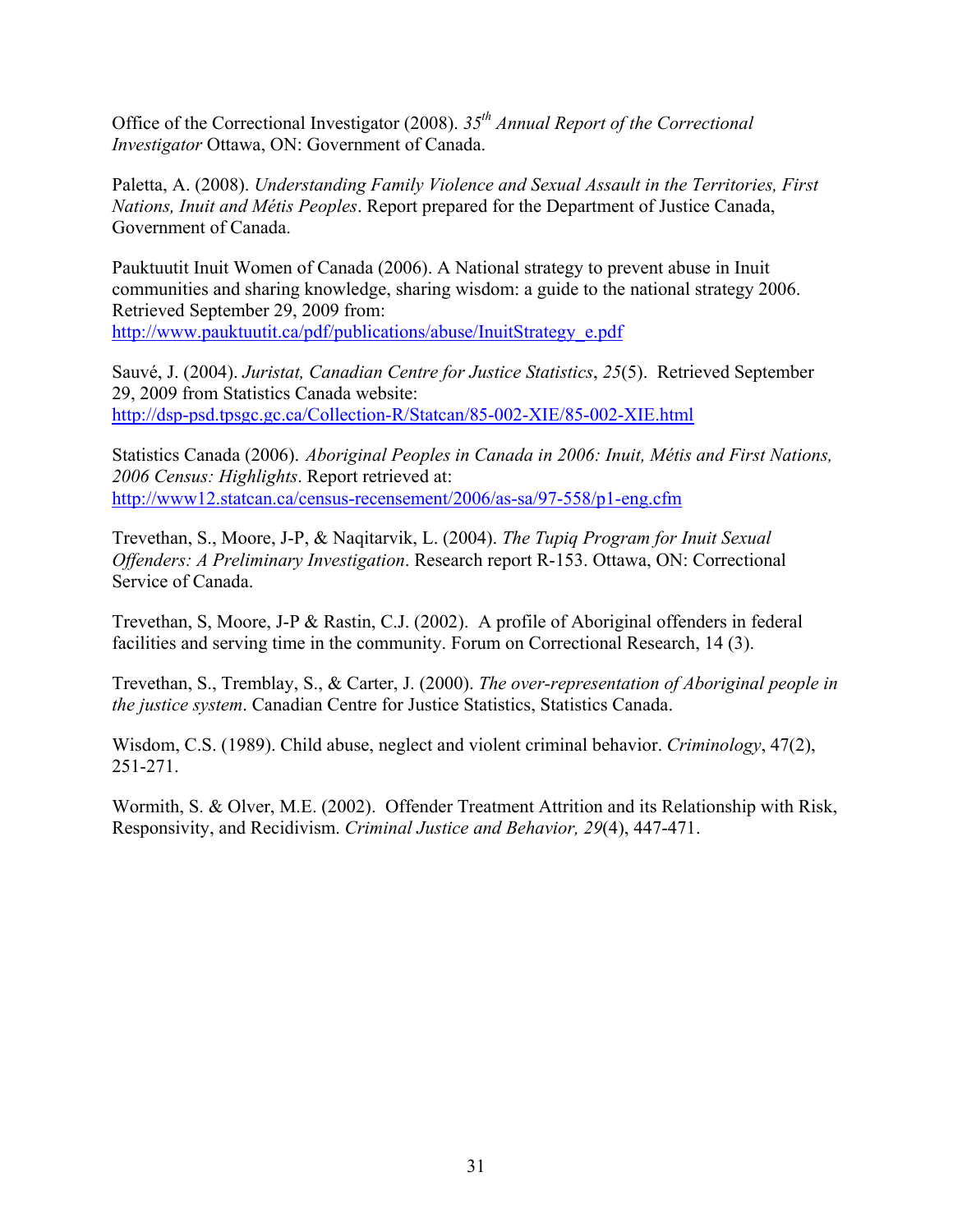# **Appendices**

# <span id="page-47-1"></span><span id="page-47-0"></span>**Appendix A: Tupiq Coding Manual**.

| FPS:           |                     |  |
|----------------|---------------------|--|
|                | Participant Number: |  |
| DOB:           |                     |  |
| Year:          |                     |  |
| Month:         |                     |  |
| Day:           |                     |  |
|                |                     |  |
| Name of Coder: |                     |  |

\_\_\_\_\_\_\_\_\_\_\_\_\_\_\_\_\_\_\_\_\_\_\_\_\_\_\_\_

99 = Missing Data (unknown)  $88 = N/A$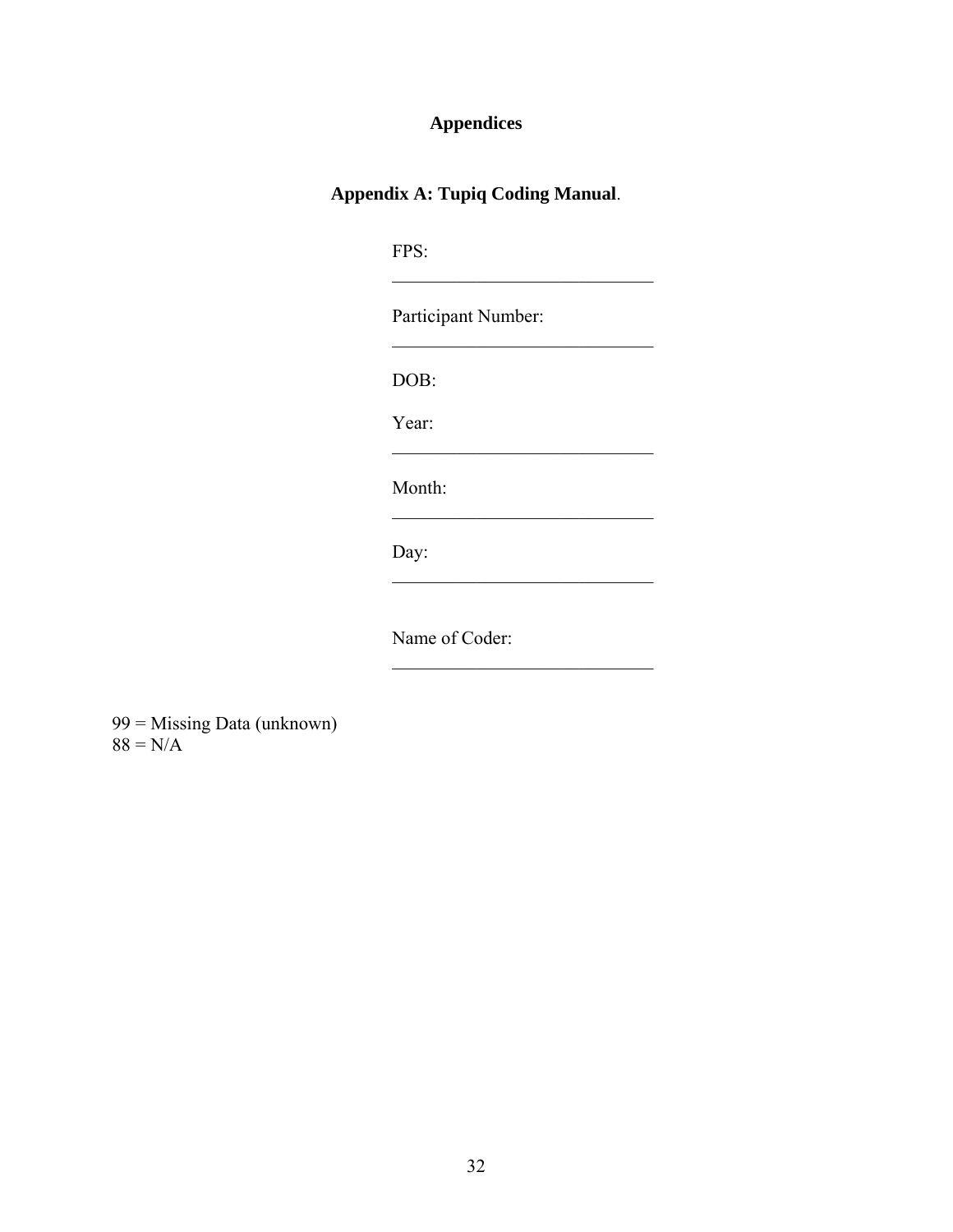First/Home language: 1. English frstlang 2. French 3. Inuktitut 4. Other: Preferred official language of service: 1. English polang 2. French 3. Inuktitut 4. Other: \_\_\_\_\_\_\_\_\_\_\_\_\_\_\_\_\_\_\_\_\_\_\_\_\_\_\_\_\_\_\_\_ 5. None Lived during childhood:<br>
1 Inuit community<br>
1 Childloc 1. Inuit community 2. Rural area (not Inuit community) 3. Urban centre 4. Other: 5. More than one of the above chlocstr Where the offender is supposed to live during adulthood (after leaving institution): 1. Inuit community 2. Rural area (not Inuit community) adultloc 3. Urban centre 4. Other: 5. More than one of the above adlocstr Where the offender actually lived during adulthood (after leaving institution): 1. Inuit community 2. Rural area (not Inuit community) actuloca 3. Urban centre 4. Other: Reported experiencing traditional Inuit culture during childhood: 0. No inuitcul 1. Yes 99. Unknown Attended residential schools as child: 0. No resschl 1. Yes 99. Unknown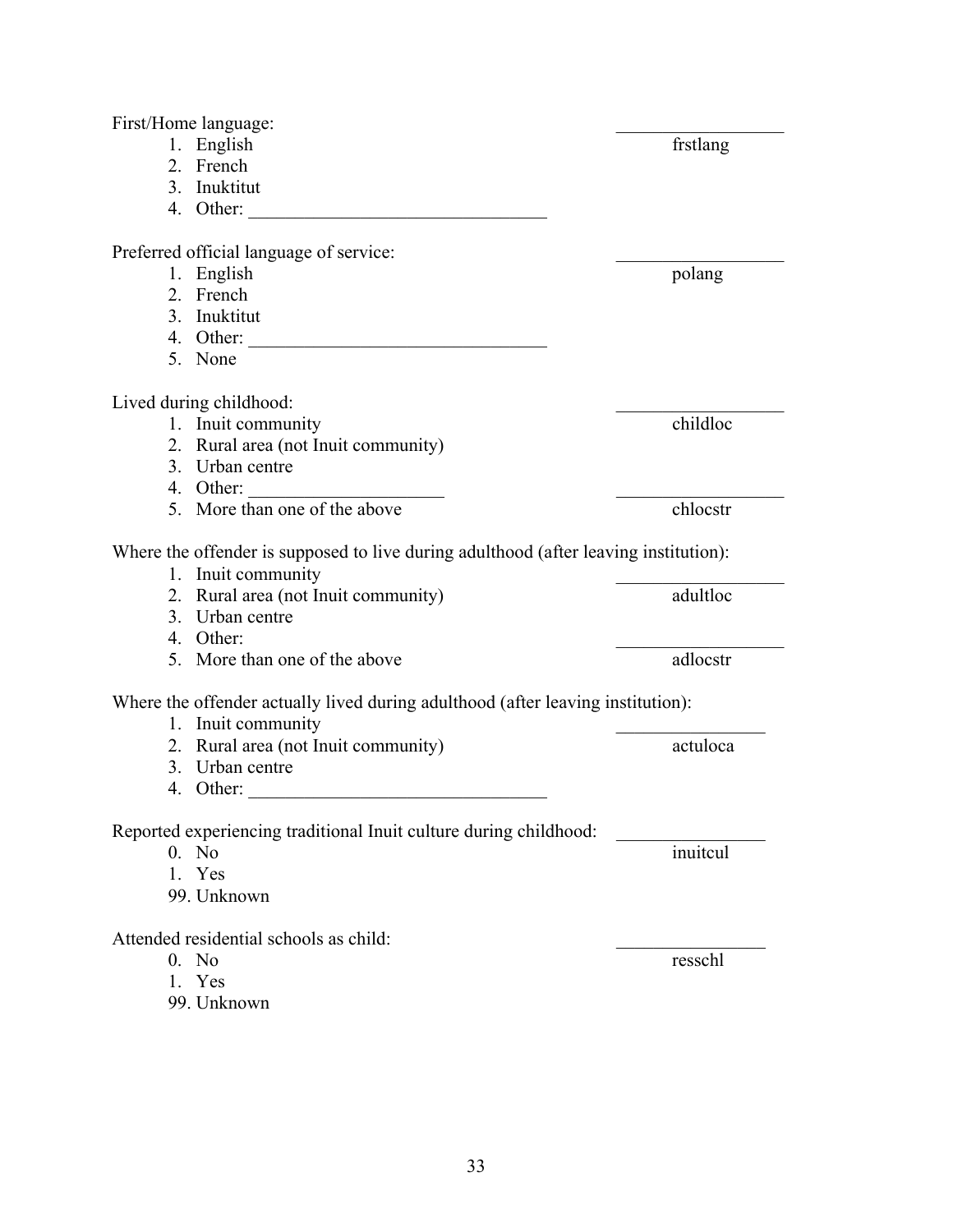| History of traumatic life experiences in developmental years:                       |                     |
|-------------------------------------------------------------------------------------|---------------------|
| Loss of family or friend member through suicide:                                    |                     |
| 0. No                                                                               | trauma1             |
| 1. Yes                                                                              |                     |
| Substance abuse by family members:                                                  |                     |
| 0. No                                                                               | trauma <sub>2</sub> |
| 1. Yes                                                                              |                     |
| Witnessed domestic abuse:                                                           |                     |
| 0. No                                                                               | trauma3             |
| 1. Yes                                                                              |                     |
| Witnessed inappropriate sexual boundaries:                                          |                     |
| 0. No                                                                               |                     |
| 1. Yes                                                                              | trauma4             |
| Loss of family or friend member through murder:                                     |                     |
| $0.$ No                                                                             | trauma5             |
| 1. Yes                                                                              |                     |
| Was a victim of Physical abuse:                                                     |                     |
| 0. No                                                                               | trauma <sub>6</sub> |
| 1. Yes                                                                              |                     |
|                                                                                     |                     |
| Was a victim of Sexual abuse:                                                       |                     |
| 0. No                                                                               | trauma7             |
| 1. Yes                                                                              |                     |
| Reports difficulty learning in school (Either as a child or in prison):             |                     |
| 0. No                                                                               |                     |
| 1. Yes                                                                              | lrndiff             |
|                                                                                     |                     |
| Ever history of mental illness (As per Axis I):                                     |                     |
| 0. No                                                                               | mentill             |
| 1. Yes                                                                              |                     |
| Any brain injuries (From birth or through injury):                                  |                     |
| 0. No                                                                               |                     |
| 1. Yes                                                                              | brainjur            |
| Violent or sexual criminal history as an adult (prior to current offence):<br>0. No |                     |
| 1. Yes                                                                              | vioadult            |
|                                                                                     |                     |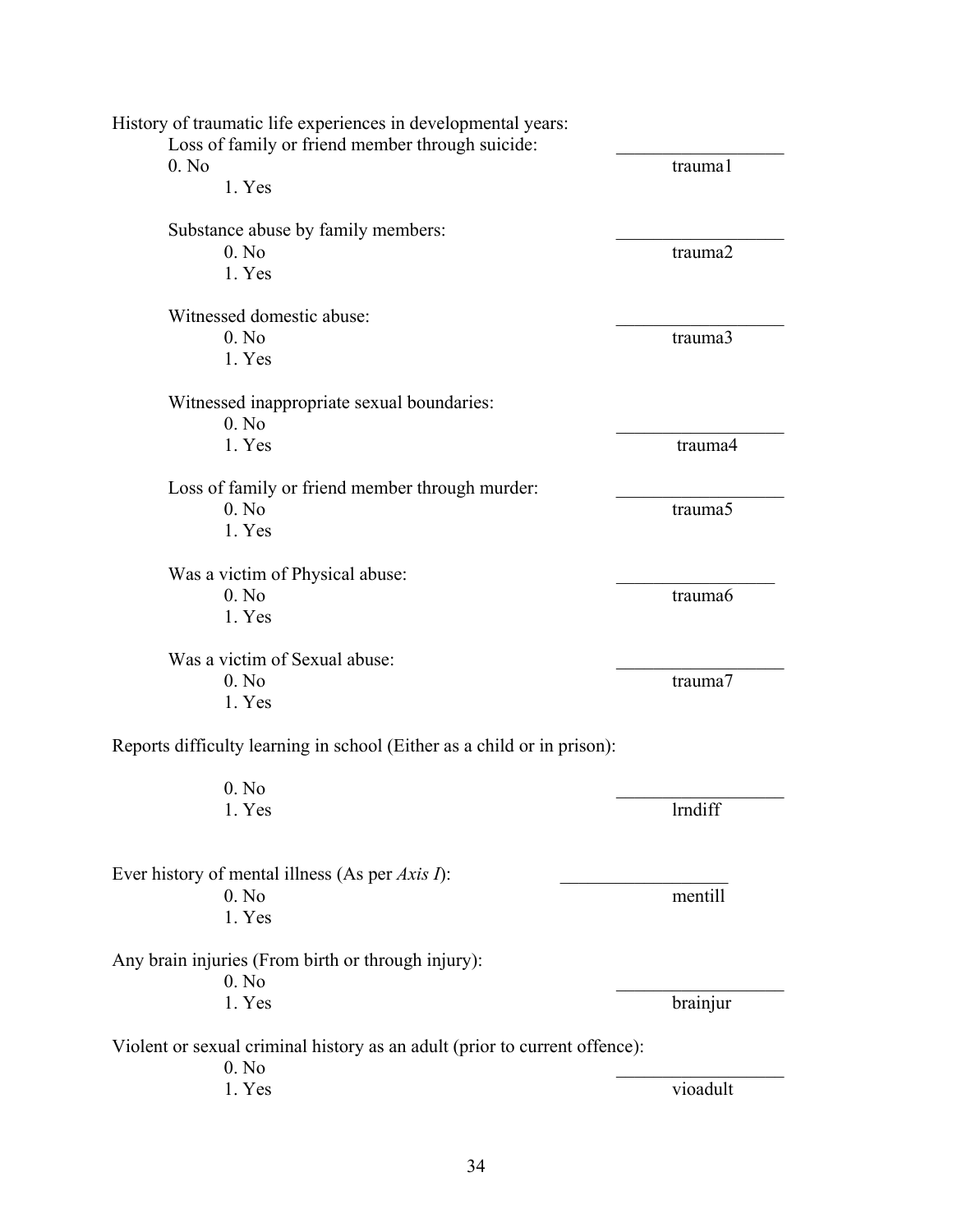| Criminal history as a youth:<br>0. No                                                       |          |
|---------------------------------------------------------------------------------------------|----------|
| 1. Yes                                                                                      | crimchld |
| Violent or sexual crime as a youth:<br>0. No                                                |          |
| 1. Yes                                                                                      | vioyouth |
| The number of victim(s) of violence or sexual offence (includes prior and current offence): |          |
| Female (adult)                                                                              | adfemvic |
| Male (adult)                                                                                |          |
| Female (child)                                                                              | admalvic |
| Male (child)                                                                                | chfemvic |
|                                                                                             | chmalvic |
| Offender's current offence is for sex abuse of children:<br>$0.$ No<br>1. Yes               | curchld  |
| Offender's current offence is for adult female:<br>$0.$ No<br>1. Yes                        | curfem   |
| Offender admits to other violent or sex offences (for which he was not charged):            |          |
| $0.$ No<br>1. Yes                                                                           | admitvio |
| Any previous sexual offences (prior to current offence):                                    |          |
| 0. No<br>1. Yes                                                                             | priorsex |
| If yes, how many?                                                                           | numsex   |
| Reports ever physically abusing partners (relationship or intimate):<br>0. No               |          |
| 1. Yes                                                                                      | domabuse |
| Offender's victim was a family member:<br>0. No<br>1. Yes                                   | famvic   |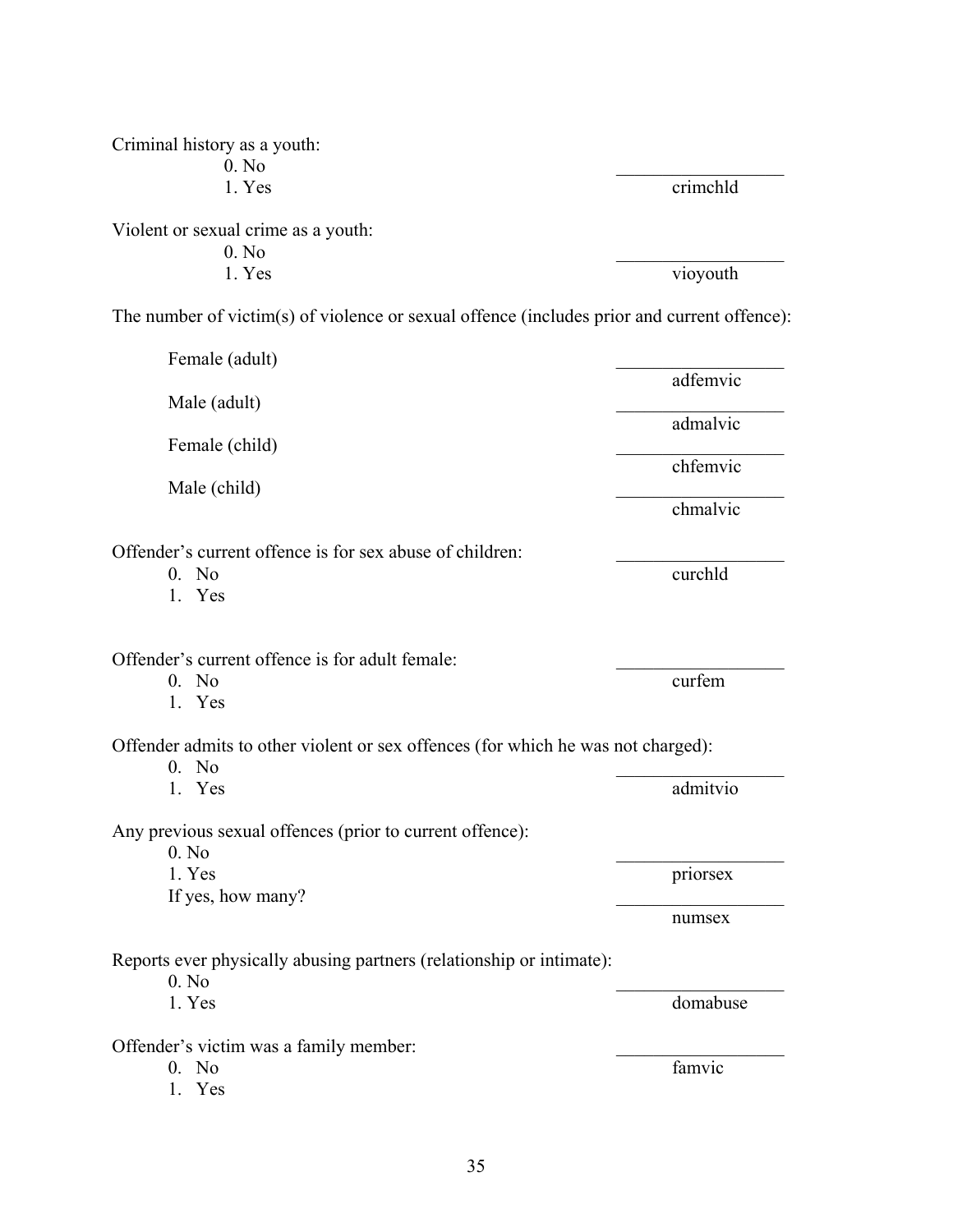| 0. No<br>cogdis<br>1. Yes<br>Blamed substance abuse/"blackouts" ever:<br>blamealc<br>0. No<br>1. Yes<br>Has the offender ever used solvents:<br>0. No<br>solvuse<br>1. Yes<br>$0.$ No<br>gains<br>1. Yes<br>2. Partial<br>1. No damage<br>clscrrnt<br>2. Slight damage<br>3. Slight damage with weapon<br>4. Victim treated in clinic and released<br>5. Victim treated in hospital and stayed at least one night<br>6. Victim death<br>7. Victim death and subsequent mutilation<br>Cormier-Lang Scale (Based on the most violent incident toward another person as an adult prior<br>1. No damage<br>clsprior<br>2. Slight damage<br>3. Slight damage with weapon<br>4. Victim treated in clinic and released<br>5. Victim treated in hospital and stayed at least one night<br>6. Victim death<br>7. Victim death and subsequent mutilation<br>Number of Self-management group therapy sessions attended (out of 27)<br>smanatt<br>Program Facilitators' assessment of Self-management group therapy attendance<br>1. Needs improvement<br>2. Satisfactory<br>smanatt2<br>3. Good<br>4. Very good<br>5. Excellent | Cognitive distortions prior to program:                             |  |
|----------------------------------------------------------------------------------------------------------------------------------------------------------------------------------------------------------------------------------------------------------------------------------------------------------------------------------------------------------------------------------------------------------------------------------------------------------------------------------------------------------------------------------------------------------------------------------------------------------------------------------------------------------------------------------------------------------------------------------------------------------------------------------------------------------------------------------------------------------------------------------------------------------------------------------------------------------------------------------------------------------------------------------------------------------------------------------------------------------------------|---------------------------------------------------------------------|--|
|                                                                                                                                                                                                                                                                                                                                                                                                                                                                                                                                                                                                                                                                                                                                                                                                                                                                                                                                                                                                                                                                                                                      |                                                                     |  |
|                                                                                                                                                                                                                                                                                                                                                                                                                                                                                                                                                                                                                                                                                                                                                                                                                                                                                                                                                                                                                                                                                                                      |                                                                     |  |
|                                                                                                                                                                                                                                                                                                                                                                                                                                                                                                                                                                                                                                                                                                                                                                                                                                                                                                                                                                                                                                                                                                                      |                                                                     |  |
|                                                                                                                                                                                                                                                                                                                                                                                                                                                                                                                                                                                                                                                                                                                                                                                                                                                                                                                                                                                                                                                                                                                      |                                                                     |  |
|                                                                                                                                                                                                                                                                                                                                                                                                                                                                                                                                                                                                                                                                                                                                                                                                                                                                                                                                                                                                                                                                                                                      |                                                                     |  |
|                                                                                                                                                                                                                                                                                                                                                                                                                                                                                                                                                                                                                                                                                                                                                                                                                                                                                                                                                                                                                                                                                                                      |                                                                     |  |
|                                                                                                                                                                                                                                                                                                                                                                                                                                                                                                                                                                                                                                                                                                                                                                                                                                                                                                                                                                                                                                                                                                                      |                                                                     |  |
|                                                                                                                                                                                                                                                                                                                                                                                                                                                                                                                                                                                                                                                                                                                                                                                                                                                                                                                                                                                                                                                                                                                      |                                                                     |  |
|                                                                                                                                                                                                                                                                                                                                                                                                                                                                                                                                                                                                                                                                                                                                                                                                                                                                                                                                                                                                                                                                                                                      | After program, facilitators report positive $\&$ substantial gains: |  |
|                                                                                                                                                                                                                                                                                                                                                                                                                                                                                                                                                                                                                                                                                                                                                                                                                                                                                                                                                                                                                                                                                                                      |                                                                     |  |
|                                                                                                                                                                                                                                                                                                                                                                                                                                                                                                                                                                                                                                                                                                                                                                                                                                                                                                                                                                                                                                                                                                                      |                                                                     |  |
|                                                                                                                                                                                                                                                                                                                                                                                                                                                                                                                                                                                                                                                                                                                                                                                                                                                                                                                                                                                                                                                                                                                      |                                                                     |  |
|                                                                                                                                                                                                                                                                                                                                                                                                                                                                                                                                                                                                                                                                                                                                                                                                                                                                                                                                                                                                                                                                                                                      | Cormier-Lang Scale (Based on the current offence):                  |  |
|                                                                                                                                                                                                                                                                                                                                                                                                                                                                                                                                                                                                                                                                                                                                                                                                                                                                                                                                                                                                                                                                                                                      |                                                                     |  |
|                                                                                                                                                                                                                                                                                                                                                                                                                                                                                                                                                                                                                                                                                                                                                                                                                                                                                                                                                                                                                                                                                                                      |                                                                     |  |
|                                                                                                                                                                                                                                                                                                                                                                                                                                                                                                                                                                                                                                                                                                                                                                                                                                                                                                                                                                                                                                                                                                                      |                                                                     |  |
|                                                                                                                                                                                                                                                                                                                                                                                                                                                                                                                                                                                                                                                                                                                                                                                                                                                                                                                                                                                                                                                                                                                      |                                                                     |  |
|                                                                                                                                                                                                                                                                                                                                                                                                                                                                                                                                                                                                                                                                                                                                                                                                                                                                                                                                                                                                                                                                                                                      |                                                                     |  |
|                                                                                                                                                                                                                                                                                                                                                                                                                                                                                                                                                                                                                                                                                                                                                                                                                                                                                                                                                                                                                                                                                                                      |                                                                     |  |
|                                                                                                                                                                                                                                                                                                                                                                                                                                                                                                                                                                                                                                                                                                                                                                                                                                                                                                                                                                                                                                                                                                                      |                                                                     |  |
|                                                                                                                                                                                                                                                                                                                                                                                                                                                                                                                                                                                                                                                                                                                                                                                                                                                                                                                                                                                                                                                                                                                      |                                                                     |  |
|                                                                                                                                                                                                                                                                                                                                                                                                                                                                                                                                                                                                                                                                                                                                                                                                                                                                                                                                                                                                                                                                                                                      | to current offence):                                                |  |
|                                                                                                                                                                                                                                                                                                                                                                                                                                                                                                                                                                                                                                                                                                                                                                                                                                                                                                                                                                                                                                                                                                                      |                                                                     |  |
|                                                                                                                                                                                                                                                                                                                                                                                                                                                                                                                                                                                                                                                                                                                                                                                                                                                                                                                                                                                                                                                                                                                      |                                                                     |  |
|                                                                                                                                                                                                                                                                                                                                                                                                                                                                                                                                                                                                                                                                                                                                                                                                                                                                                                                                                                                                                                                                                                                      |                                                                     |  |
|                                                                                                                                                                                                                                                                                                                                                                                                                                                                                                                                                                                                                                                                                                                                                                                                                                                                                                                                                                                                                                                                                                                      |                                                                     |  |
|                                                                                                                                                                                                                                                                                                                                                                                                                                                                                                                                                                                                                                                                                                                                                                                                                                                                                                                                                                                                                                                                                                                      |                                                                     |  |
|                                                                                                                                                                                                                                                                                                                                                                                                                                                                                                                                                                                                                                                                                                                                                                                                                                                                                                                                                                                                                                                                                                                      |                                                                     |  |
|                                                                                                                                                                                                                                                                                                                                                                                                                                                                                                                                                                                                                                                                                                                                                                                                                                                                                                                                                                                                                                                                                                                      |                                                                     |  |
|                                                                                                                                                                                                                                                                                                                                                                                                                                                                                                                                                                                                                                                                                                                                                                                                                                                                                                                                                                                                                                                                                                                      |                                                                     |  |
|                                                                                                                                                                                                                                                                                                                                                                                                                                                                                                                                                                                                                                                                                                                                                                                                                                                                                                                                                                                                                                                                                                                      |                                                                     |  |
|                                                                                                                                                                                                                                                                                                                                                                                                                                                                                                                                                                                                                                                                                                                                                                                                                                                                                                                                                                                                                                                                                                                      |                                                                     |  |
|                                                                                                                                                                                                                                                                                                                                                                                                                                                                                                                                                                                                                                                                                                                                                                                                                                                                                                                                                                                                                                                                                                                      |                                                                     |  |
|                                                                                                                                                                                                                                                                                                                                                                                                                                                                                                                                                                                                                                                                                                                                                                                                                                                                                                                                                                                                                                                                                                                      |                                                                     |  |
|                                                                                                                                                                                                                                                                                                                                                                                                                                                                                                                                                                                                                                                                                                                                                                                                                                                                                                                                                                                                                                                                                                                      |                                                                     |  |
|                                                                                                                                                                                                                                                                                                                                                                                                                                                                                                                                                                                                                                                                                                                                                                                                                                                                                                                                                                                                                                                                                                                      |                                                                     |  |
|                                                                                                                                                                                                                                                                                                                                                                                                                                                                                                                                                                                                                                                                                                                                                                                                                                                                                                                                                                                                                                                                                                                      |                                                                     |  |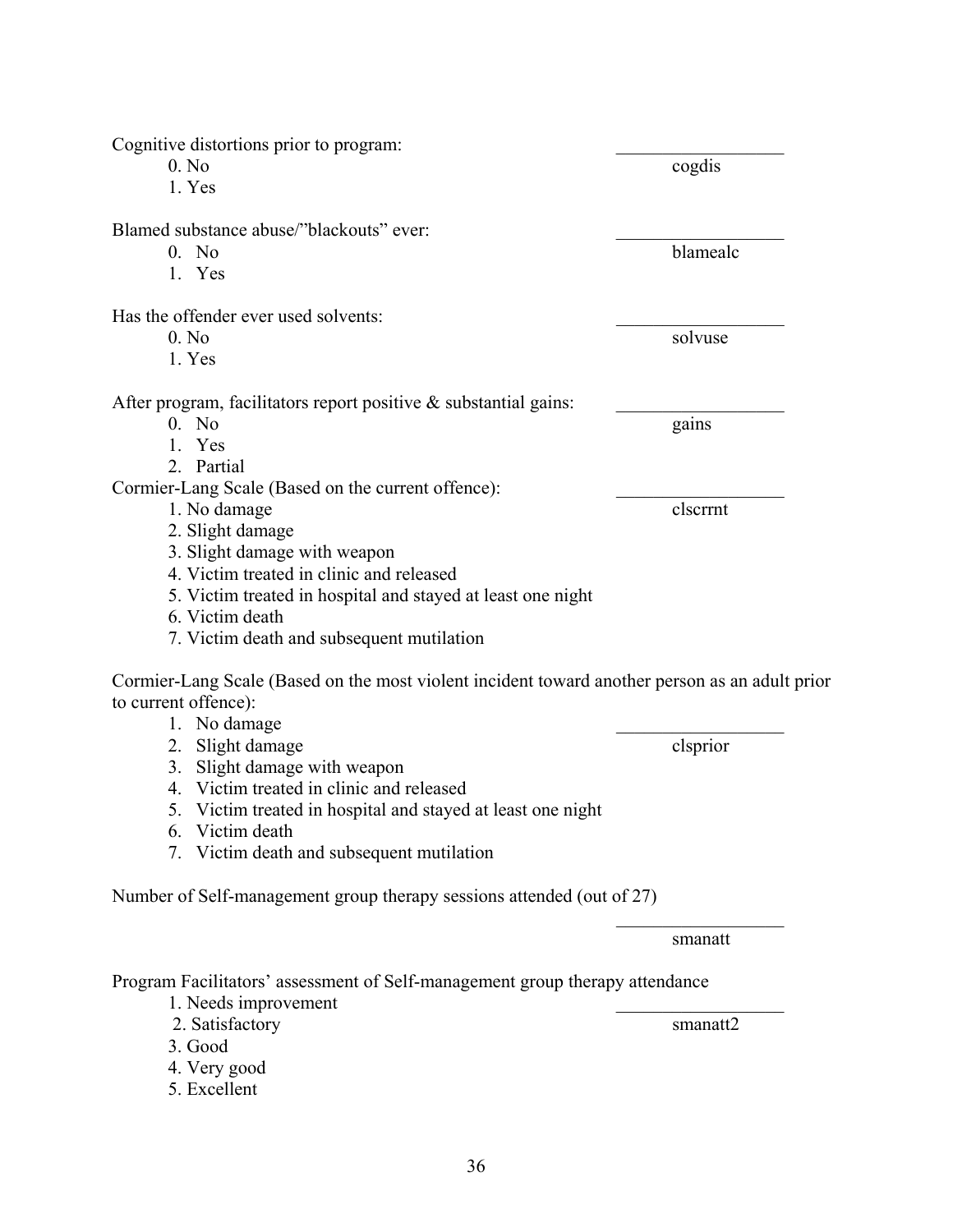Inuit healing sessions attended (out of 20) Inhlatt Program Facilitators' assessment of Inuit healing sessions attendance 1. Needs improvement 2. Satisfactory inhlatt2 3. Good 4. Very good 5. Excellent Skills group therapy sessions attended Sgatt and the state of the state of the state of the state of the state of the state of the state of the state of the state of the state of the state of the state of the state of the state of the state of the state of the Program Facilitators' assessment of skills group therapy attendance 1. Needs improvement 2. Satisfactory sgatt2 3. Good 4. Very good 5. Excellent Program Facilitators' assessment of Self-management group therapy participation 1. Needs improvement 2. Satisfactory smanpart 3. Good 4. Very good 5. Excellent Program Facilitators' assessment of Inuit healing sessions participation 1. Needs improvement 2. Satisfactory inhlpart 3. Good 4. Very good 5. Excellent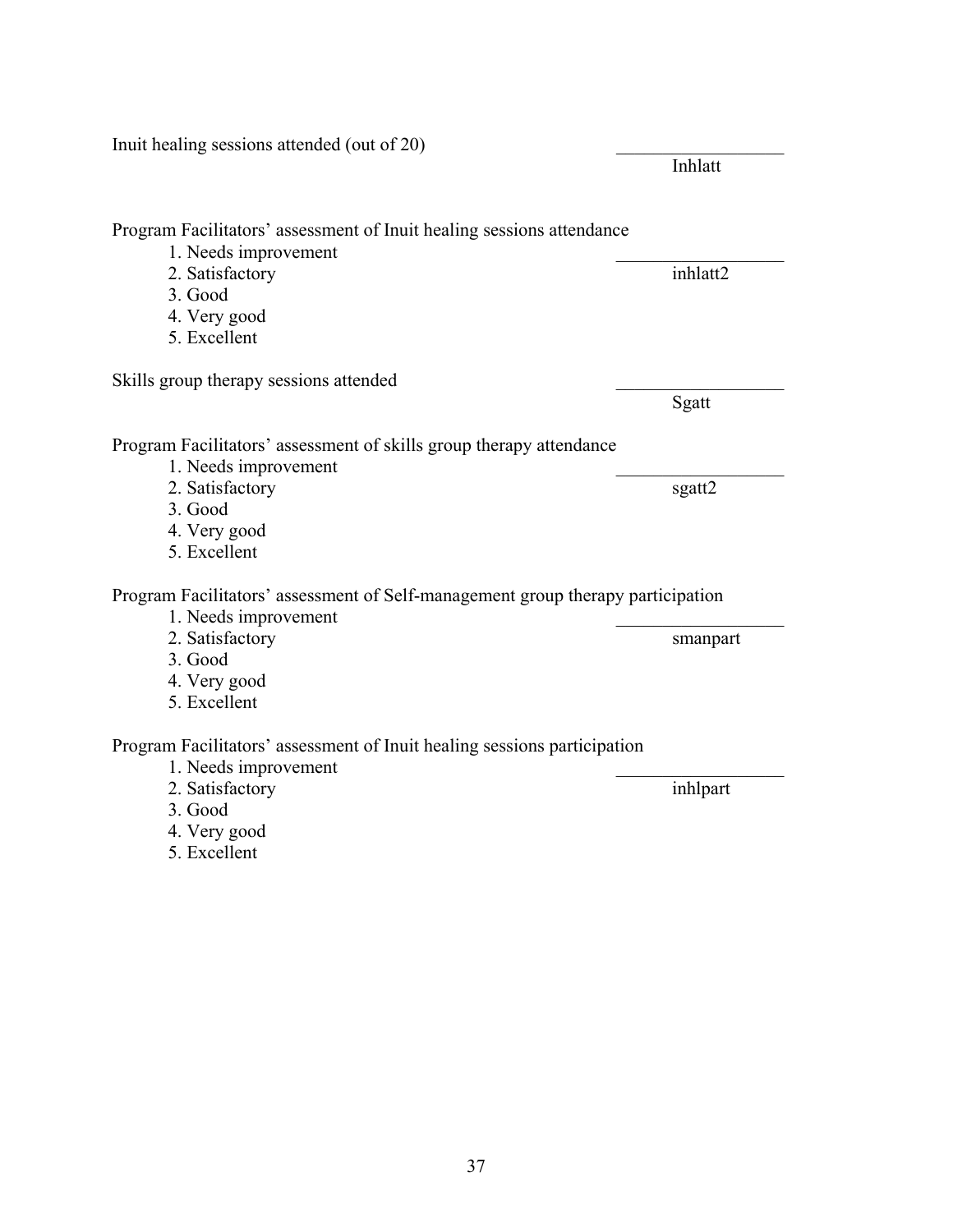$\mathcal{L}_\mathcal{L} = \mathcal{L}_\mathcal{L} = \mathcal{L}_\mathcal{L} = \mathcal{L}_\mathcal{L} = \mathcal{L}_\mathcal{L} = \mathcal{L}_\mathcal{L} = \mathcal{L}_\mathcal{L} = \mathcal{L}_\mathcal{L} = \mathcal{L}_\mathcal{L} = \mathcal{L}_\mathcal{L} = \mathcal{L}_\mathcal{L} = \mathcal{L}_\mathcal{L} = \mathcal{L}_\mathcal{L} = \mathcal{L}_\mathcal{L} = \mathcal{L}_\mathcal{L} = \mathcal{L}_\mathcal{L} = \mathcal{L}_\mathcal{L}$ 

Program Facilitators' assessment of skills group therapy participation

- 1. Needs improvement
- 2. Satisfactory sgpart
- 3. Good
- 4. Very good
- 5. Excellent

Number of Tupiq programs previously participated (complete or incomplete)

 $\mathcal{L}_\text{max}$  and  $\mathcal{L}_\text{max}$  and  $\mathcal{L}_\text{max}$  and  $\mathcal{L}_\text{max}$  and  $\mathcal{L}_\text{max}$ 

Any returns to custody after Warrant Expiry Date (WED):

 Federal custody  $0.$  No  $\qquad \qquad$ 1. Yes fedcust 1 If yes, when? (Date) fedsdat1 Provincial Custody  $0.$  No  $\qquad \qquad$ 1. Yes provcus1 If yes, when was the first custody date?

Release date from the return to custody after Warrant Expiry Date (WED) (provincial or federal)

provrel1

rec1kind

Number of reconvictions of any kind after Warrant Expiry Date (WED) (Federal, provincial, or  $fines)$ :

Number of reconvictions for a violent offence after Warrant Expiry Date (WED) (excluding sexual offences):

If yes, was it a physical abuse of a partner (relationship or intimate):

 $\mathcal{L}_\text{max}$  and  $\mathcal{L}_\text{max}$  and  $\mathcal{L}_\text{max}$  and  $\mathcal{L}_\text{max}$  and  $\mathcal{L}_\text{max}$ 

- $0.$  No
- 

Number of reconvictions for a sexual offence after Warrant Expiry Date (WED):

recsexu1

Provdat1

Pretupiq

1. Yes recdoma1

recviol1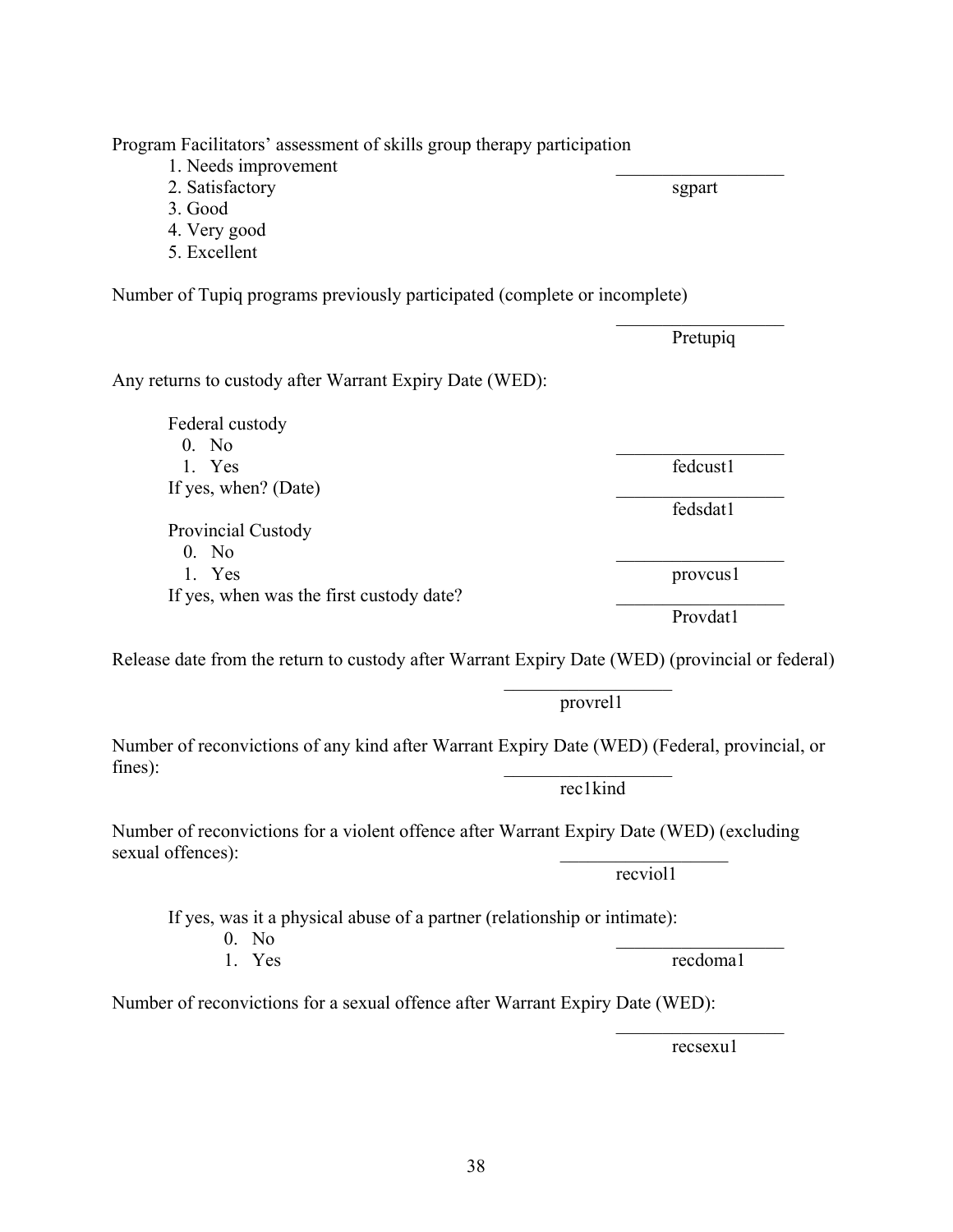Female (child) chldfem1 Male (child) chldmal1 Any returns to custody between release date and Warrant Expiry Date (WED):  $0.$  No  $\qquad \qquad$ 1. Yes retc2 If yes, when was the first return? (Date) retcdat2 Number of reconvictions of any kind between release date and Warrant Expiry Date:  $\mathcal{L}_\text{max}$  and  $\mathcal{L}_\text{max}$  and  $\mathcal{L}_\text{max}$  and  $\mathcal{L}_\text{max}$  and  $\mathcal{L}_\text{max}$  reckind2 Number of reconvictions for a violent offence between release date and Warrant Expiry Date:  $\mathcal{L}_\text{max}$  and  $\mathcal{L}_\text{max}$  are the set of  $\mathcal{L}_\text{max}$  and  $\mathcal{L}_\text{max}$  and  $\mathcal{L}_\text{max}$  recviol2 If yes, was it a physical abuse of a partner (relationship or intimate):  $0.$  No  $\qquad \qquad$ 1. Yes recdoma2 Number of reconvictions for a sexual offence between release date and Warrant Expiry Date:  $\mathcal{L}_\mathcal{L} = \mathcal{L}_\mathcal{L} = \mathcal{L}_\mathcal{L} = \mathcal{L}_\mathcal{L} = \mathcal{L}_\mathcal{L} = \mathcal{L}_\mathcal{L} = \mathcal{L}_\mathcal{L} = \mathcal{L}_\mathcal{L} = \mathcal{L}_\mathcal{L} = \mathcal{L}_\mathcal{L} = \mathcal{L}_\mathcal{L} = \mathcal{L}_\mathcal{L} = \mathcal{L}_\mathcal{L} = \mathcal{L}_\mathcal{L} = \mathcal{L}_\mathcal{L} = \mathcal{L}_\mathcal{L} = \mathcal{L}_\mathcal{L}$  recsexu2 The number of victim(s) of violence or sexual offence between release date and Warrant Expiry Female (adult):

The number of victim(s) of violence or sexual offence after Warrant Expiry Date (WED): Female (adult):

Male (adult) \_\_\_\_\_\_\_\_\_\_\_\_\_\_\_\_\_\_ adltmal1

adltfem1

adltfem2 adltmal2

Male (child)

Male (adult)

Female (child)

Date:

chldfem2

chldmal2